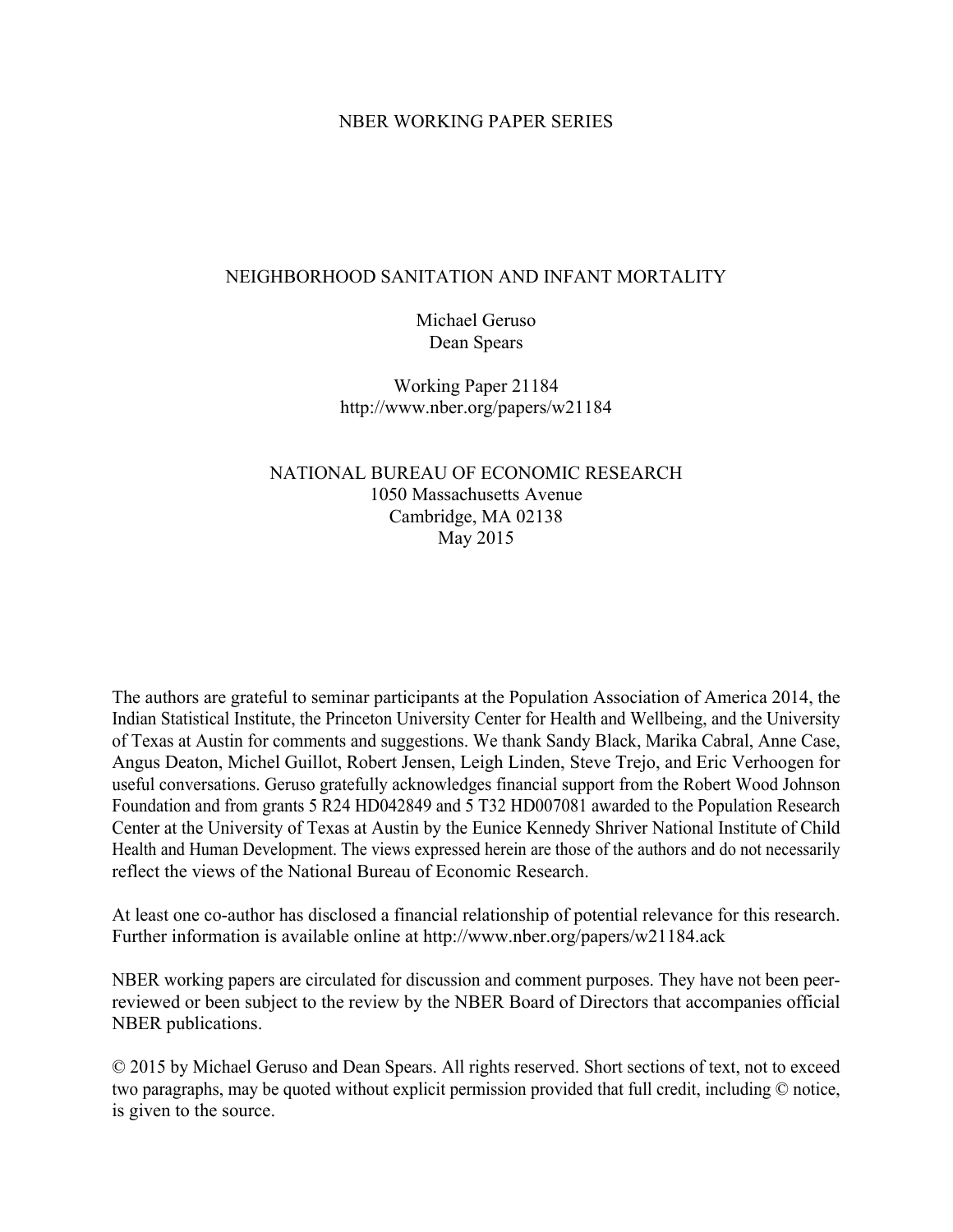Neighborhood Sanitation and Infant Mortality Michael Geruso and Dean Spears NBER Working Paper No. 21184 May 2015, Revised November 2015 JEL No. H23,H41,I1,I12,I15,O1,O15

### **ABSTRACT**

Ending open defecation in the developing world has gained significant policy attention recently, motivated by the idea that private demand for latrines lies below the social optimum. We investigate the mortality externalities of poor sanitation by exploiting differences in latrine demand between Muslim and Hindu households in India: Muslims, despite being poorer, are 25 percentage points more likely than Hindus to use latrines or toilets. Instrumenting for local sanitation with the religious composition of neighborhoods, we estimate large infant mortality externalities. Our findings are informative of the external harm generated by the one billion people today who practice open defecation.

Michael Geruso University of Texas at Austin Department of Economics 1 University Station C3100 Austin, TX 78712 and NBER mike.geruso@austin.utexas.edu

Dean Spears r.i.c.e. 472 Old Colchester Road Amston, CT 06231 dean@riceinstitute.org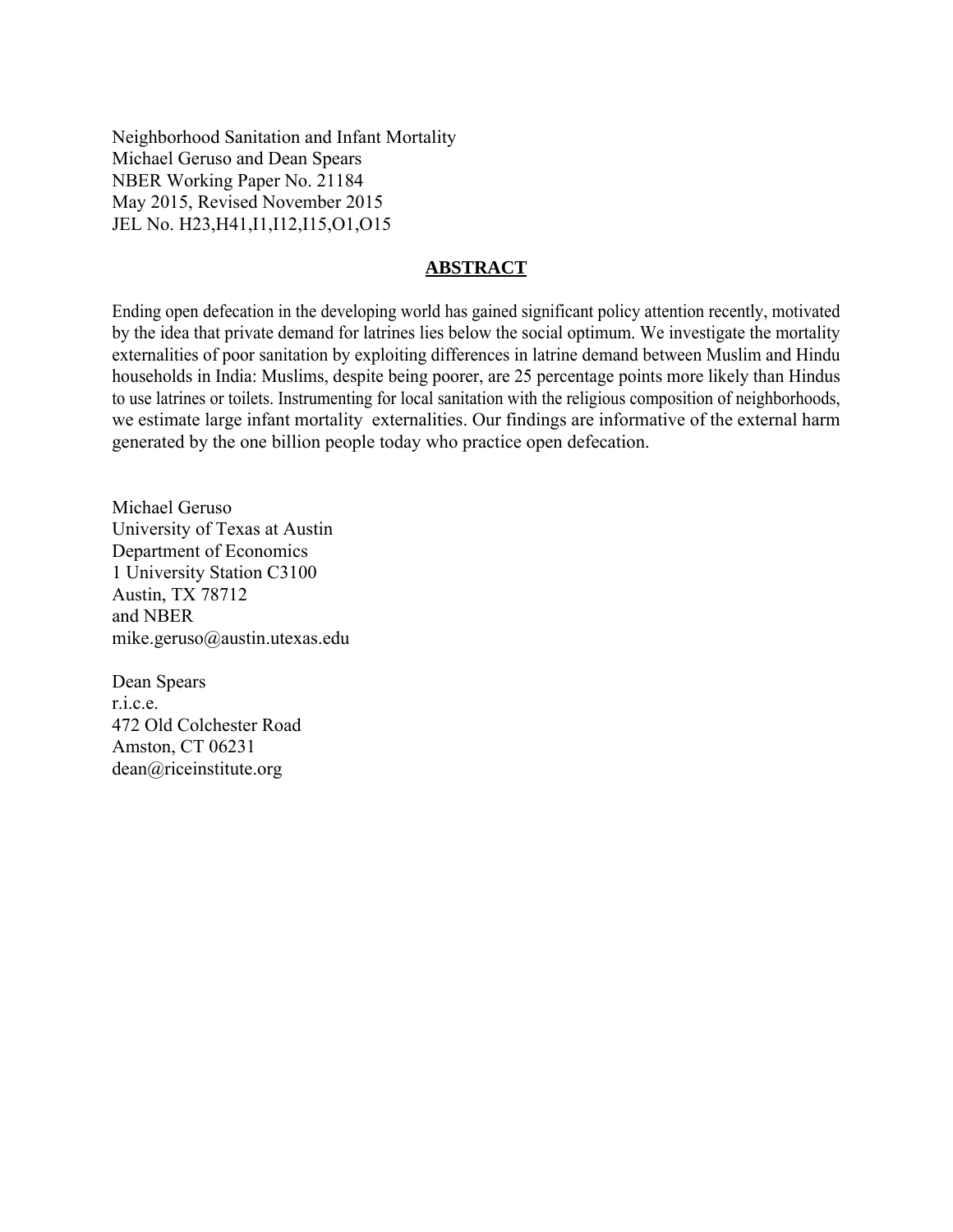<span id="page-2-2"></span>The past two centuries have produced the fastest declines in human mortality ever experienced. Much of this gain has come from declines in infant deaths. Economic historians examining the epidemiological transition to low infant mortality in developed countries have debated whether it reflects changes in nutrition, medical care, or the disease environment. A leading candidate explanation is improvement in sanitation: the safe confinement of human feces. Understanding the role of sanitation in driving health and mortality is relevant even today, because more than a billion people continue to defecate in the open—for example, in fields, behind bushes, or near roads.

In this paper we examine the infant mortality externalities of open defecation. Ending open defecation has become a target of governments, NGOs, and private foundations. For example: ending open defecation was adopted in September 2015 among the UN's new Sustainable Development Goals; in India in 2014, the central government launched a 100-day construction plan during which one toilet or latrine was to be constructed every second; from 2007 to 2014, the World Bank Group committed an average of over \$3 billion per year to water and sanitation; and since 2005, the Gates Foundation has invested hundred of millions of dollars to improve sanitation in developing countries, including efforts to "reinvent the toilet." In parallel, researchers have investigated the economic [\(Guiteras, Levinsohn and Mobarak,](#page-32-0) [2015\)](#page-32-0) and social [\(Guiteras et al.,](#page-32-1) [2014\)](#page-32-1) determinants of persistent open defecation. The rationale underlying much of this recent attention is that private demand for toilets and latrines may be below the social optimum, possibly because of inaccurate beliefs about the health benefits of improved sanitation, or because latrine use has an important public goods component. The public goods aspect of sanitation is indeed plausible. Epidemiological evidence and recent work by [Duflo et al.](#page-32-2) [\(2015\)](#page-32-2) suggest clear pathways by which exposure to fecal pathogens introduced by neighbors could lead to acute net malnutrition and ultimately death.<sup>[1](#page-2-0)</sup>

There are several reasons why, despite significant interest in and spending on this issue, the externalities of open defecation are not yet well understood. For one, OLS estimates are likely to be biased because neighborhoods with worse sanitation practices are likely to be worse in other unobservable dimensions as well. Further, efforts to estimate the impacts of sanitation via field experiments have been complicated by difficulties in generating a first-stage effect on latrine use: In many places there exist deeply rooted preferences against using latrines and toilets, even those freely provided.<sup>[2](#page-2-1)</sup>

<span id="page-2-0"></span><sup>&</sup>lt;sup>1</sup>We discuss the epidemiological evidence in detail in Section [3.](#page-8-0) [Duflo et al.](#page-32-2) [\(2015\)](#page-32-2) show that an integrated water and sanitation improvement program in rural India reduced diarrhea episodes by 30-50%.

<span id="page-2-1"></span><sup>&</sup>lt;sup>2</sup>The difficulty in generating a large first stage effect has been demonstrated by three recent field experiments in rural India, each intending to estimate the effect of open defecation on child height [\(Hammer and Spears,](#page-32-3) [2013;](#page-32-3) [Clasen et al.,](#page-31-0)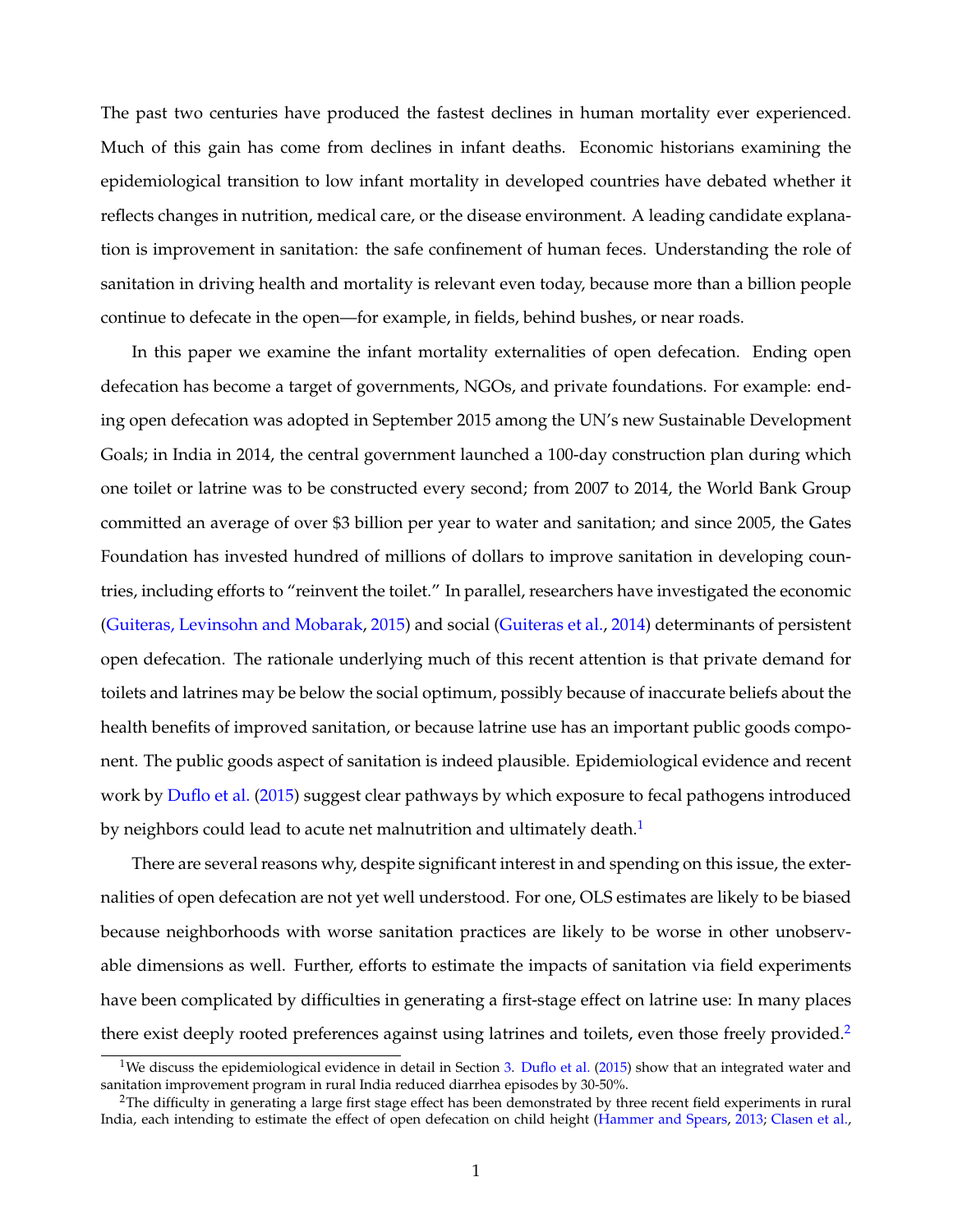Indeed, the difficulty of changing latrine use behavior, combined with the large number of neighborhood clusters required to measure mortality externalities, may explain the lack of any experimental evidence on sanitation and mortality to date.<sup>[3](#page-3-0)</sup>

In this paper, we provide the first econometric evidence on the infant mortality externalities of poor sanitation by exploiting a systematic difference in latrine use between Hindus and Muslims in India. More than half of India's population of 1.2 billion do not use toilets or latrines, either of which can serve to safely dispose of waste. Despite relative economic advantage, India's majority Hindu population is 25 percentage points more likely to defecate in the open than the minority Muslim population. This Hindu-Muslim behavioral difference implies that the fraction of a household's neighbors who are Muslim is strongly correlated with the local sanitation environment to which the household is exposed. For example, in nationally representative data, Hindus residing in neighborhoods that are 10% Muslim are exposed to a local open defecation rate of 63%, while Hindus residing in neighborhoods that are 90% Muslim are exposed to a local open defecation rate of 46%. In contrast to this difference in sanitation practices, neighborhoods where Muslim populations are concentrated are no different or are worse in terms of other observable characteristics that predict infant health outcomes, consistent with the well-known relative disadvantage of Muslims in India. $4$ 

To better understand the latrine use preferences that we exploit for identification, we fielded a survey in rural northern India that was designed to elicit richer detail on stated and revealed preferences toward latrine ownership and use. We show that Hindus, but not Muslims, are likely to report that using a toilet or latrine near their home is "impure" and that defecating away from the home in the open is part of a healthy lifestyle. Even conditional on ownership of a working latrine, our survey shows Hindus are less likely to *use* it. The idea that latrine demand could be significantly influenced by factors beyond price and wealth accords with recent qualitative work in India [\(Cof](#page-31-1)[fey et al.,](#page-31-1) [2014](#page-31-1)*a*) and experimental interventions in Bangladesh [\(Guiteras et al.,](#page-32-1) [2014\)](#page-32-1). Such studies have documented significant resistance to the adoption of effective, low-cost improvements to water quality and sanitation in similar settings.

Our main analysis instruments for local sanitation with the religious composition of a neighbor-

[<sup>2015;</sup>](#page-31-0) [Gertler et al.,](#page-32-4) [2015\)](#page-32-4).

<span id="page-3-0"></span> $3$ The number of neighborhood clusters required to detect even economically large mortality effects via a field experiment is large both because of the plausible effect size relative to the variance in mortality and because measuring local externalities necessarily implies randomization at the level of the locality, not the individual. We discuss the issue in Appendix [A.1.](#page-46-0)

<span id="page-3-1"></span><sup>&</sup>lt;sup>4</sup>See, for example, [Sachar et al.](#page-33-0) [\(2006\)](#page-33-0) and [Deolalikar](#page-32-5) [\(2008\)](#page-32-5).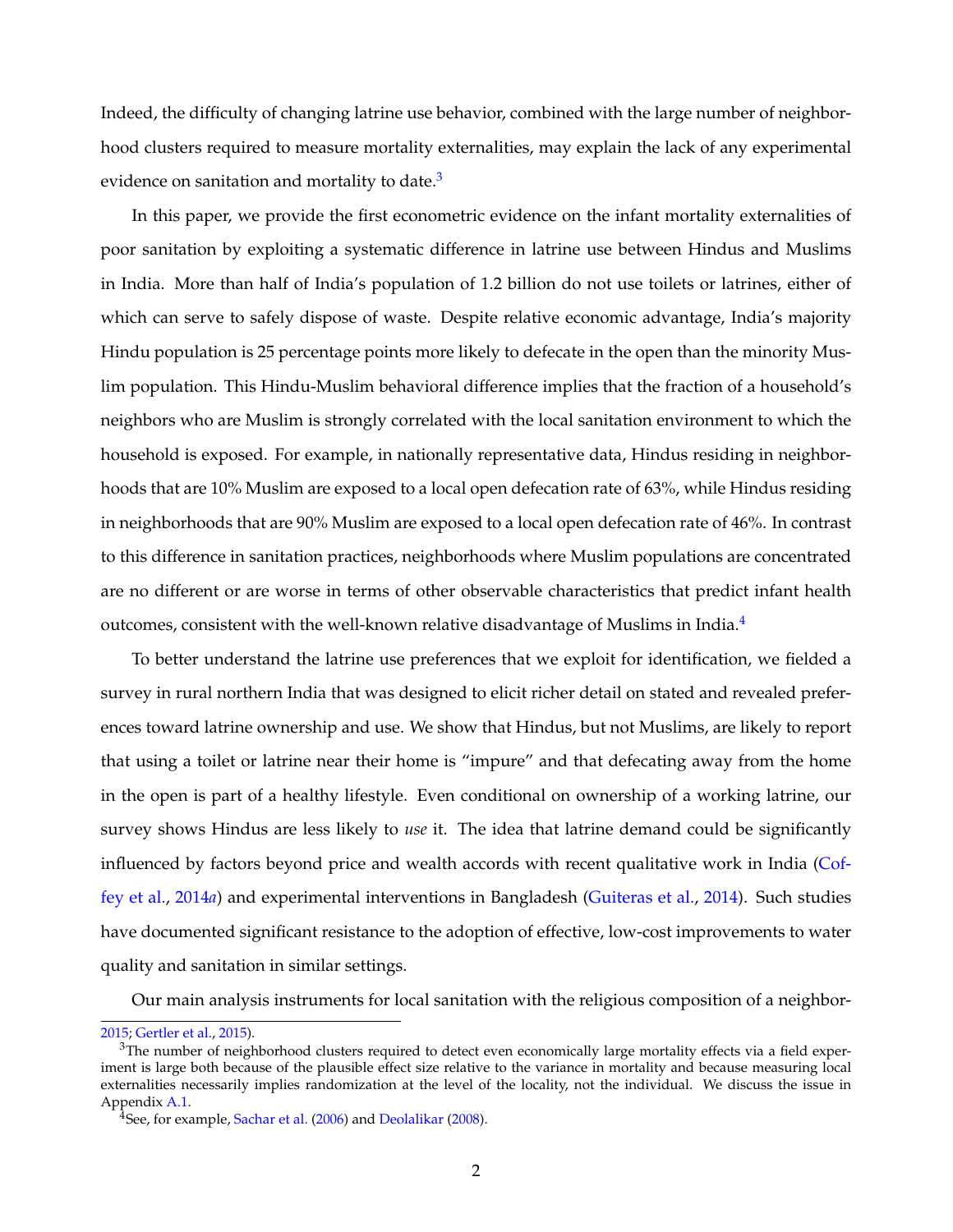hood. We motivate the plausibility of our research design by first showing that accounting for this latrine demand difference solves a long-standing puzzle in the development and health literature: In India, Muslim children are substantially more likely than Hindu children to survive to their first birthday, even though Muslims have lower wealth, consumption, and educational attainment, and face worse access to state services liked piped water and health infrastructure, compared to the ma-jority Hindus.<sup>[5](#page-4-0)</sup> By age one, mortality among Muslims is 17% lower than among Hindus, with an additional 1.1 infants per 100 surviving. [Bhalotra, Valente and van Soest](#page-31-2) [\(2010\)](#page-31-2) named this robust and persistent pattern a "puzzle," showing that individual and household characteristics could not explain it.<sup>[6](#page-4-1)</sup> In a series of reduced-form OLS regressions, we show that this large difference can be entirely accounted for by two facts: (i) Compared to the typical Hindu infant, the typical Muslim infant lives in a neighborhood where a larger share of her neighbors are Muslim; and (ii) Muslim neighbors are much less likely to defecate in the open.

In IV regressions, we find that a 10 percentage point reduction in the fraction of neighbors defecating in the open is is associated with a decline in infant mortality of 6.5 infants per 1,000, or about  $9\%$  of the population mean infant mortality rate (IMR).<sup>[7](#page-4-2)</sup> These regressions control for own religion and own sanitary practice and are identified solely off of the variation in local open defecation arising from the religious composition of one's neighbors. By replicating our main IV results within various subsets of the data—for example, boys and girls separately, first-borns and later-borns separately, and rural and urban neighborhoods separately—we show that our findings are robust and are not confounded by phenomena like differential son preference by Hindus and Muslims, birth order explanations, or differential sorting of Muslims to urban areas.

More generally, we show that the variation in local sanitation that arises from these preference differences is not positively correlated with health inputs or economic well-being across the localities differentially settled by the groups. Instead, to the extent observables other than sanitation covary

<span id="page-4-0"></span> $^5$ This phenomenon, which has existed since at least the 1960s and which has been documented by [Shariff](#page-34-0) [\(1995\)](#page-34-0), [Bhat](#page-31-3) [and Zavier](#page-31-3) [\(2005\)](#page-31-3), [Bhalotra and Soest](#page-31-4) [\(2008\)](#page-31-4), and [Bhalotra, Valente and van Soest](#page-31-2) [\(2010\)](#page-31-2), is hard to reconcile with the welldeveloped literature on the importance of parental income in predicting child health and mortality. For overviews of the literature and applications in the US, see [Cutler and Lleras-Muney](#page-32-6) [\(2010\)](#page-32-6) and [Geruso](#page-32-7) [\(2012\)](#page-32-7).

<span id="page-4-1"></span><sup>6</sup>[Bhalotra, Valente and van Soest](#page-31-2) [\(2010\)](#page-31-2) carefully demonstrated that individual and household characteristics, development expenditure, and village-level health services and health infrastructure could not account for the Muslim mortality advantage.

<span id="page-4-2"></span> $7$ To give a sense of how large a 10 percentage point decline in open defecation would be, we note that despite India's rapid economic growth over the last two decades and a large government investment specific to open defecation [\(Spears,](#page-34-1) [2013\)](#page-34-1), open defecation rates have fallen in India by no more than 1 percentage point per year between 2001 and 2011 on average [\(Government of India,](#page-32-8) [2011\)](#page-32-8).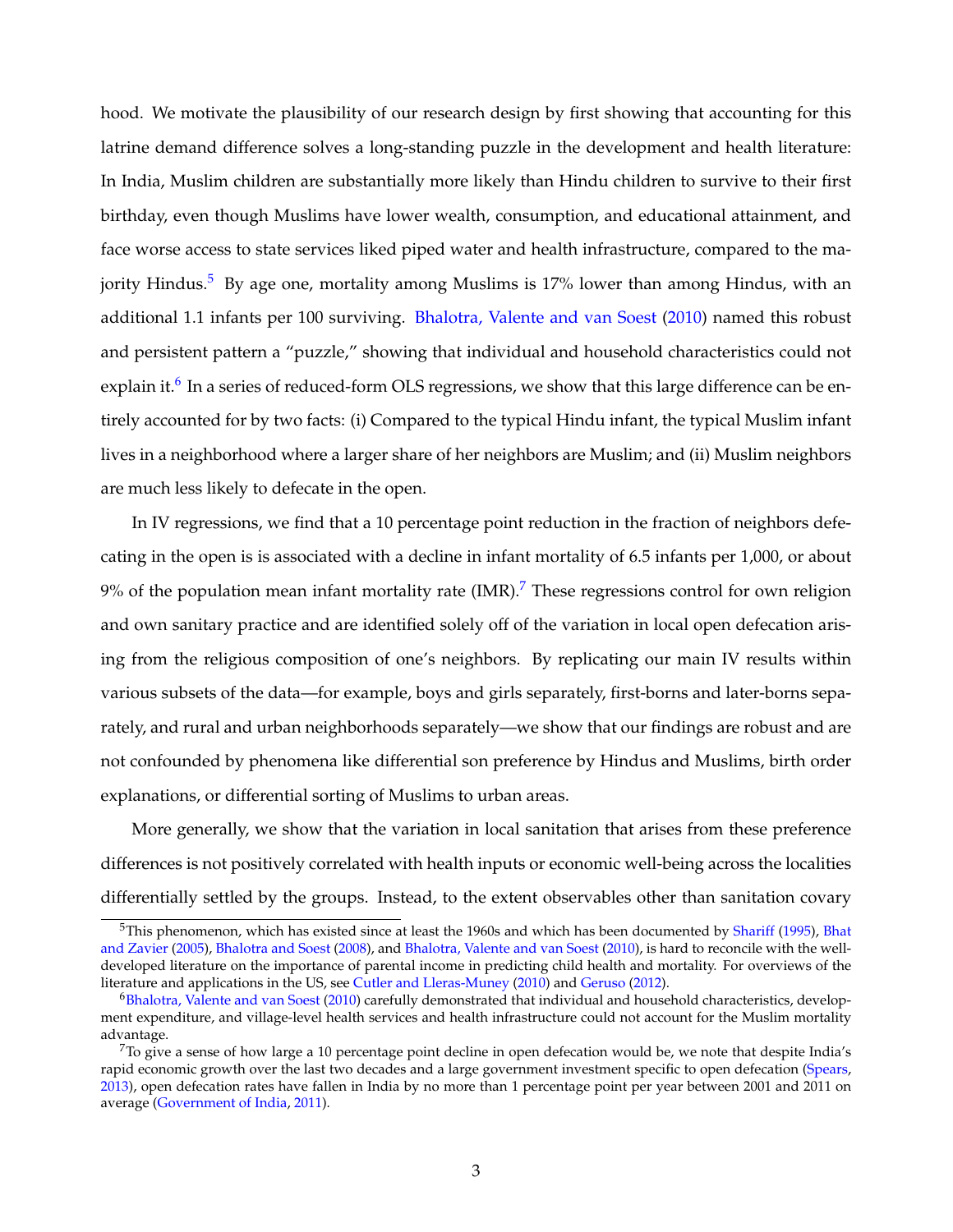at all with Muslim concentration, they would imply worse child health outcomes, suggesting that our estimates may be lower bounds on the true effects. Because diet and washing are two important health behaviors that may be expected to covary with religion and affect infant health, we turn to an additional dataset to demonstrate that our instrument is uncorrelated with variation in washing and diet at the neighborhood level. For example, although Hindus are more likely to be vegetarian than Muslims, Hindus living around many Muslims are not differentially likely to eat meat than Hindus living around few Muslims, which is the variation we exploit.

The effects we estimate are large, consistent with prior evidence on the importance of water and sanitation in driving infant health outcomes. In the context of our data, the difference between a locality where all residents defecate in the open and a locality where no one does is associated with about the same infant mortality reduction as the difference between the bottom and top quintiles of (own) wealth. The implied importance of open defecation for infant mortality in the modern Indian context fits with evidence by [Cutler and Miller](#page-32-9) [\(2005\)](#page-32-9) on the role of clean water and sanitation in explaining large shares of declining infant mortality in the US at the turn of the twentieth century.<sup>[8](#page-5-0)</sup> Our estimates are also consistent with the most credible data on cause of death during early-life in India, which show that a large share (22%) of non-neonatal child deaths in India are due to diarrhea, which is just one symptom of the intestinal diseases transmitted via open defecation.<sup>[9](#page-5-1)</sup> Indeed, we confirm in a mechanism check that low current weight among infants, which reflects recent bouts of diarrhea, responds to our identifying variation in the same pattern as mortality does. A mechanism check on the interactive effects of breastfeeding and local sanitation likewise supports the causal channel we describe.<sup>[10](#page-5-2)</sup>

Besides informing current policy, our results contribute to the broader literature on water, sanitation, and disease environment, which have been found to be important determinants of health

<span id="page-5-0"></span><sup>8</sup>[Cutler and Miller](#page-32-9) [\(2005\)](#page-32-9) show that the introduction of clean water technologies in US cities beginning around 1900 reduced the infant mortality rate by 46% and accounted for 74% of the total decline in US infant mortality at the turn of the century. To compare to India, IMR in India declined by 25 deaths per thousand over a decade (2001 to 2011) while open defecation simultaneously declined by about 8 percentage points. Naively applying our IV estimates would predict a change in IMR of -5.2 (=  $65 \times -0.08$ ), which would account for about 20% of the total decline in IMR over that period.

<span id="page-5-2"></span><span id="page-5-1"></span><sup>&</sup>lt;sup>9</sup>See [Million Death Study Collaborators](#page-33-1) [\(2010\)](#page-33-1).

 $10$ In this type of disease environment, exclusive breastfeeding has the potential to significantly impact health and human capital, with greater relative gains where sanitation is worse. This is because breastfeeding creates a natural barrier against germs, even if the nursing mother ingests those germs. We investigate the interaction of breastfeeding and local sanitation, under the hypothesis that infants who consume water and non-breastmilk food are more likely to ingest the fecal pathogens introduced by neighbors than those who exclusively breastfeed. Our analysis confirms that the efficacy of breastfeeding is increasing in the fraction of one's neighbors who defecate in the open—and for that reason only, increasing in the fraction of one's neighbors who are Hindu.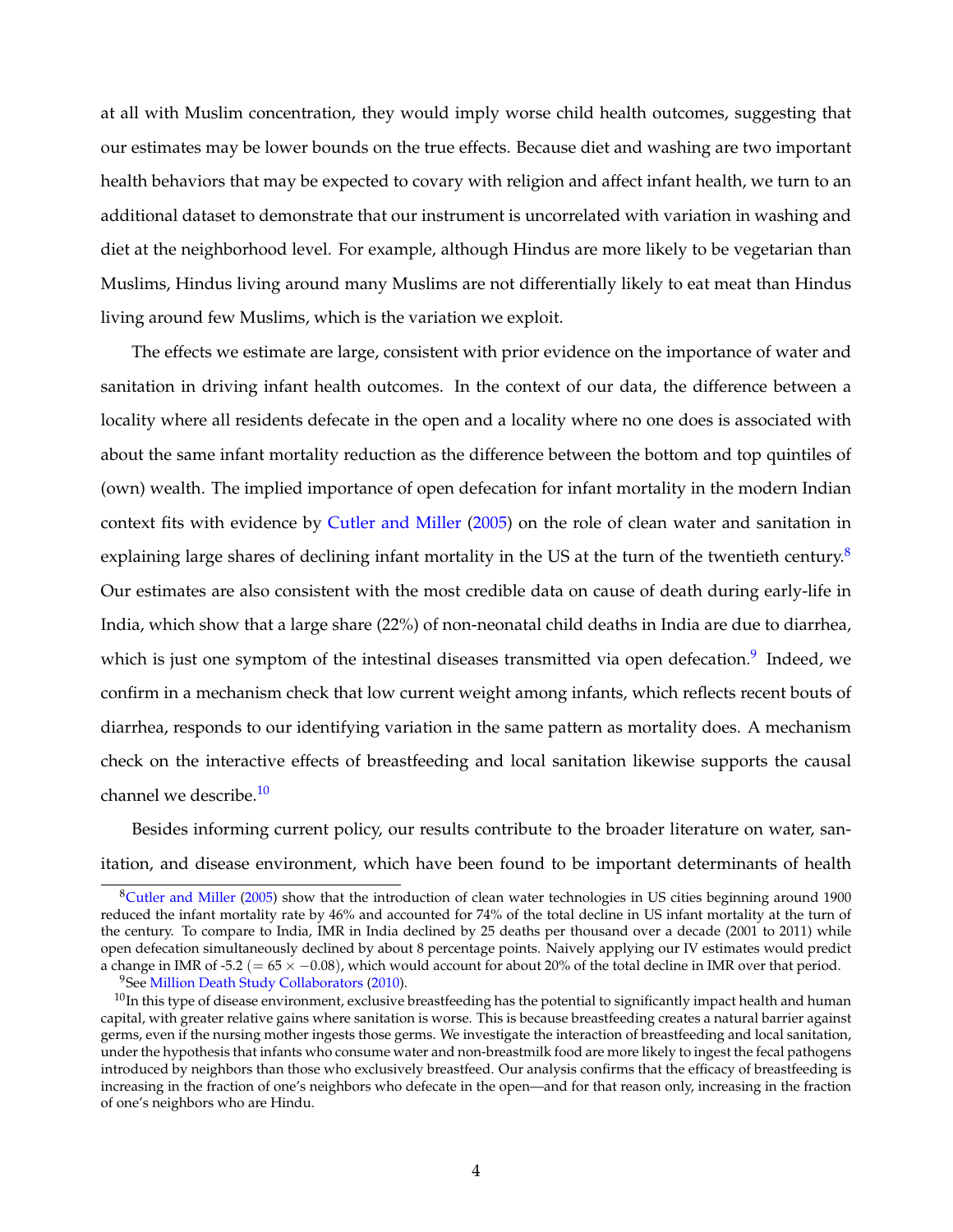and human capital outcomes around the world [\(Spears and Lamba,](#page-34-2) [2014;](#page-34-2) [Gertler et al.,](#page-32-4) [2015;](#page-32-4) [Headey](#page-32-10) [et al.,](#page-32-10) [2015\)](#page-32-10), as well is in the historical of development of the US [\(Cutler and Miller,](#page-32-9) [2005;](#page-32-9) [Watson,](#page-34-3) [2006;](#page-34-3) [Bleakley,](#page-31-5) [2007\)](#page-31-5).<sup>[11](#page-6-0)</sup> Our study is unique in the literature in examining the external impacts of open defecation on mortality. Establishing whether the harm from open defecation is primarily external is an important starting point for understanding behavior that is socially suboptimal and for justifying any policy intervention on the grounds of efficiency.

The remainder of the paper is organized as follows: We begin in Section [2](#page-6-1) by describing the context of open defecation in India and by documenting the large difference in demand for latrine use between Hindus and Muslims. In Section [3](#page-8-0) we provide more detail on the plausible channel linking open defecation to infant deaths. Section [4](#page-10-0) describes the main dataset and research design. In Section [5,](#page-15-0) we resolve the Muslim mortality puzzle and motivate our IV analysis. Section [6](#page-18-0) reports the IV results and presents several tests of the channel we describe. Section [7](#page-29-0) concludes.

## <span id="page-6-1"></span>**2 Hindu-Muslim Differences in Demand for Latrine Use**

*Far from his dwelling let him remove urine and excreta*

–The Laws of Manu (a Hindu sacred text), Chapter 4 verse  $151^{12}$  $151^{12}$  $151^{12}$ 

We begin by presenting summary statistics documenting the pattern of behavior central to our research design. More than half of the Indian population, over 600 million people, defecate in the open, without the use of a latrine or toilet. The prevalence of open defecation (hereafter OD) is particularly high among India's Hindu majority. Data from the National Family Health Survey (NFHS) of India show that 68% of Hindu households defecate in the open—e.g., in fields, near streets, or behind bushes. In comparison, only  $43%$  of the relatively poorer Muslim households do so.<sup>[13](#page-6-3)</sup>

To investigate these patterns in more detail, we turn briefly to the Sanitation Quality, Use, Access,

<span id="page-6-0"></span><sup>&</sup>lt;sup>11</sup>[Cutler and Miller](#page-32-9) [\(2005\)](#page-32-9) examined the introduction of clean water technologies into US cities, estimating large effects on infant and child mortality. [Watson](#page-34-3) [\(2006\)](#page-34-3) studied federal interventions to improve water and sanitation on US Indian reservations, finding effects on local infant mortality and spillovers to neighboring localities. [Bleakley](#page-31-5) [\(2007\)](#page-31-5) studied the eradication of hookworm in school-aged children in the US South at the turn of the twentieth century, documenting impacts on school enrollment and attendance and on later-life income.

<span id="page-6-2"></span> $12$ For a parallel example from a Muslim sacred text with opposing advice, the Mishkat-al-Masabih includes the passage: *Muadh reported God's messenger as saying,"Guard against the three things which produce cursing: relieving one self in wateringplaces, in the middle of the road and in the shade."*

<span id="page-6-3"></span><sup>&</sup>lt;sup>13</sup>We describe our main analysis dataset, the NFHS, in more detail below.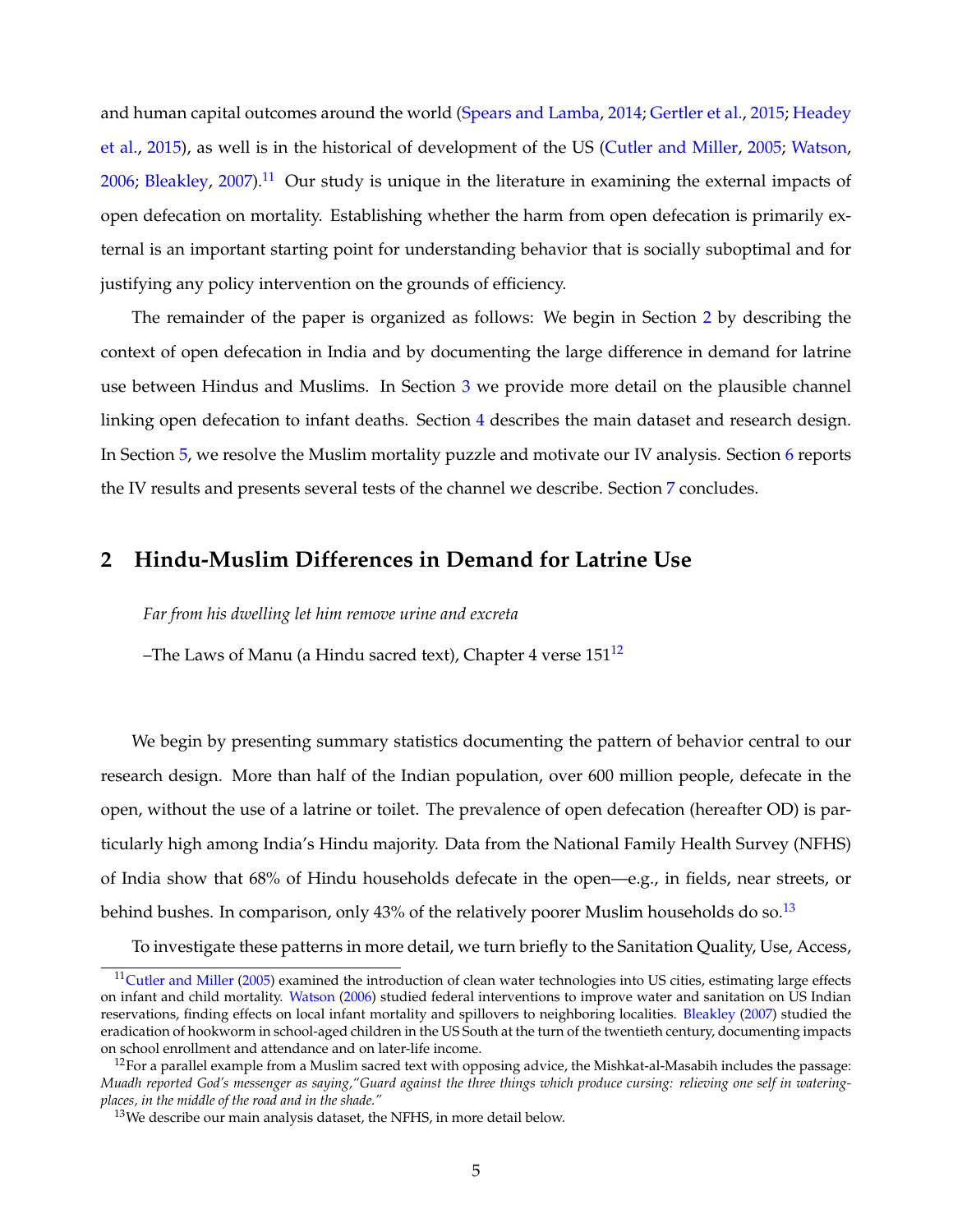& Trends survey, which was collected by one of this study's authors in rural northern India in 2013 and 2014. Unlike our main analysis dataset, the NFHS, this survey was specifically designed to elicit preferences over latrine use. We use it here to provide a clearer context and understanding of the stark demand differences we exploit below. The survey is described in more detail in [Coffey et al.](#page-31-6)  $(2014b).$  $(2014b).$ <sup>[14](#page-7-0)</sup>

Table [1](#page-38-0) summarizes responses at the individual and household levels, with Hindu means in column 1 and Muslim means in column 2. Consistent with other data sources, the first row of the table shows that Hindus are significantly more likely than Muslims to practice OD—that is, they are less likely to use a latrine or toilet. This difference in revealed preferences is deeply embedded: The second row shows that a substantial minority of Hindus who reside in a household with a working latrine nonetheless choose to defecate in the open. 25% of Hindus who own functional latrines choose not to use them, compared to 10% of Muslims. These findings are consistent with accounts from Indian commentators (e.g. [Ramaswami,](#page-33-2) [2005\)](#page-33-2) and evaluations by researchers (e.g. [Barnard et al.,](#page-31-7) [2013\)](#page-31-7) that toilets constructed or paid for by the government often remain unused or repurposed by Hindus.

The roots of these behavioral differences are difficult to trace and are beyond the scope of this paper. Sanitation practices may have evolved differently across Muslim and Hindu communities for purely secular reasons, and could have been privately or socially optimal given the context under which they arose [\(Mobarak, Levinsohn and Guiteras,](#page-33-3) [2014\)](#page-33-3). Even specific religious instruction with respect to sanitation and hygiene that we observe today may have been established long ago codifying then-existing norms, rather than establishing those norms. Regardless of the historical path, we show here that religion is a highly predictive marker for group differences.

While we take no position on whether religion causes OD *per se*, it is common for Indians to discuss waste disposal choices with reference to religious purity. Row 4 of Table [1](#page-38-0) shows that a substantial fraction of both Hindu and Muslim respondents self-report that a religious leader has told them explicitly where to defecate. The last two rows of Table [1](#page-38-0) show that Hindus are more likely than Muslims to respond that OD away from the home is pure, while using a latrine near the home

<span id="page-7-0"></span><sup>&</sup>lt;sup>14</sup>See the [Sanitation Quality, Use, Access, & Trends \(SQUAT\) Survey.](http://squatreport.in) The SQUAT survey was designed to be representative of rural open defecation practices in five states of north India: Bihar, Haryana, Madhya Pradesh, Rajasthan, and Uttar Pradesh. These states are home to 40% of the population of India, and to 45% of households in India without a toilet or latrine. Surveyors interviewed 3,235 adults about their defecation practices and views on latrines and latrine use, and collected individual level latrine use data for 22,787 household members.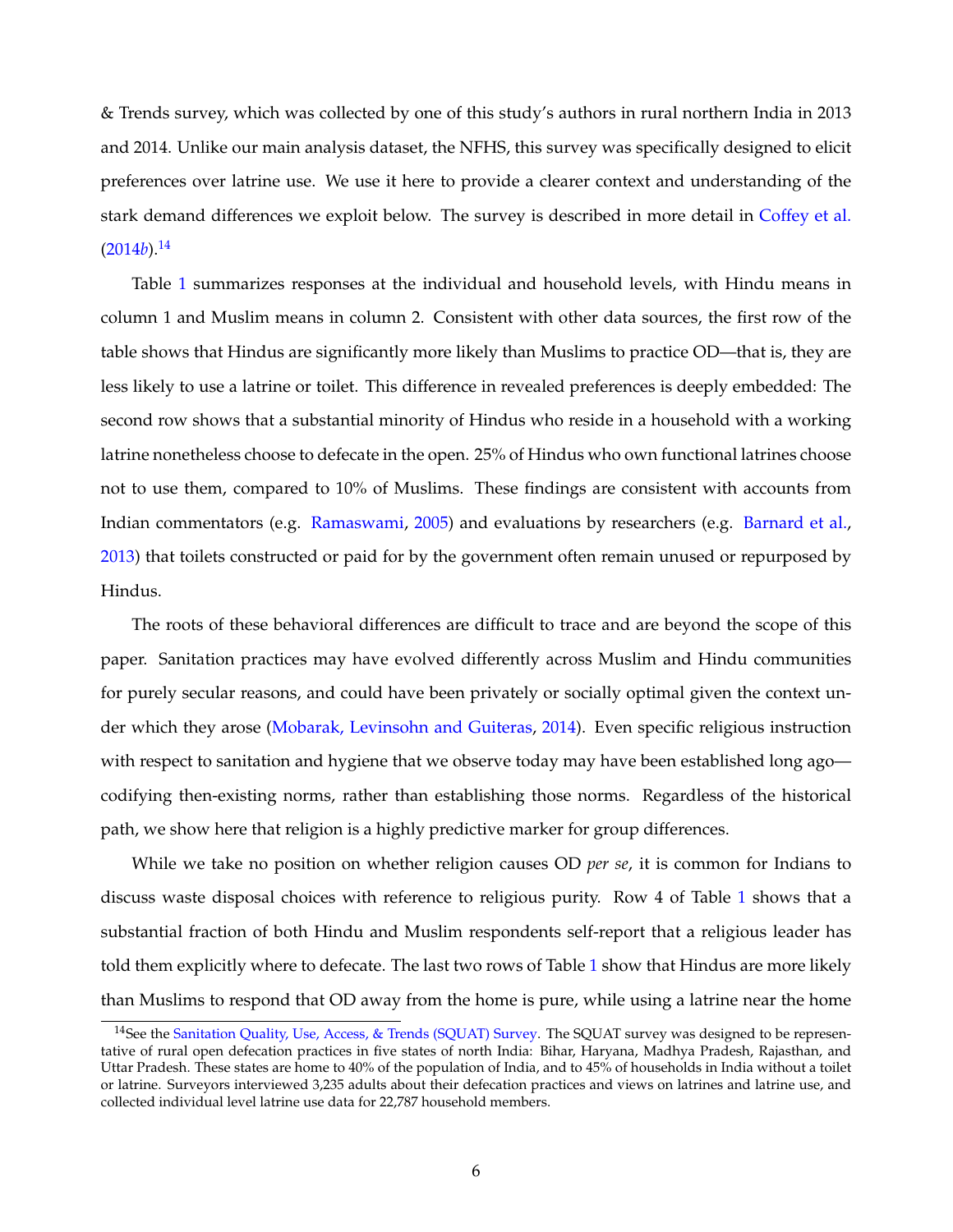is not pure. All Hindu-Muslim differences in the table are statistically significant at the 5% level.

The possibility that open defecation would ever be chosen if a working toilet or latrine were available may be surprising to many readers, but these patterns, and indeed the Hindu-Muslim behavior difference itself, are well known to many residents of rural India. [Coffey et al.](#page-31-1) [\(2014](#page-31-1)*a*) documents this fact in a qualitative study in rural northern India, recording, for example, how a Muslim woman from Uttar Pradesh described the differences: "Even if Hindus have made a latrine, still they go out to defecate in the open. Now for our people [Muslims], it's not a problem. If we have a latrine in the house, we will use it.<sup>"[15](#page-8-1)</sup> Moreover, this behavior has long been recognized and documented publicly: Cultural scholars attribute the modern persistence of OD among Hindus in India to the persistence of the Hindu caste system, with its ritual avoidance of excreta [\(Ramaswami,](#page-33-2) [2005;](#page-33-2) [Bathran,](#page-31-8) [2011\)](#page-31-8). Re-cently, Hindu politicians across the political spectrum have publicly recognized this pattern.<sup>[16](#page-8-2)</sup> And nearly a century ago, Gandhi campaigned to change Indian behavior with respect to excreta disposal, famously declaring, "Sanitation is more important than independence."

In short, the prominence of OD among Hindus is not merely a matter of the affordability of latrines and toilets. Instead, Hindus report and reveal clear preferences against using latrines. Indeed, we show below in nationally representative data that the Hindu-Muslim demand difference holds at all levels of wealth. This demand difference is key in our identification of the mortality externalities of latrine use.

## <span id="page-8-0"></span>**3 Sanitation and Health**

Here we briefly outline the mechanism linking infant mortality to externalities associated with open defecation (OD), drawing on the economic and epidemiological literature. Bacteria and parasites, such as worms, live in feces. Fecal matter in the local environment gets onto feet and hands and into mouths directly. It can also contaminate food and water. These pathogenic processes have been documented since at least the 19th century.<sup>[17](#page-8-3)</sup> By definition, open defecation is not limited to a con-

<span id="page-8-1"></span><sup>15</sup>[Coffey et al.](#page-31-1) [\(2014](#page-31-1)*a*) also reports how a Hindu man in Haryana described his beliefs about the health benefits of open defecation: "[By defecating in the open] one can stretch the body, one can go out for a walk. You can also prevent yourself from getting diseases. If a latrine is in the house, bad smells will come, germs will grow. Latrines in the house are like...hell. The environment becomes completely polluted."

<span id="page-8-2"></span> $16$ Hindu politicians from both major political parties in India have echoed this sentiment with the slogan: "Toilets are more important than [Hindu] Temples." Union Rural Development Minister Jairam Ramesh of the Congress party made the statement in October 2012. From the BJP, Gujarat Chief Minister and then-candidate for Prime Minister Narendra Modi made an identical statement in October 2013.

<span id="page-8-3"></span><sup>&</sup>lt;sup>17</sup>See [Freedman,](#page-32-11) [1991](#page-32-11) for examples.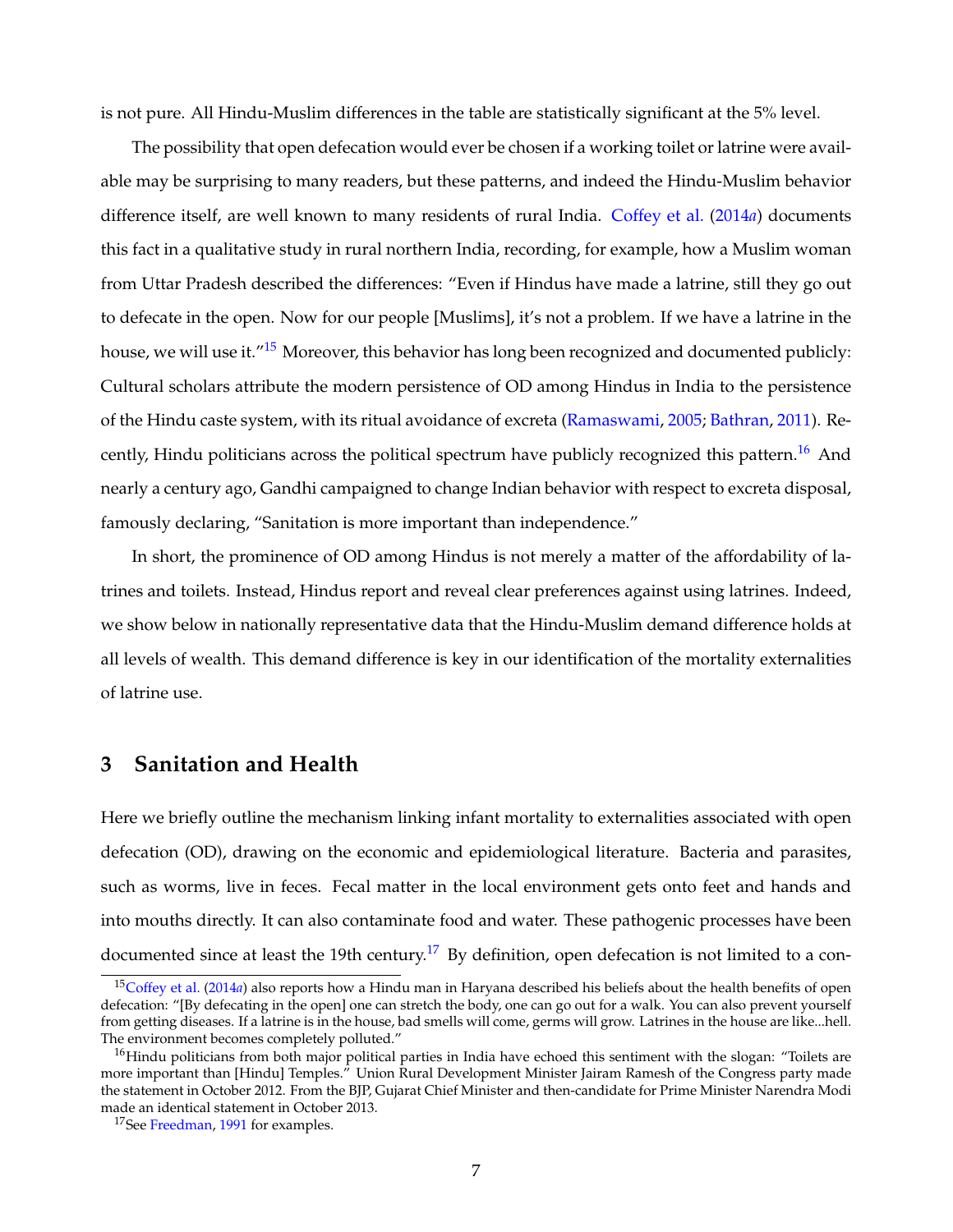fined or designated area. Feces are disposed of in crop fields, near homes, and in and along roads, implying widespread scope for disease transmission and potential harm, regardless of whether an individual chooses to use a latrine himself.

For children, infections caused by fecal pathogens can reduce net nutrition through caloric loss to diarrhea and parasites, as well as by expending calories to combat infections. Acute malnutrition due to infectious disease is well established in the epidemiological literature [\(Kielmann and McCord,](#page-33-4) [1978;](#page-33-4) [Mosley and Chen,](#page-33-5) [1984\)](#page-33-5) and recognized among economists (e.g. [Cutler, Deaton and Lleras-](#page-32-12)[Muney,](#page-32-12) [2006\)](#page-32-12). Epidemiological evidence also suggests that exposure to fecal pathogens could lead to enteropathy—a chronic intestinal problem that prevents the proper absorption of calories and micronutrients [\(Humphrey,](#page-33-6) [2009;](#page-33-6) [Petri et al.,](#page-33-7) [2008;](#page-33-7) [Mondal et al.,](#page-33-8) [2011;](#page-33-8) [Lin et al.,](#page-33-9) [2013\)](#page-33-9). The resulting acute malnutrition manifests as wasting (low weight) and can lead to death [\(Black, Morris and Bryce,](#page-31-9) [2003\)](#page-31-9). We check this mechanism directly in Section [6](#page-18-0) by examining the intermediate outcomes of weight-for-height and weight-for-age.

For neonates (0-1 month old), the process is somewhat different but with the potential for similar mortality effects. Maternal exposure to fecal pathogens could cause neonatal mortality by reducing the quality of maternal net nutrition during gestation, in turn reducing uterine growth and birth weight. This possibility is highlighted by the recent finding in [Prendergast et al.](#page-33-10) [\(2014\)](#page-33-10) of a correlation between in-utero growth, growth hormones at birth, and mothers' exposure to open defecation in Zimbabwe.

The public goods features of sanitation have been highlighted in the economics literature. [Mo](#page-33-3)[barak, Levinsohn and Guiteras](#page-33-3) [\(2014\)](#page-33-3) investigated the determinants of latrine use in Bangladesh via a field experiment, finding an important role for local complementarities. Other studies have examined health outcomes impacted by the public goods problems of sanitation, though these have focused almost exclusively on worms, which comprise just one channel by which OD could affect health. In the Kenyan context, [Miguel and Kremer](#page-33-11) [\(2004\)](#page-33-11) studied the public goods problems associated with intestinal worms transmitted by contact with fecal matter. In the historical US context, [Bleakley](#page-31-5) [\(2007\)](#page-31-5) examined the impact of efforts by the Rockefeller Foundation at the turn of the century to eradicate widespread hookworm infections in the US South, which were spread by contact with human feces and caused anemia and stunting in children.

Taken together, the economic literature supports the notion of important externalities of OD,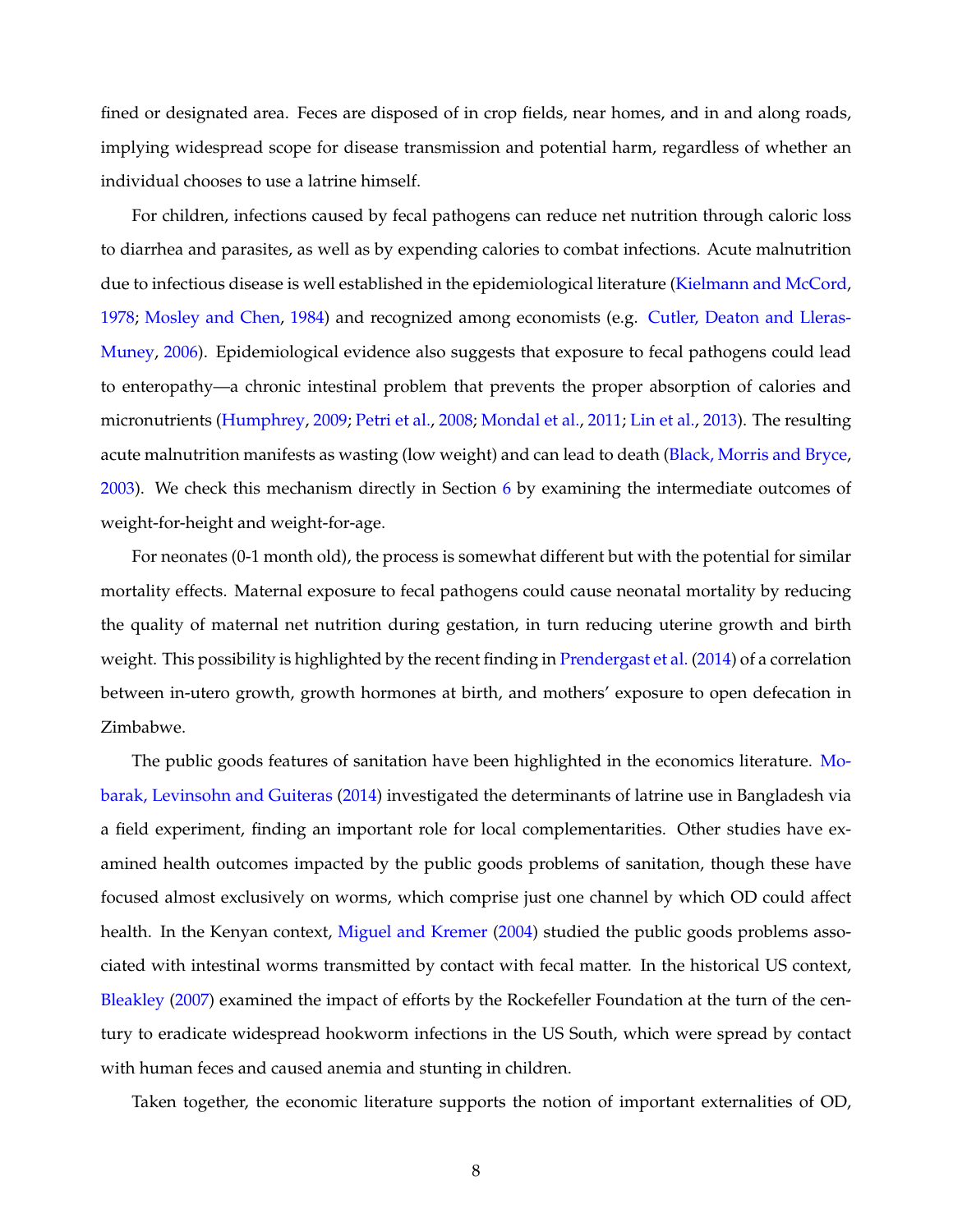while the epidemiological evidence suggests that health impacts could be significant and include mortality effects.

## <span id="page-10-0"></span>**4 Data and Research Design**

In this section, we describe our data and estimation strategy, in which the identifying variation is generated by Hindu-Muslim differences in latrine preferences combined with heterogeneity across localities in the composition of residents. Our variation is uniquely suited to estimating local mortality externalities because it generates substantial variance in open defecation at the neighborhood-level.

#### **4.1 Data**

For our main analysis, we use data from three rounds of the National Family Health Survey (NFHS) of India: 1992/1993, 1998/1999, and 2005/2006. The NFHS (India's version of the Demographic and Health Survey) is a large, nationally representative survey that collects data from women aged 13 to 49. Respondents report birth histories, including deaths and stillbirths, from which we calculate infant and neonatal mortality rates. The NFHS is also includes information on household assets, household physical infrastructure, and health behaviors. With respect to the disposal of excreta, the respondents are asked about the type of toilet facility, if any, the household usually uses. We code a household as practicing open defecation (OD) if they report using no facility, or using a bush or a field.

Table [2](#page-39-0) tabulates the summary statistics for our main analysis sample, which consists of Hindus and Muslims in all waves of the NFHS. Corresponding to the analysis below, children (live births) are the unit of observation.<sup>[18](#page-10-1)</sup> Our primary outcomes of interest are the infant mortality rate (IMR) and the neonatal mortality rate (NMR), defined respectively as the number of deaths among children less than one year old and less than 1 month old, scaled per 1,000 live births. We focus on these mortality outcomes as they are measured closest in time to the open defecation measurement that comprises our variable of interest.

Infant mortality is high across India, and consistent with previous studies, there is a large and significant Muslim survival advantage. Table [2](#page-39-0) shows that across both groups, more than 6 children in 100 will die before their first birthday. Comparison of the Hindu and Muslim means shows that

<span id="page-10-1"></span><sup>&</sup>lt;sup>18</sup>Therefore, these averages are representative of young children and their households, not of all of India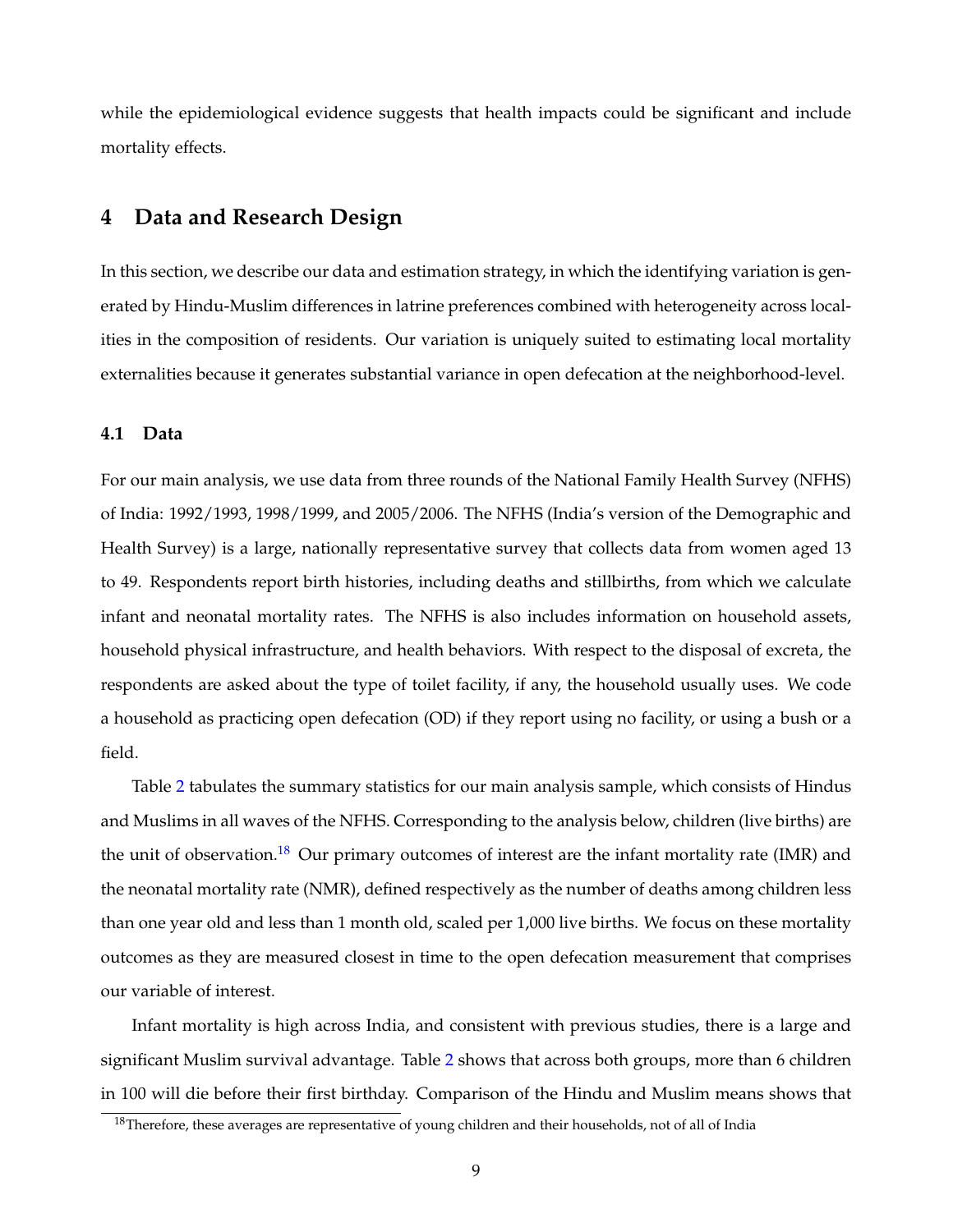for every hundred live births, 1.1 fewer Hindu children will survive to age one, implying infant mortality is 17 percent higher among Hindus. Neonatal mortality shows a similar pattern, with a 19 percent survival deficit. This is despite Muslims having lower educational attainment and wealth, measured in this survey by assets. Though the NFHS does not measure consumption, the India Human Development Survey, which is used in a series of robustness checks below, shows that mean and median consumption are higher among Hindus than Muslims as well.<sup>[19](#page-11-0)</sup>

With respect to open defecation, 32% of Hindu children in the sample live in households that use latrines or toilets, compared to 57% of Muslim children. The summary statistics on infrastructure and assets in Table [2](#page-39-0) show that Hindu—but not Muslim—households are much more likely to have electricity than to use a private or public latrine. In addition to being more likely to use latrines themselves, Muslims are more likely to have neighbors who do so: Because residents tend to collocate along religious lines, local open defecation is higher for Hindu children by a margin of 21 percentage points.

### **4.2 Identifying Variation**

We exploit variation in the local sanitation environment that arises from the religious composition of a household's neighbors. Despite significant residential sorting along religious lines, 31% of survey primary sampling units (PSUs) contain some fraction of Muslim residents strictly between zero and one.<sup>[20](#page-11-1)</sup> The median survey PSU contains observations on 27 households, which are sampled from PSU-level frames of about 100-200 households.<sup>[21](#page-11-2)</sup> Therefore, PSU means reflect the characteristics of small localities.

For each PSU *j* in the NFHS, we calculate the fraction of sample residents that are Muslim and call this Muslim concentration (*M<sup>j</sup>* ). We also calculate the mean open defecation rate in the PSU  $(\overline{OD}_j)$  and the mean open defecation rate of neighbors in the PSU ( $OD_{ij}^{-i}$ ), where the superscript −*i* indicates a leave-out mean, taken over all households in PSU *j* other than the respondent household.

Figure [1](#page-35-0) plots the histogram of Muslim concentration, *M<sup>j</sup>* , across PSUs, with the point mass at

<span id="page-11-0"></span><sup>&</sup>lt;sup>19</sup>The unconditional mean and median consumption among Hindus in the IHDS is 985 and 710 rupees per month per capita, respectively. The unconditional mean and median consumption among Muslims is 831 and 623 rupees per month per capita, respectively.

<span id="page-11-2"></span><span id="page-11-1"></span> $20$ The NFHS is a two-stage random sample, first sampling PSUs and then households.

 $^{21}$ Our data do not contain the sampling frame, but according to the NFHS-3 report, rural PSUs are villages of "usually about 100 to 200 households." Large villages above 500 households were split into three possible PSUs. Urban PSUs are census enumeration blocks (approximately 150-200 households).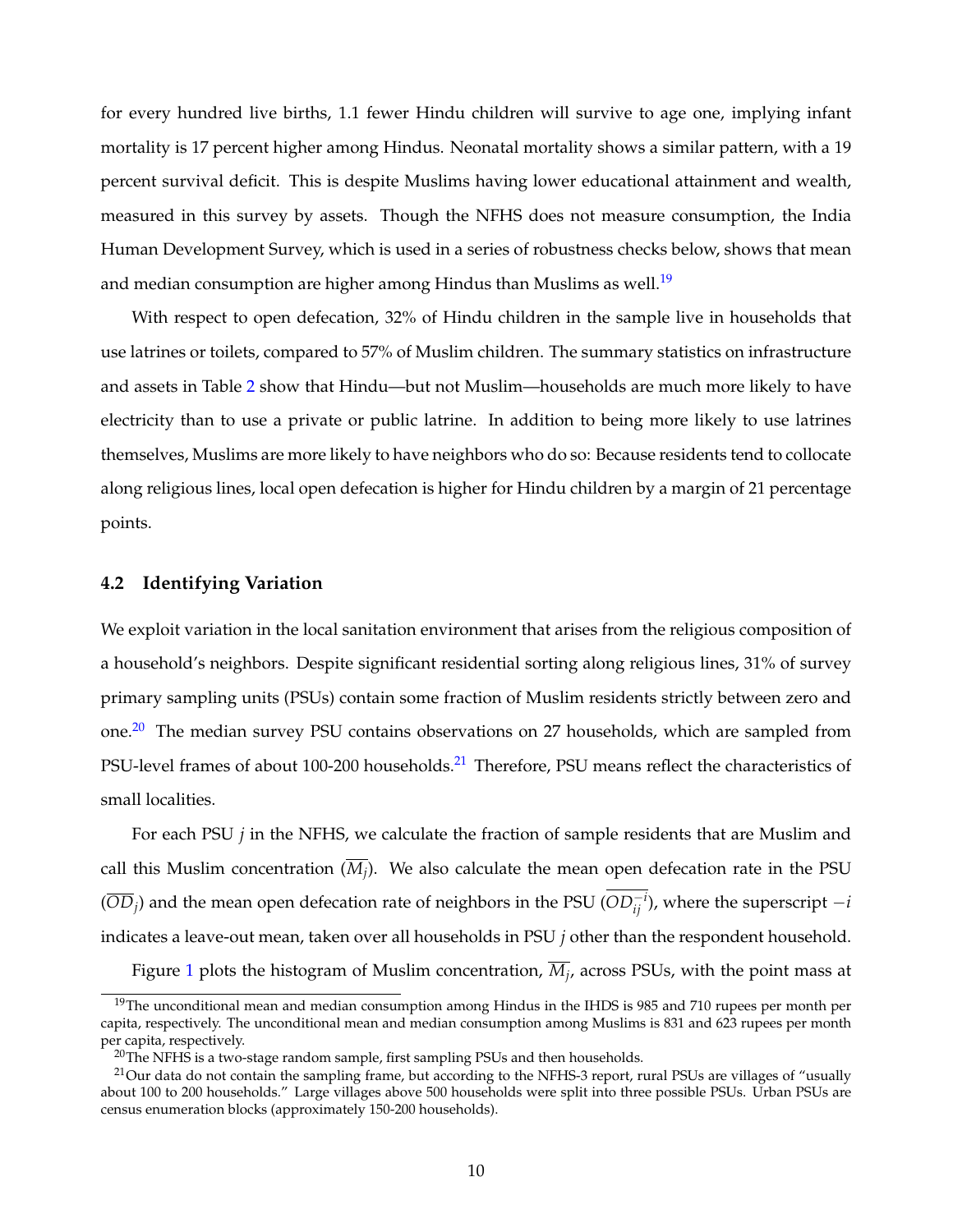zero (= 65%) excluded to maintain a readable scale. Although Muslims make up a small fraction of our births sample, there is support in the distribution at very high levels of Muslim concentration, including all-Muslim localities. The histogram shows that between the extremes of perfect segregation, there is substantial variation in *M<sup>j</sup>* . Figure [1](#page-35-0) also illustrates the identifying variation in sanitation by overlaying a local polynomial regression of *OD<sup>j</sup>* on *M<sup>j</sup>* at the individual level. In neighborhoods with close to zero Muslim residents, open defecation averages nearly 70%. This decreases monotonically in Muslim concentration, with residents in all-Muslim neighborhoods facing local open defecation rates below 40%.

The pattern in Figure [1](#page-35-0) suggests instrumenting for *OD<sup>j</sup>* with *M<sup>j</sup>* . This strategy would yield unbiased estimates of the external effect of local open defecation on mortality if the religious composition of the PSU predicts own-infant mortality only through its association with nearby neighbors' open defecation. However, because the Muslim minority population is widely documented as being disadvantaged relative to Hindus (e.g., [Sachar et al.,](#page-33-0) [2006;](#page-33-0) [Deolalikar,](#page-32-5) [2008\)](#page-32-5), a reasonable prior is that Muslims would reside in neighborhoods that are systematically worse for child health along dimensions other than sanitation.

To investigate how neighborhood-level characteristics covary with Muslim concentration, we examine the extent to which variation in Muslim concentration across PSUs predicts observables. Figure [2](#page-36-0) plots local polynomial regressions in which a set of ten individual-level variables capturing characteristics of children, parents, and their neighborhoods are regressed on *M<sup>j</sup>* . For ease of interpretation, we define each of the variables such that their range is [0, 1] and higher values predict better child health outcomes.<sup>[22](#page-12-0)</sup> The dependent variables include asset wealth (as the fraction of the seven assets reported in all survey rounds) and indicators for household electrification, household piped water, institutional delivery of the child, any child vaccinations, family possession of a national health card, mother having a say in child's healthcare, mothers' literacy, and latrine use. In Panel A, we include all PSUs in the data. In Panel B, we restrict the sample to the set of mixed-religion PSUs  $(0 < \overline{M_i} < 1).$ 

Figure [2](#page-36-0) shows that latrine use (defined as one minus the indicator for open defecation) is highly positively correlated with *M<sup>j</sup>* , while other characteristics are relatively flat or declining in *M<sup>j</sup>* . The pattern is particularly clear and approximately linear in Panel B of Figure [2,](#page-36-0) which excludes reli-

<span id="page-12-0"></span> $22$ We confirm the sign of the relationships between these variables and mortality in Appendix Table [A2.](#page-52-0)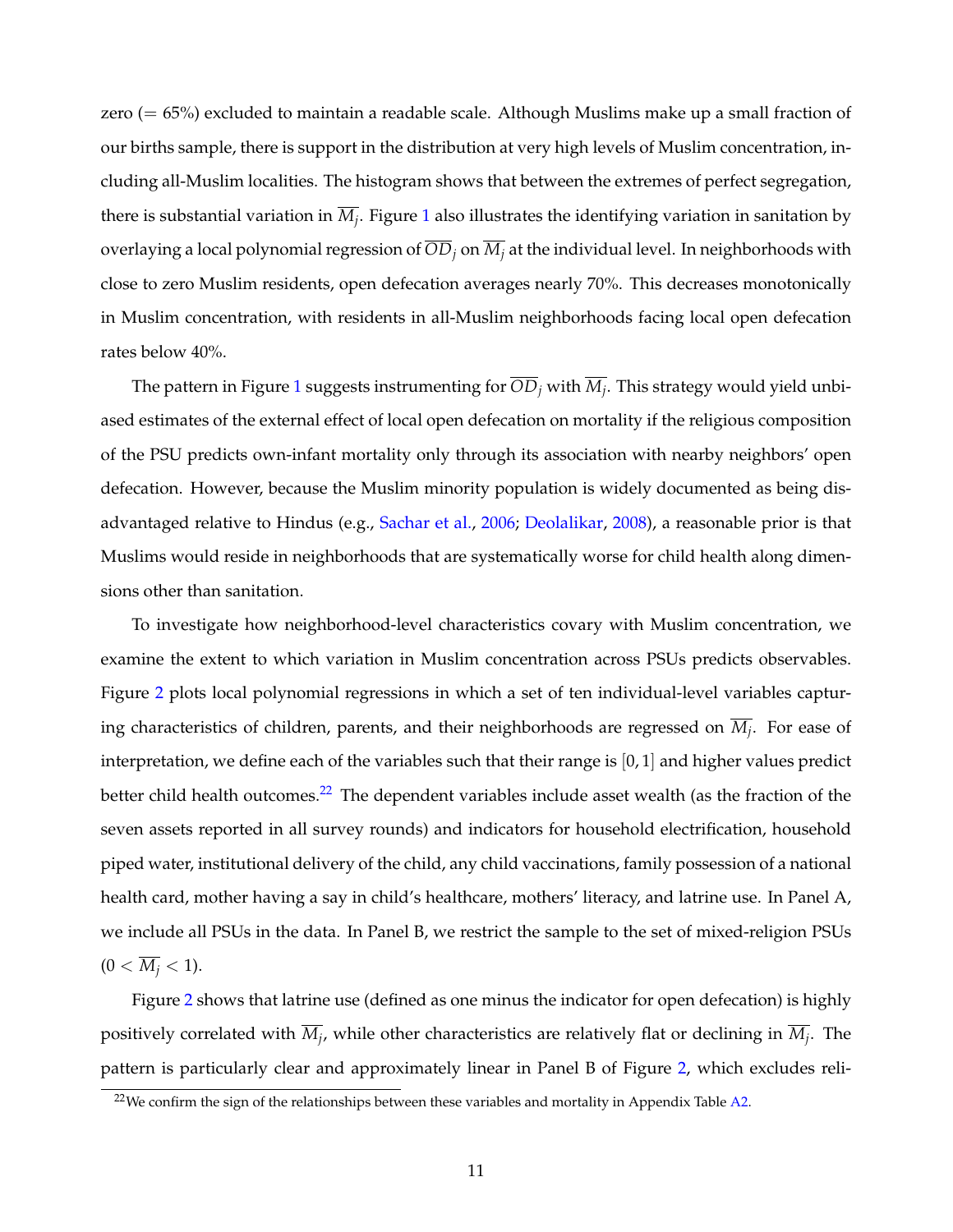giously homogenous PSUs. Appendix Table [A1](#page-51-0) reports the coefficients from the linear regressions corresponding to the local polynomials plotted in Panel B of Figure [2.](#page-36-0) The table also performs this test for additional household, parental, and child characteristics beyond those plotted in the figure. In Appendix Table [A2,](#page-52-0) we confirm the sign of the relationships between each of these characteristics and infant mortality by regressing IMR on each of the dependent variables in Table [A1.](#page-51-0) Together, Figure [2](#page-36-0) and Tables [A1](#page-51-0) and [A2](#page-52-0) show that among variables likely to cause or to be correlated with child health outcomes, all are either uncorrelated with  $\overline{M_i}$  or are changing in a way that would predict *worse* child health as Muslim concentration increases. In Section [6.2,](#page-22-0) we turn to an additional dataset, the India Human Development Survey, to show that our instrument is likewise uncorrelated diet and hygiene behaviors that are not contained in our main dataset.

The *only* exception to this pattern in which higher Muslim concentration predicts neutral or worse PSU characteristics is *OD<sup>j</sup>* , our variable of interest. Urban/rural status and household size show some association, but not after controlling for own household characteristics (own latrine use and own religion). Our IV estimates below are identified off of the composition of neighbors only, always controlling for own household OD and own household religion. Nonetheless, because Muslims are more likely to locate in urban areas, we control for urban/rural status in the analysis below. As a robustness check, we also replicate all results separately in urban and rural areas. Likewise, Muslims in our sample tend to have larger families, and because mean household size is in turn mechanically linked to mean birth order, we also show that results are robust to stratifying the analysis by birth order, estimating results separately by first births and second or later births. This removes the possibility that the differential composition of mean birth orders across the Hindu and Muslim sub-samples, combined with differential investment in children by birth order, could be confounding the results.

The finding that Muslim-dominated neighborhoods are no better and possibly worse for infant survival along observables also accords with popular beliefs and observations about the relative disadvantage of the Muslim minority India. $^{23}$  $^{23}$  $^{23}$  In sum, the evidence suggests that instrumenting for  $\overline{OD}_i$  with  $\overline{M}_i$  would, if anything, understate the effects of interest. Formally, we do not rely on the exclusion restriction holding with equality, but rather as an inequality.<sup>[24](#page-13-1)</sup> As we show below, the IV

<span id="page-13-1"></span><span id="page-13-0"></span><sup>23</sup>For example, [Sachar et al.](#page-33-0) [\(2006\)](#page-33-0) and [Deolalikar](#page-32-5) [\(2008\)](#page-32-5).

<sup>&</sup>lt;sup>24</sup>Proof, for the analytically tractable case of no other controls: Assume that the true data generating process for infant mortality is *IMR* =  $β \cdot \overline{OD} + δ \cdot X_{bad}$ , where  $β$  is positive and  $X_{bad}$  is an omitted variable that is positively correlated with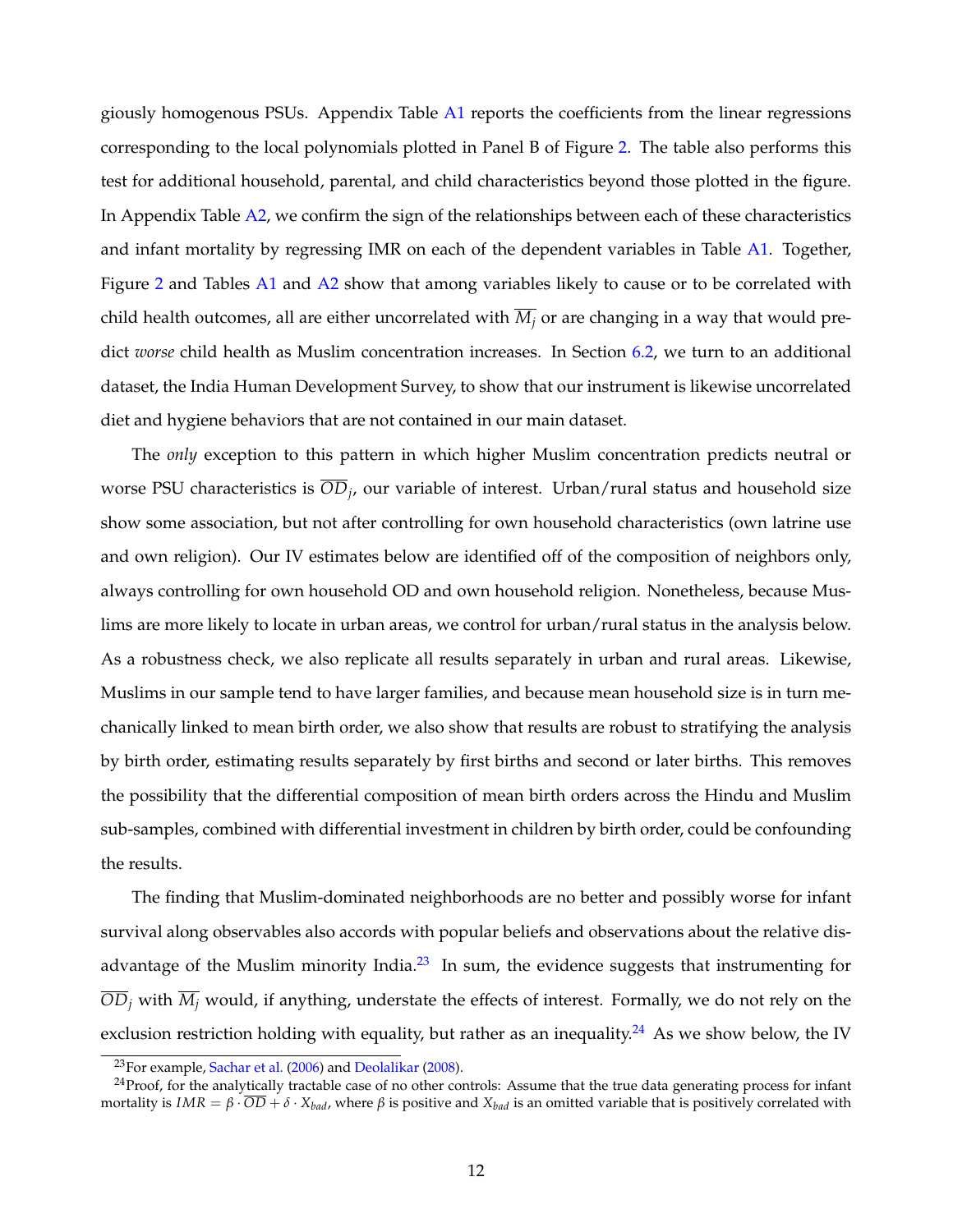estimates are sufficiently sized that the lower bound is informative in this case.

#### **4.3 Econometric Framework**

We organize our analysis at the level of the child, constructing mortality rates from birth history information on around 280,000 Hindu and Muslim children in India over the three survey rounds. We regress mortality outcomes on variables capturing a household's own open defecation (*ODijt*) and neighbors' open defecation within the PSU ( $OD^{-i}_{ijt}$ ):

<span id="page-14-2"></span>
$$
y_{ijt} = \beta_1 \widehat{\overline{OD_{ijt}^{-i}}} + \beta_2 OD_{ijt} + \alpha_1 M_{ijt} + f(X_{ijpt}) + \epsilon_{ijt}.
$$
 (1)

We instrument for the mean open defecation rate among neighbors with the fraction of PSU households that are Muslim:

<span id="page-14-3"></span>
$$
\overline{OD_{ijt}^{-i}} = \gamma_1 \overline{M_{jt}} + \gamma_2 OD_{ijt} + \gamma_3 M_{ijt} + f(X_{ijpt}) + \mu_{ijt}.
$$
 (2)

Here *i* indexes live births, *j* indexes survey PSUs, and *t* indexes the three NFHS survey rounds.<sup>[25](#page-14-0)</sup> The main dependent variable *yijt* is an individual-level mortality indicator scaled so that coefficients reflect impacts on deaths per thousand:  $y_{ijt}$  is either 0 if a child survived to the specified age or 1,000 if she did not.<sup>[26](#page-14-1)</sup>

Identification in Eq. [\(1\)](#page-14-2) arises from the religious composition of neighbors only. The latrine use polynomial plotted in Panel B of Figure [2](#page-36-0) visually depicts Eq. [\(2\)](#page-14-3), for the case of no controls and non-parametric estimation. *Mijt* is an indicator for the child residing in a Muslim household, which absorbs any unobserved health behaviors or child investments that could be correlated with a household's own religion, such as differing Hindu and Muslim diets. We additionally control for a variety of person, household, and PSU-level characteristics in *f*(*Xijt*) to demonstrate robustness. These are described in more detail below. We cluster standard errors by PSU.

In Appendix Table [A3,](#page-53-0) we report the linear regression coefficients from Eq. [\(2\)](#page-14-3) that describe the first stage of our IV analysis. Consistent with the visual evidence in Figure [2,](#page-36-0) the instrument is strong,

*M*<sub>*j*</sub> and with *IMR*. Then estimating *β* via an IV that omits *δ* yields:  $\widehat{\beta_{IV}} = \frac{\text{cov}(IMR, \overline{M})}{\text{cov}(\overline{OD} \ \overline{M})}$  $\frac{\mathrm{cov}(IMR, \overline{M})}{\mathrm{cov}(\overline{OD}, \overline{M})} = \beta + \frac{\delta \cdot \mathrm{cov}(X_{bad}, \overline{M})}{\mathrm{cov}(\overline{OD}, \overline{M})}$  $\frac{\text{cov}(\overline{np}_{\text{gad}}, n)}{\text{cov}(\overline{OD}, \overline{M})} < \beta$ , where the last inequality follows from sign of the second term: The numerator is positive and the denominator is negative.

<span id="page-14-0"></span><sup>&</sup>lt;sup>25</sup>All specifications include survey round fixed effects.

<span id="page-14-1"></span> $^{26}$ This construction merely scales mortality rates and coefficients to match the standard of expressing rates per 1,000.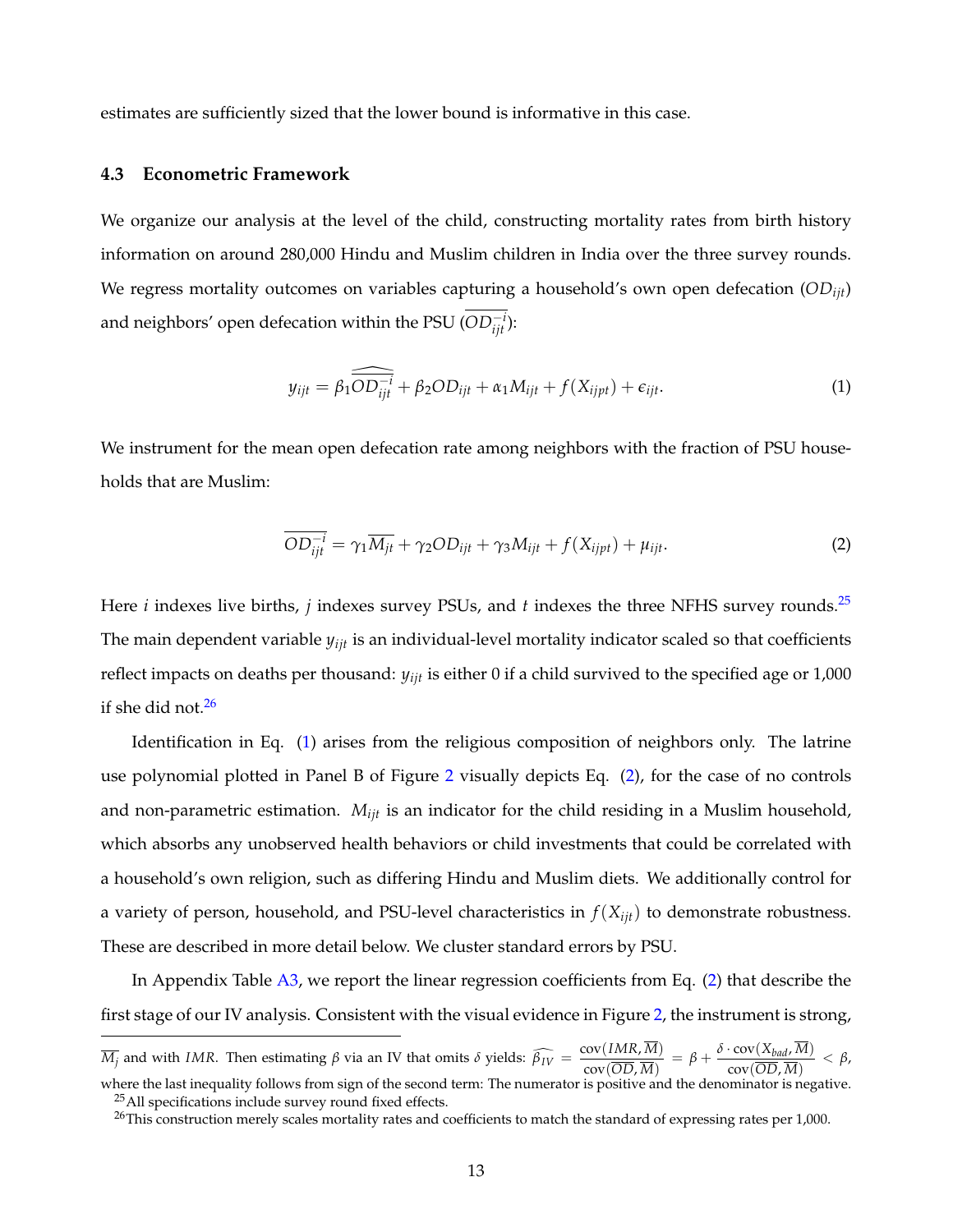with first stage F-statistics always exceeding weak instrument thresholds. We also estimate the first stage separately within subsamples defined by child's birth order, child's sex, child's *own* religion, and the location of the household in a rural or urban setting in order to demonstrate that the first stage relationship is not driven by an association with any of these variables. Table [A3](#page-53-0) shows that the first stage effect is strong, precisely estimated, and consistent across subsamples.

In Section [5,](#page-15-0) we begin by exploiting the association between  $OD_{ijt}^{-i}$  and  $\overline{M_{jt}}$  to solve the longnoted puzzle that Muslim children in India have significantly higher survival rates than Hindus, despite Muslim parents having lower income, education, and status, as well as worse access to state services. In large part, this analysis motivates the plausibility of the IV strategy. In Section [6,](#page-18-0) we report our main results that instrument for  $OD^{-i}_{ijt}$  with  $\overline{M_{jt}}$ .

# <span id="page-15-0"></span>**5 Motivating Puzzle**

This section presents reduced form evidence on the relationship between the religious composition of neighbors and own child mortality. We show that patterns of latrine use, driven by the composition of neighbors, can completely account for the large Muslim mortality advantage that has been documented in India, despite the relative economic disadvantage of Muslims there. This section also informs and motivates the IV analysis in Section [6,](#page-18-0) which exploits the same variation that solves this puzzle.

### **5.1 The Puzzle**

Figure [3](#page-37-0) illustrates the mortality puzzle that was most clearly documented by [Bhalotra, Valente and](#page-31-2) [van Soest](#page-31-2) [\(2010\)](#page-31-2): At all levels of socioeconomic status, mortality is lower among Muslim children than among Hindu children. The figure plots infant mortality, separately by religious group, against two alternative summary measures of household economic well-being. The NFHS, like all DHS surveys, does not measure income or consumption. Therefore, in Panel A we follow the literature (see, for example, [Filmer and Pritchett,](#page-32-13) [2001\)](#page-32-13) in using asset ownership as a proxy for wealth, and collaps-ing seven categories of asset ownership into a single-dimensional wealth rank within the sample.<sup>[27](#page-15-1)</sup>

<span id="page-15-1"></span> $27$ We cannot use the pre-constructed asset index included in the NFHS dataset because it is constructed including mea-sures of sanitation. Therefore, following [Filmer and Pritchett](#page-32-13) [\(2001\)](#page-32-13), we construct a household's asset rank by (1) partitioning the sample into  $128 = 2^7$  bins of indicators for ownership of seven assets listed in Table [2;](#page-39-0) (2) ranking the bins by the average infant mortality rate in each bin; and (3) assigning each household the median rank within the sample of its bin.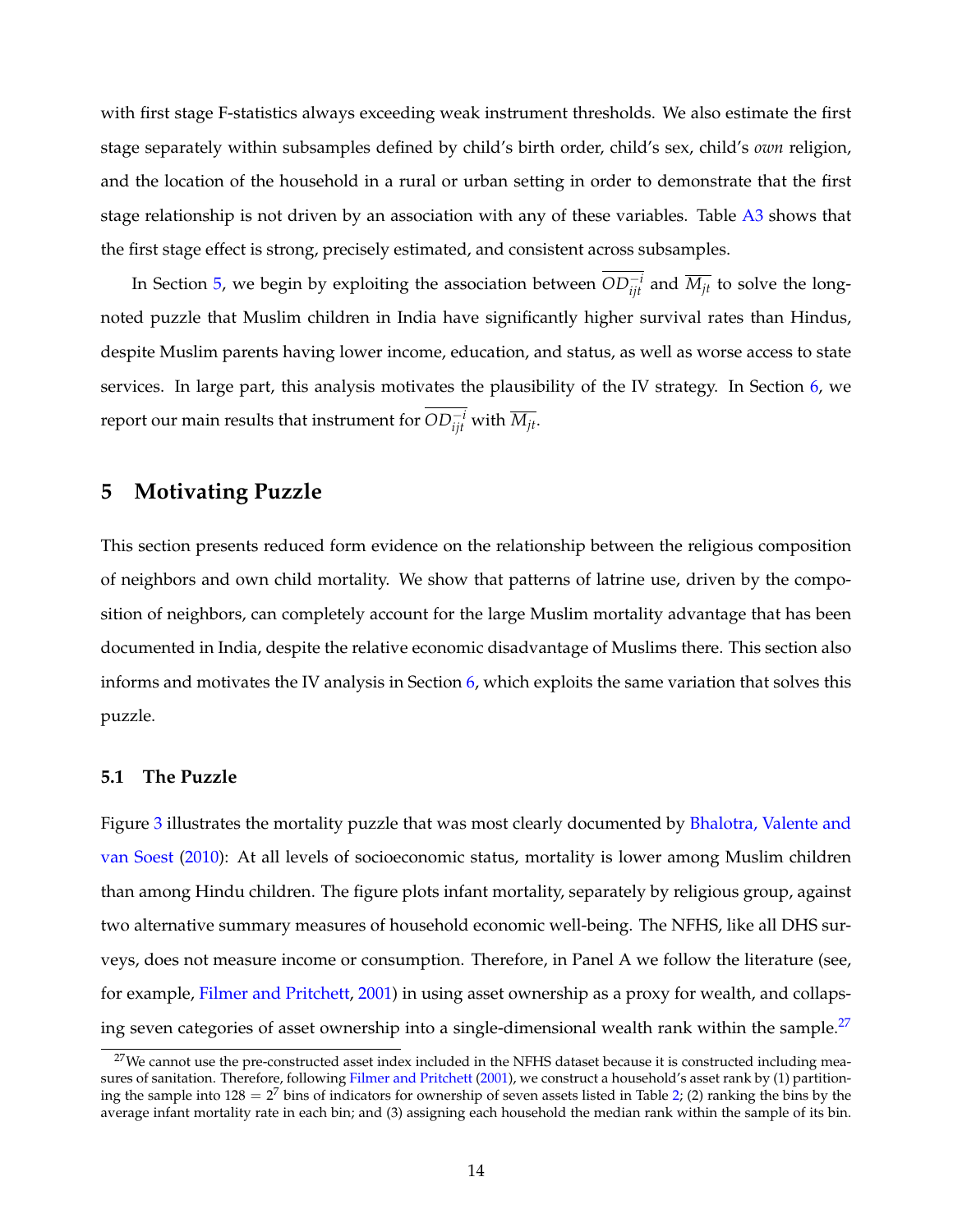This gives the horizontal axis a clear rank interpretation. As an alternative measure of parental endowment, we use mother's height along the horizontal axis in Panel B. Maternal adult height predicts maternal adult health and reflects maternal economic well-being earlier in the mother's life [\(Case and](#page-31-10) [Paxson,](#page-31-10) [2008;](#page-31-10) [Steckel,](#page-34-4) [2009\)](#page-34-4).

Consistent with asset ownership and mother's height capturing meaningful variation in endow-ments that is correlated with child survival, Figure [3](#page-37-0) shows that infant mortality is steeply decreasing in both measures. The Muslim advantage documented by [Shariff](#page-34-0) [\(1995\)](#page-34-0), [Bhat and Zavier](#page-31-3) [\(2005\)](#page-31-3), [Bhalotra and Soest](#page-31-4) [\(2008\)](#page-31-4), and [Bhalotra, Valente and van Soest](#page-31-2) [\(2010\)](#page-31-2) is apparent in the large and statistically significant mortality differences at any fixed level of either measure of well-being. To put the size of the mortality difference in context, holding either wealth rank or maternal height constant at their medians, Figure [3](#page-37-0) shows that about additional 10 out of 1000 infants in Hindu households will die before age one compared to Muslim infants. The figure is consistent with the unconditional difference in means of 11.0 (per thousand) in Table [2.](#page-39-0)

#### **5.2 The Solution**

In Table [3,](#page-40-0) we analyze the extent to which open defecation (OD) can explain the puzzle. The dependent variables are indicated in the column headers. Observations are children (live births). The dependent variable, an indicator for death, is scaled as described in Section [4](#page-10-0) so that coefficient estimates indicate mortality effects per thousand. The top panel includes no covariates beyond indicators for the survey round. The bottom panel adds controls for a set of demographic and socio-economic characteristics that the literature on the determinants of early-life health in India has highlighted.<sup>[28](#page-16-0)</sup>

Table [3](#page-40-0) shows that neighbors' open defecation can fully account for the respective 9.8 and 7.1 (per thousand) Hindu-Muslim gaps in infant and neonatal mortality. These mean differences are estimated as the coefficients on the Muslim indicator in columns 1 and 4. Controlling for the fraction of the PSU that is Muslim in columns 2 and 5 removes any association between a household's own religion and the child's mortality. Then incrementally adding controls for own household open defe-

Thus, the household of child 200,000 has more and better assets than 200,000 of the approximately 300,000 children in our sample. Unlike a principal component index, this measure has units with a clear interpretation.

<span id="page-16-0"></span> $^{28}$ These controls, labeled "extended controls" in Table [3,](#page-40-0) include a full set of birth order indicators interacted with sex [\(Pande and Jayachandran,](#page-33-12) [2013\)](#page-33-12); indicators for household ownership of each of the seven assets asked about throughout survey rounds, the standard strategy for controlling for SES using these data [\(Filmer and Pritchett,](#page-32-13) [2001\)](#page-32-13); an indicator for whether the mother lives with her husband's parents [\(Coffey, Khera and Spears,](#page-31-11) [2013\)](#page-31-11); indicators for child's birth month [\(Doblhammer and Vaupel,](#page-32-14) [2001\)](#page-32-14) and birth year; an urban indicator; household size; and several other individual and PSU-level variables. See the Table [3](#page-40-0) notes for the full control list.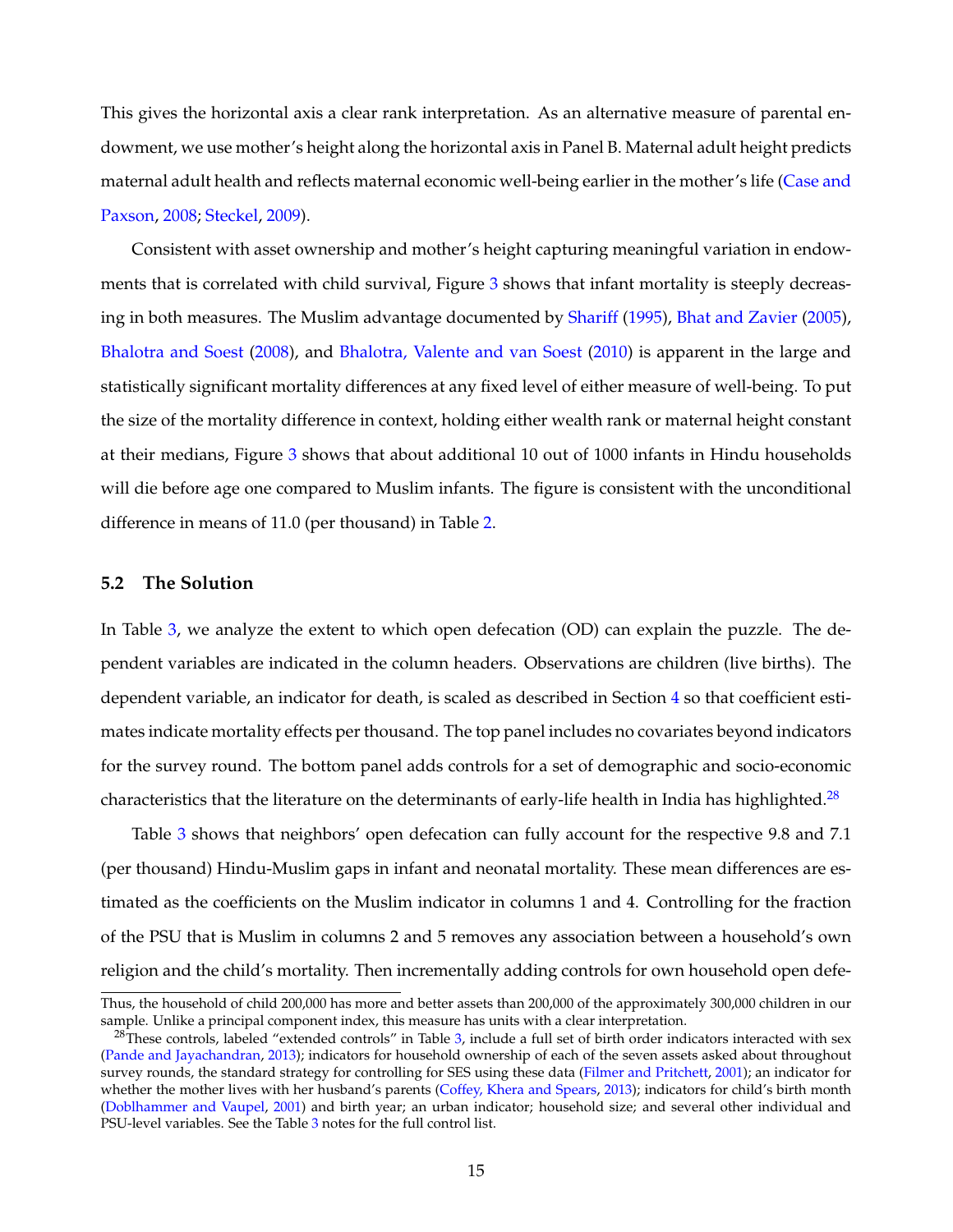cation ( $OD_{ij}$ ) and the fraction of neighbors that openly defecate ( $OD_{ij}^{-i}$ ) attenuates the coefficient on the concentration of Muslim neighbors (*M<sup>j</sup>* ) to a magnitude both economically small and statistically insignificant. The same pattern holds irrespective of the addition of controls in the bottom panel.<sup>[29](#page-17-0)</sup>

These results imply that what has been widely documented as a Muslim survival advantage is actually an advantage accruing to the neighbors of Muslims. The solution to the mortality puzzle consists of two facts. First, compared to the typical Hindu infant, the typical Muslim infant lives in a neighborhood where a larger share of her neighbors are Muslim. Second, Muslim neighbors are much less likely to defecate in the open.

The result that open defecation accounts for the mortality gap is robust to a variety of alternative hypotheses. A natural question in this context is whether differences in son preference and intrahousehold resource allocation between Hindus and Muslims could confound the results. To address this possibility, in Panel A of Appendix Table [A4](#page-54-0) we replicate the main IMR results of Table [3,](#page-40-0) but split the sample by child's sex. The table shows that the Hindu-Muslim gaps in infant mortality are similar across boys and girls. More importantly, in both the boy and girl subsamples, these gaps attenuate to insignificance in exactly the same pattern as in the main table once the measures of open defecation are included. We also investigate whether our results are confounded by the pattern documented in [Pande and Jayachandran](#page-33-12) [\(2013\)](#page-33-12) in which sex  $\times$  birth order interactions predict child health in India. The behavior has the potential for importance here, because Hindu and Muslim household sizes in India differ, and therefore so do the mean birth orders across groups. Nonetheless, this phenomenon does not confound the relationship between IMR and sanitation: All regressions in Panel B of Table [3](#page-40-0) include the full set of sex indicators interacted with birth order indicators as controls, and Panel B of Table [A4](#page-54-0) shows that the pattern of our results holds whether restricting the sample to only first births or to only second or later births. Because residence in an urban area was shown in Table [2](#page-39-0) to differ significantly across religious groups, in Panel C of Table [A4](#page-54-0) we replicate the results separately for urban and rural areas, allowing more flexibility in how urban status is held constant. The results within the urban and rural subsamples are closely consistent with the main findings.

In Appendix Section [A.2,](#page-47-0) we describe an alternative approach to statistically explaining the mortality gaps. There, we estimate counterfactual Hindu mortality rates after nonparametrically

<span id="page-17-0"></span> $29$ The neonatal mortality result is likely owing to mother's exposure to open defecation while the child was in utero due to the impacts on mother's net nutrition during gestation. [Prendergast et al.](#page-33-10) [\(2014\)](#page-33-10) provides suggestive evidence of this mechanism, finding a correlation between in-utero growth and mothers' exposure to open defecation in Zimbabwe.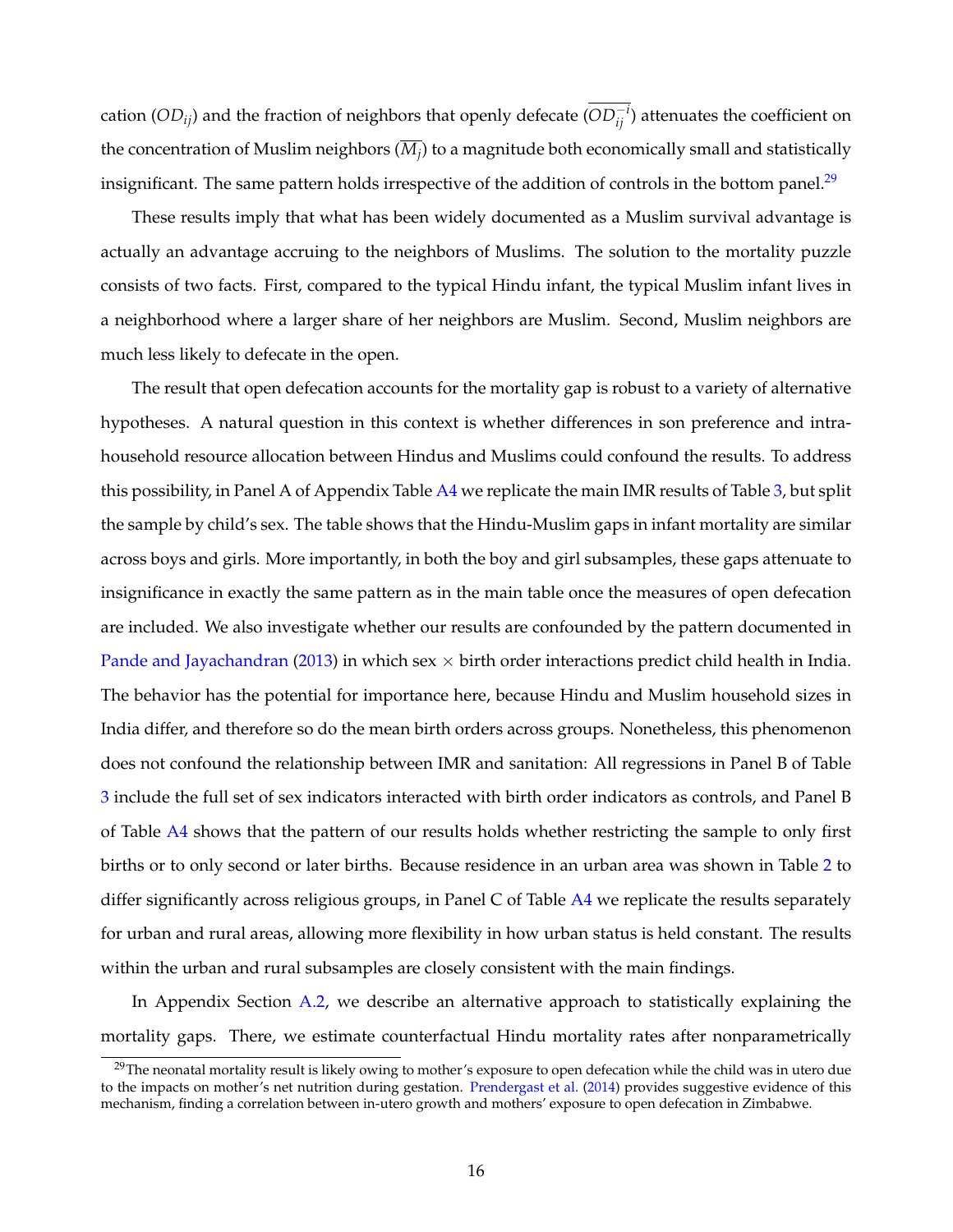reweighting the sample of Hindu children to match the joint distribution of characteristics in the Muslim child sample. Compared to the linear regression above, this exercise more flexibly controls for the entire distribution of open defecation exposure, matching the probability mass in 20 bins defining the sanitation environment: 10 bands of local (PSU) open defecation interacted with household's own latrine use indicator. The reweight also has the advantage of more flexibly allowing for correlation between OD and the other controls. Appendix Table [A5](#page-55-0) reports the results of the exercise, which are closely consistent with Table [3.](#page-40-0) As in the main table, a large mortality gap persists after reweigthing on the joint distribution of characteristics that do not include open defecation. But reweighting according to a finer partition that interacts groupings of these variables with the distribution of sanitation exposure in 20 bins can completely account for the Hindu-Muslim mortality gap.

In summary, Tables [3,](#page-40-0) [A4,](#page-54-0) and [A5](#page-55-0) show that the association between the religious composition of neighborhoods and the local sanitation environment can fully and robustly account (in a statistical sense) for the mortality gap that has been deemed a puzzle by [Bhalotra, Valente and van Soest](#page-31-2) [\(2010\)](#page-31-2) and others. Next, we exploit this variation in local religious composition to estimate the external impacts of open defecation on child mortality in an IV framework.

## <span id="page-18-0"></span>**6 Main Results**

In this section we begin by presenting our main estimates and discussing their economic importance. We then perform a series of falsification tests to show that our instrument is not positively correlated with better diet, water quality, or hygiene behaviors like hand washing. Finally, we present two tests of the externality channel we claim by (i) examining effects of open defecation on acute malnutrition, and (ii) investigating the interactions between breastfeeding and the child's local sanitation environment.

### **6.1 IV Estimates**

The nature of the demand difference we exploit offers a unique advantage: Our setting is one in which a higher concentration of Muslims in a locality predicts better sanitation but otherwise predicts worse neighborhood characteristics. This allows us to exploit variation in sanitation that is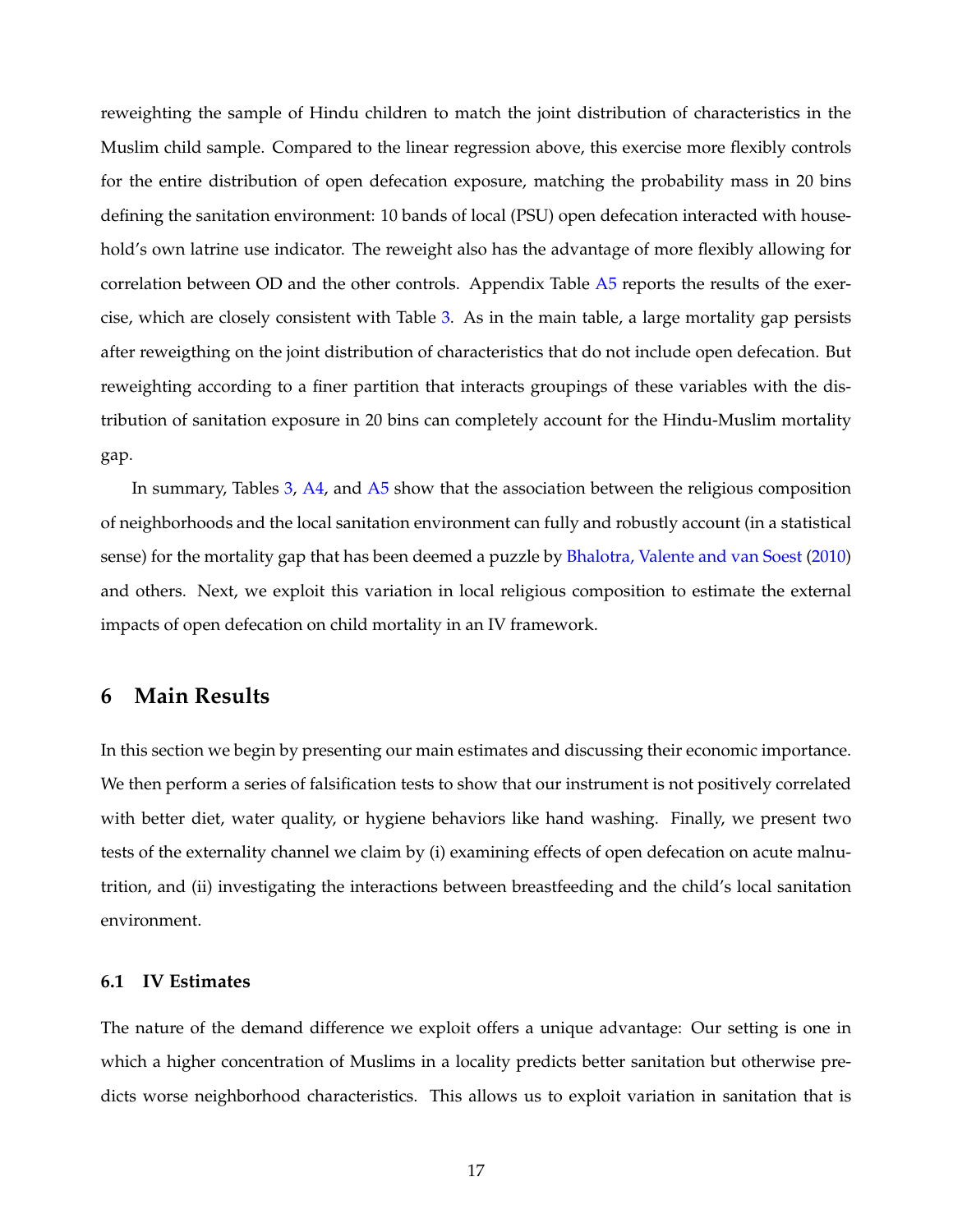plausibly not positively correlated with confounding factors promoting child survival, and suggests that regressions that instrument for  $OD^{-i}_{ij}$  with Muslim concentration  $(\overline{M_j})$  will tend to understate the child mortality externalities of open defecation (OD).

For the IV analysis, we restrict attention to the mixed-religion PSU sample, over which the relationship between between *M<sup>j</sup>* and other PSU characteristics, including *OD<sup>j</sup>* , is monotonic and approximately linear, as shown in Panel B of Figure [2.](#page-36-0) Besides tracking the linearity of the first stage, restricting to mixed-religion PSUs confers the identification advantage that only respondents who have settled or remained in mixed neighborhoods contribute to estimating our coefficients. This could be important if the types of Hindus and Muslims who are willing to collocate with the other group are systematically different from those who are not. Panel A of Figure [2](#page-36-0) suggests that all-Muslim and all-Hindu neighborhoods may indeed differ from mixed-religion neighborhoods, because the nonparametric plots jump at the endpoints ( $\overline{M} = 0$  and  $\overline{M} = 1$ ) for many variables.

Table [4](#page-41-0) presents the results of the IV analysis. Column headers in the table describe the dependent variable (IMR or NMR), the sample restriction, and the regression model. Columns 1 and 5 report OLS estimates over the sample of mixed religion PSUs for comparison. Columns 2 and 6 report instrumented coefficients with no controls other than survey round. Columns 3 and 7 add controls for each household's own latrine use and its own religion, and columns 4 and 8 add the same set of extended controls used in Panel B of Table [3.](#page-40-0)<sup>[30](#page-19-0)</sup> First stage estimates are presented in Appendix Table [A3,](#page-53-0) with first stage F-statistics always exceeding weak instrument thresholds.

Table [4](#page-41-0) shows that instrumenting for  $OD^{-i}_{ij}$  with  $\overline{M_j}$  yields point estimates larger than the OLS regressions. To put the size in context, the IV coefficient in column 4 implies that a 10 percentage point reduction in the fraction of neighbors defecating in the open is associated with a decline in infant mortality of 6.5 children out of 1000. For neonatal mortality in column 8, the figure is 4.7 deaths per 1000. This magnitude is similar across specifications that vary the control set, suggesting that the variation in open defecation that arises from the composition of neighbors is not strongly correlated

<span id="page-19-0"></span> $30$  $30$ All regressions include indicators for survey rounds. The extended controls are identical to those in Table  $3$  and include a full set of birth order indicators interacted with sex, indicators for household ownership of each of the seven assets asked about throughout NFHS survey rounds, an indicator for piped water, an indicator for whether the mother lives with her husband's parents, indicators for child's birth month and birth year, an indicator for the child being a multiple birth, an urban indicator, household size, mother's education in years, and an indicator for mother's literacy, as well as PSUlevel means of household assets, household electricity, household piped water, whether births occurred in an institution, whether mothers had birth assistance, whether children were ever vaccinated, household possession of a health card, and father's education in years. Several of the variables included as PSU-level means could not be controlled for at the individual level because the DHS/NFHS surveying scheme did not ask these of all respondents.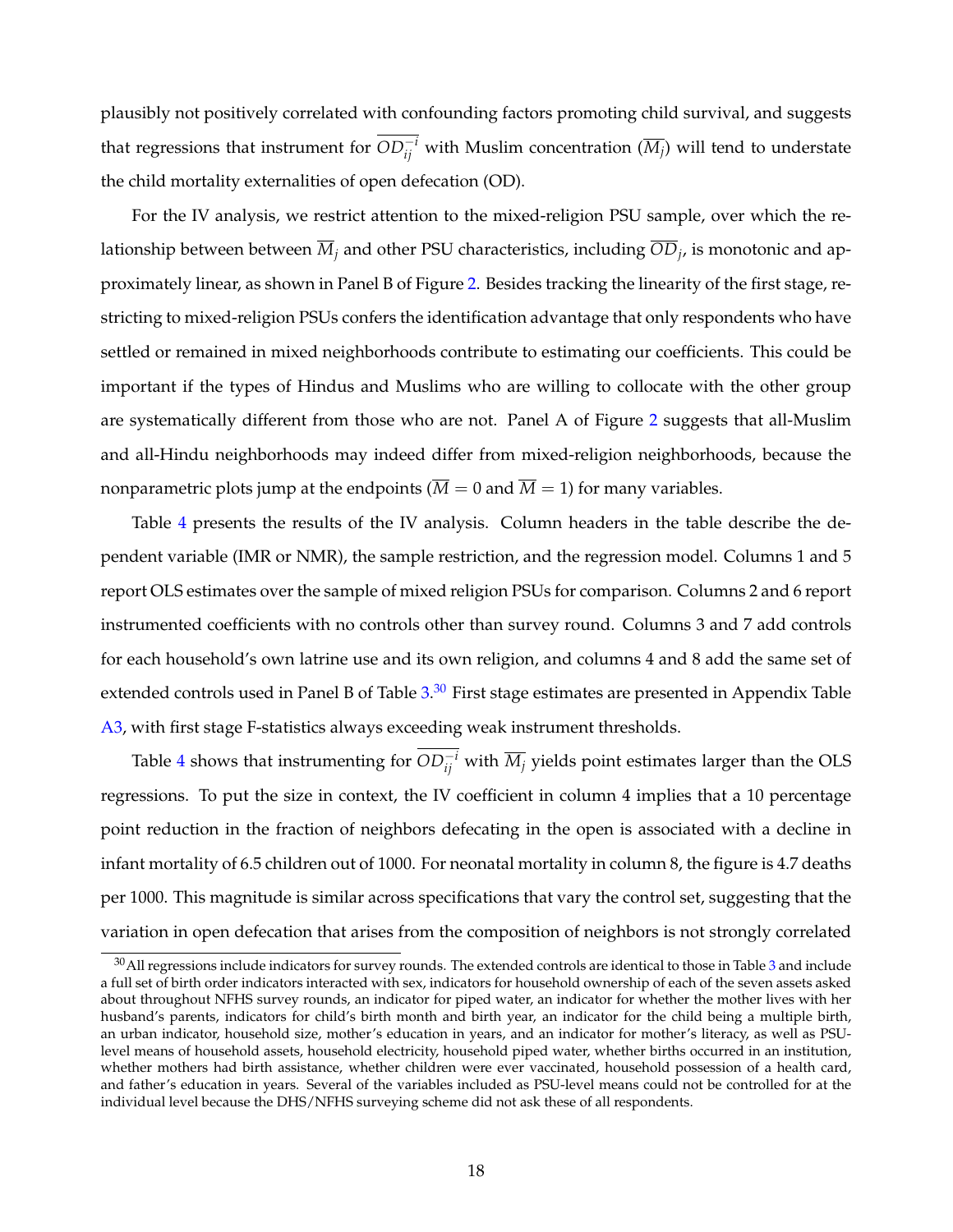with any individual-level behaviors or characteristics that affect mortality. The IV estimates may be larger than the OLS due to measurement error in the PSU-level variable *OD*<sub>*ij</sub>'*, which is calculated</sub> over only the survey-sampled households (less than 50% of households are sampled in the typical PSU).

Because Figure [2](#page-36-0) and Tables [A1](#page-51-0) and [A2](#page-52-0) showed that, if anything, bias would push our IV results towards zero, these estimates may imply a lower bound on true effects.<sup>[31](#page-20-0)</sup> Nonetheless, the effects are economically large, so that the lower bound is informative here. In the context of our data, the difference between a locality in which all of a household's neighbors defecate in the open and a locality where none of them do is associated with a larger reduction in child mortality than the difference between households at the bottom and top quintiles of asset wealth (see Figure [3\)](#page-37-0).

The implied importance of open defecation for infant mortality in the modern Indian context is consistent with evidence by [Cutler and Miller](#page-32-9) [\(2005\)](#page-32-9) and [Watson](#page-34-3) [\(2006\)](#page-34-3) on the role of clean water and sanitation in explaining large shares of declining infant mortality in the history of the US. [Cutler and](#page-32-9) [Miller](#page-32-9) [\(2005\)](#page-32-9) show that the introduction of clean water technologies in US cities beginning around 1900 reduced the infant mortality rate by 46% and accounted for 74% of the total decline in US infant mortality at the turn of the century.<sup>[32,](#page-20-1)[33](#page-20-2)</sup> To compare to India, IMR in India declined by 25 deaths per thousand over a decade (2001 to 2011) while open defecation simultaneously declined by about 8 percentage points. Naively applying our IV estimates would predict a change in IMR of -5.2 ( $=$  $65 \times -0.08$ ), which would account for about 20% of the total decline in IMR over that period.<sup>[34](#page-20-3)</sup>

Our estimates are also consistent with the most credible data on cause of death during earlylife in India: Using a census of all Indian deaths occurring from 2001 to 2003, [Million Death Study](#page-33-1) [Collaborators](#page-33-1) [\(2010\)](#page-33-1) show that 22% of non-neonatal child deaths (deaths from 1-59 months) in India

<span id="page-20-1"></span><span id="page-20-0"></span><sup>31</sup>See footnote [24](#page-13-1) for a proof.

 $32$ [Watson](#page-34-3) [\(2006\)](#page-34-3), studying sanitation programs in the United States in the 1960, where infant mortality was lower and the therefore marginal effects would be expected to be smaller compared to India, finds that "sanitation interventions explain almost forty percent of the convergence in Native American and White infant mortality rates in reservation counties since 1970."

<span id="page-20-2"></span> $33$ [Galiani, Gertler and Schargrodsky](#page-32-15) [\(2005\)](#page-32-15) studying water privatization in Argentina, found a decline in all-cause child mortality by 8%, with effects reaching as high as 26% in the poorest places, which are likely to be better comparisons to India with respect to poverty. Given that interventions like water privatization could have such large effects on mortality, it is unsurprising to find similarly large effects of open defecation. Among other plausible channels, open defecation is likely to contaminate drinking water.

<span id="page-20-3"></span><sup>&</sup>lt;sup>34</sup>Alternatively, consider the implied effect of cutting the open defecation rate in half in the typical neighborhood in our sample, from roughly 60% of households to 30%. Setting aside all complications of predictions out-of-sample, and ignoring the potential for reinforcing or countervailing behavioral responses to such a dramatic shift in the local environment, this would imply a reduction in IMR of 27%  $\left(=\frac{65\times30\%}{72}\right)$ . (The parameter 65 is taken from column 4 of Table [4.](#page-41-0) The denominator 72 is the weighted average IMR of Hindus and Muslims from row 1 of Table [2.](#page-39-0))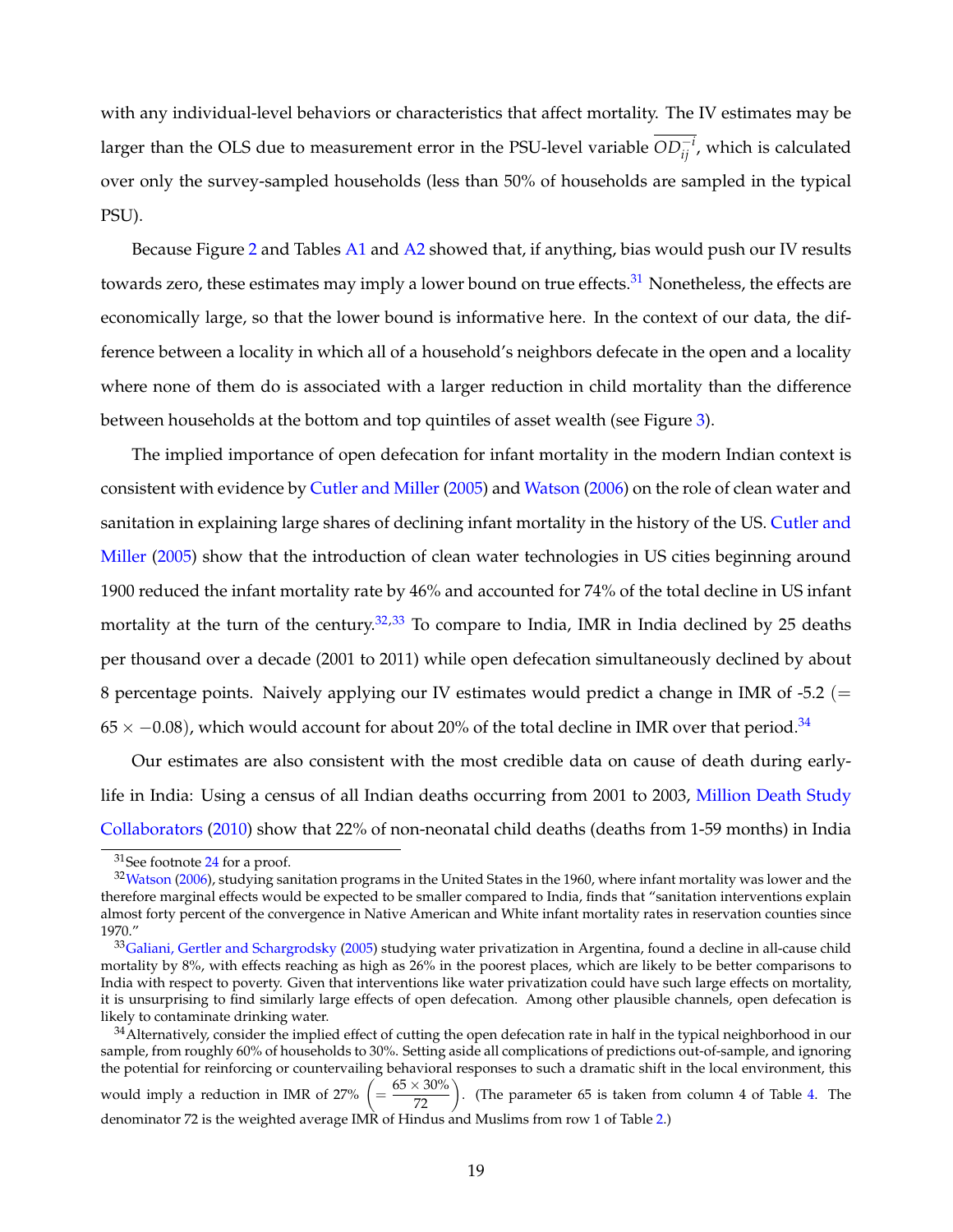are due to diarrhea, which is just one of the potential pathways by which intestinal worms and bacterial infections that are transmitted via open defecation could affect infant mortality.<sup>[35](#page-21-0)</sup> Indeed, we confirm in a mechanism check below that low current weight among infants, which reflects recent bouts of diarrhea, responds to our identifying variation in the same pattern as mortality.

Although ours is the first paper able to identify mortality effects of local sanitation, recent work exploring other human capital impacts of open defecation have found effects with similarly large magnitudes. [Gertler et al.](#page-32-4) [\(2015\)](#page-32-4) perform a meta-analysis of open defecation-height experiments, and estimate a reduction of 0.046 height-for-age standard deviations from a 10 percentage point reduction in open defecation. To compare the size of these height effects to our mortality estimates, one can scale the estimates using the correlation between IMR and height across Indian villages. In the DHS, Indian villages with one more IMR point (.0010) have children that are 0.0034 normalized height-forage standard deviations shorter. Using this conversion factor to roughly translate between outcomes, our estimate of a .0065 mortality improvement for a 10 percentage point decline open defecation (Table [4,](#page-41-0) col 4) would be consistent with a 0.022 height-for-age effect. This effect size translated from our mortality estimates is roughly half of the [Gertler et al.](#page-32-4) [\(2015\)](#page-32-4) experimental effect sizes, implying our estimates, though economically large, are smaller by this metric.

To understand the economic importance of our results, it is useful to consider external harm created by a single household defecating in the open. Because about one in every ten Indian households has an infant born each year, the coefficient on  $OD_{ij}^{-i}$  is approximately equal to the sum of harm (across all neighbors) imposed by a single household that chooses open defecation, aggregated over 10 years.[36](#page-21-1) Also, although we do not claim that we can econometrically identify the *private* benefits of latrine use (the coefficient on  $OD_i$ ) with our identification strategy, we note that OLS estimates of the private harm of open defecation in Panel B of Table [3](#page-40-0) are about one tenth the size of the IV estimates of the external harm (the coefficient on  $OD_{ij}^{-i}$ ) in Table  $4.^{37}$  $4.^{37}$  $4.^{37}$  $4.^{37}$ 

<span id="page-21-0"></span><sup>35</sup>In addition, [Million Death Study Collaborators](#page-33-1) [\(2010\)](#page-33-1) show that an even larger fraction, 33%, of neonatal deaths (deaths from 0-1 months) are attributable to low birthweight. As we discuss in Section [3,](#page-8-0) there is clear epidemiological evidence that exposure to fecal pathogens reduces the body's net absorption of nutrients. In mothers, poorer net nutrition would have direct impacts on child's birthweight. [Prendergast et al.](#page-33-10) [\(2014\)](#page-33-10) find suggestive evidence on birthweight specifically, showing a correlation between in-utero growth and mothers' exposure to open defecation in Zimbabwe.

<span id="page-21-1"></span> $36$ Consider the simple case in which all households contain one infant. Because the contribution of any household to the regressor *OD*−*<sup>i</sup>* is weighted by its share in the PSU, the harm caused by one household defecating in the open on any other single household is  $\frac{1}{N-1}$  ⋅ *β*, where *N* is the number of households in the PSU and *β* is the coefficient on  $OD^{-i}$ . The total external harm summed across the other *N* − 1 households is then  $N-1 \cdot \frac{1}{N-1} \cdot \beta = \beta$ . In practice, about one in every 10 Indian households has an infant born each year, so that the total harm equals *β* over a 10-year window.

<span id="page-21-2"></span> $37$ Both the private and external harm would have the same 1 in 10 scaling described in Footnote [36,](#page-21-1) due to the roughly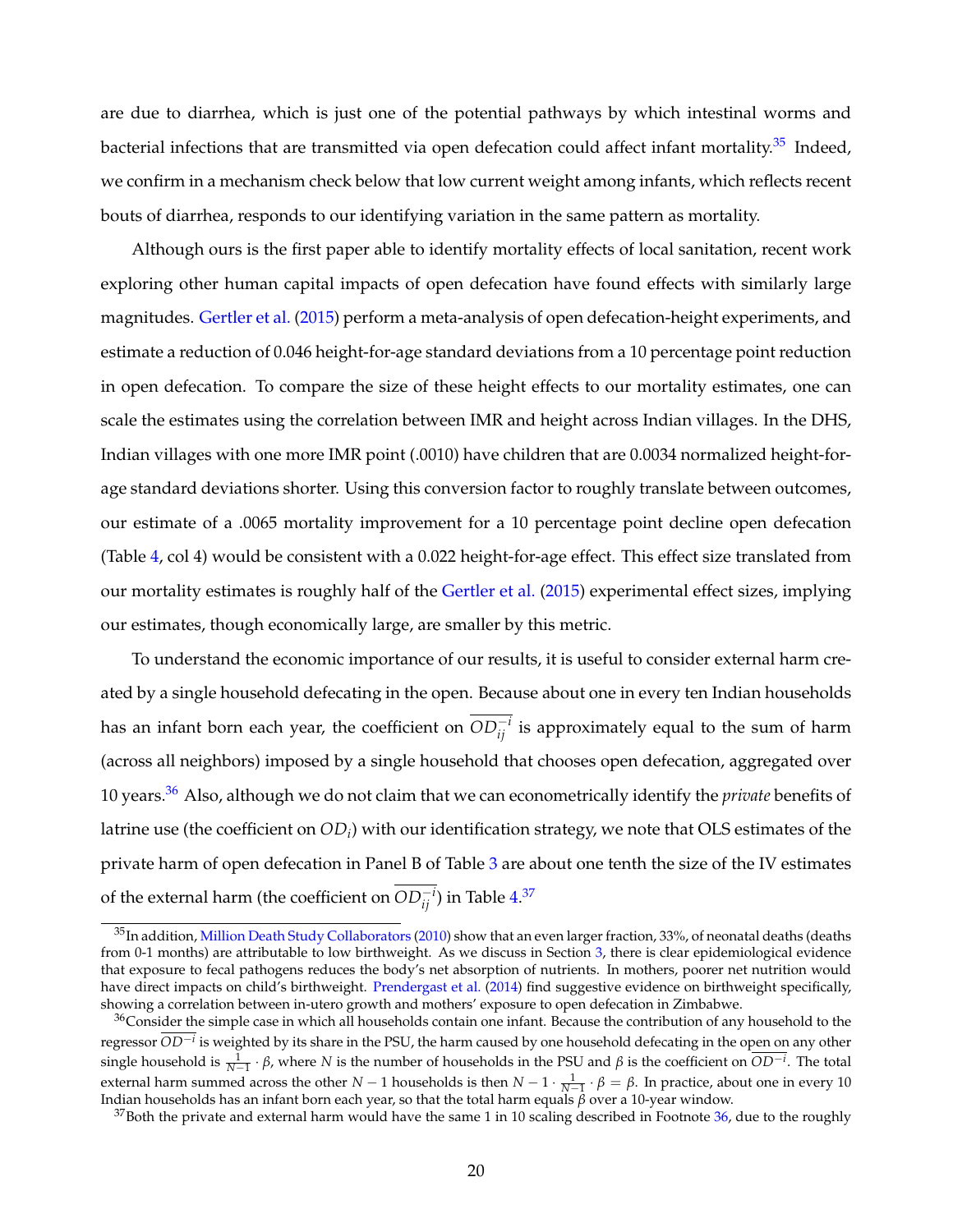To examine the robustness of our IV results to more flexibly controlling for potential confounders, we re-estimate the IV regressions over different partitions of our analysis sample. Appendix Table [A6](#page-56-0) estimates the IV regression separately for Muslim and Hindu children (in each case continuing to instrument with the religious composition of *all* neighbors). The additional flexibility and smaller sample reduces statistical precision, but these results by subgroup are consistent with the overall effect size in Table [4](#page-41-0) and with each other. Similarly, Table [A6](#page-56-0) shows that within subsamples of only girls or boys, only first-borns or later-borns, and only urban or rural PSUs, the IV results are never statistically different and are often quantitatively similar.

Finally, it would be interesting to evaluate whether there was any interaction between own household latrine use and that of neighbors. *A priori*, it is unclear whether an interaction should exist: The disposal of feces in this context is distributed along roads, in fields, and near homes—that is, it is not relegated to areas trafficked only by those who do not use latrines. This implies that the effect of neighbors' open defecation may be invariant to own household latrine use. Our estimation strategy, which focuses on neighbor effects, does not allow us identify the interaction term, as doing so would require a second instrument (for own open defecation, *OD<sup>i</sup>* ). With that caveat, in Appendix Table [A7,](#page-57-0) we split the sample according to whether the respondent household uses a latrine or defecates in the open and then re-estimate the IV coefficients in the two subgroups. The table shows that the IV estimates among households practicing open defecation and households using latrines are statistically indistinguishable and numerically similar (79.0 and 63.1, respectively), offering no strong evidence of an interaction effect.

#### <span id="page-22-0"></span>**6.2 Falsification Tests: Diet, Water, and Washing**

In this section, we investigate whether our instrument—the religious composition of neighbors—is correlated with important, observable health behaviors like diet and hygiene.<sup>[38](#page-22-1)</sup> The potential for bias would arise only if *conditional on own religion*, our neighborhoods instrument predicts such behaviors. In contrast, differences across Muslim and Hindu households pose no problem for our identification strategy: Any systematic behavioral differences between Hindus and Muslims, such as vegetarianism or different washing practices, are absorbed by the controls for own household religion that are

<sup>10%</sup> probability of any household containing an infant.

<span id="page-22-1"></span> $38$ Our interpretation of the IV results as a lower bound relies on an assumption that Muslim neighbors do not positively impact child health through some channel other than latrine use.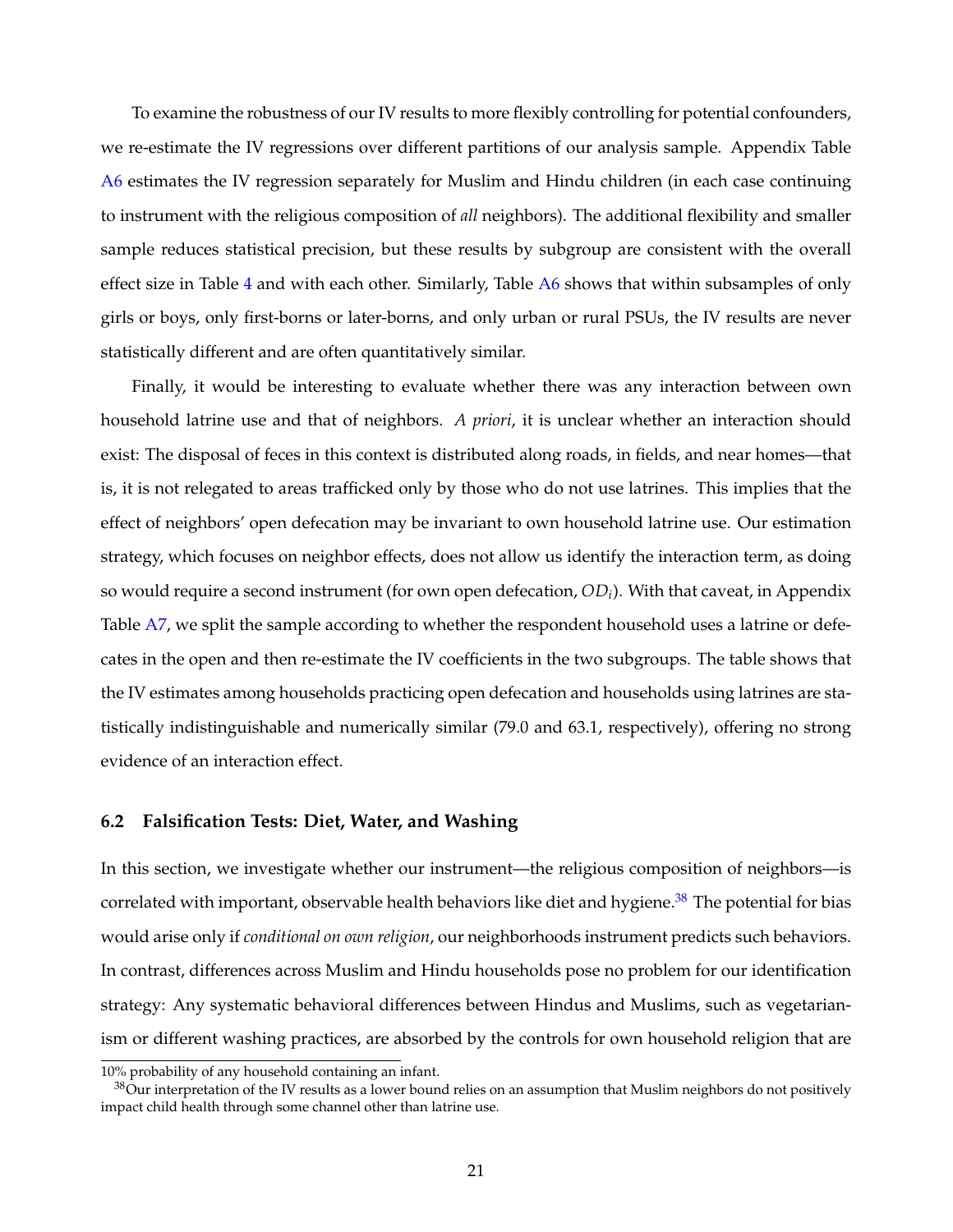included in all regressions. Our IV estimates are identified solely off of neighbors' religion.

We ask, for example, whether Hindus living around many Muslims are more likely to eat meat than Hindus living around few Muslims. Because our main dataset, the NFHS, was not designed to measure consumption and contains relatively little information on hygiene behaviors, we turn briefly to the India Human Development Survey (IHDS) of 2012.<sup>[39](#page-23-0)</sup> Summary statistics for this supplemental dataset are included in Appendix Table [A8.](#page-58-0) For the set of variables common to both the IHDS and NFHS, such as urban residence, open defecation, and access to piped water, Table [A8](#page-58-0) shows that the IHDS replicates the same Hindu-Muslim differences found in the NFHS, which are displayed in Table [2.](#page-39-0)

### **6.2.1 Diet**

In Table [5,](#page-42-0) we investigate the relationship between diet and the composition of the neighborhood (*M<sup>j</sup>* ) in OLS regressions. The dependent variables are listed in the column headers and include measures of meat, eggs, and dairy consumption, measured per household per month. For each of these diet variables, we begin by regressing diet on *own* religion to demonstrate that the consumption data capture large differences across Muslim and Hindu households. For example, column 1 shows that Muslims are a precisely estimated 15 percentage points more likely (on a base of 25 percentage points) to consume meat compared to Hindus. Such differences are expected, and not problematic.

To test for a violation of our identifying assumption, we add our instrument ( $M_j$ ) as a regressor in the second and third columns for each dependent variable. Panel A shows that there is no correlation between  $\overline{M}_i$  and the extensive margin of eating any meat, or between  $\overline{M}_i$  and the intensive margin of quantity of meat consumed. In Panel B, we examine two other calorie- and protein-rich foods: eggs and milk. For all diet variables, the coefficients on our instrument are small, not significantly different from zero, and robust to the inclusion of controls.<sup>[40](#page-23-1)</sup> This is true even though large, precisely estimated diet differences are apparent between Hindu and Muslim households for each consumption outcome in the table.

Table [5](#page-42-0) is direct evidence against the notion that Hindus living around Muslims have systemat-

<span id="page-23-0"></span> $39$ The IHDS contains richer hygiene information and a complete consumption module, but it cannot be used to construct mortality rates that are similarly reliable to those from the NFHS. Specifically, we are limited by the fact that complete birth histories were not recorded for all women of childbearing age.

<span id="page-23-1"></span> $40$ We control for log per capita per consumption and the urban classification of the household, which could be important in principle because richer and urban households in India are more likely to eat meat.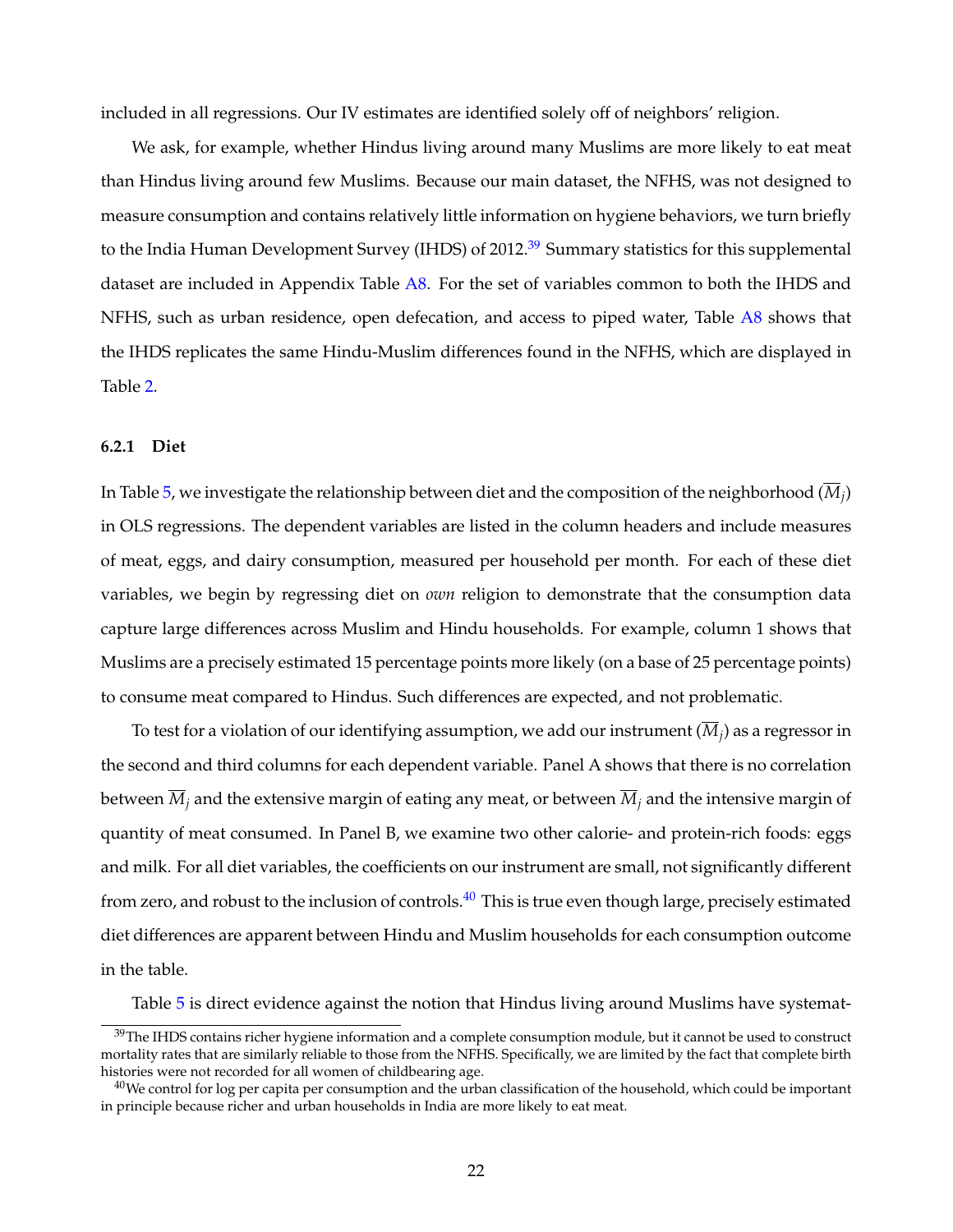ically different diets than Hindus living around other Hindus, and similarly against the notion that Muslims living around Hindus have systematically different diets than Muslims living around other Muslims. Thus, there is no empirical evidence that our results are likely to be confounded by issues related to diet.

#### **6.2.2 Other Hygiene and Water**

Diet is likely to have primarily private benefits, but hygiene practices like hand washing could generate externalities in principle. If these practices covary with Muslim concentration across localities, then our estimates could be reflecting some other hygiene-related externality associated with the religious composition of a neighborhood, rather than the open defecation externality we claim.

We begin by noting that Hindu and Muslim households do not appear to differ with respect to these health behaviors. For example, the summary statistics from the IHDS data in Table [A8](#page-58-0) reveal that unlike OD (practiced by 51% of Hindus and 31% of Muslims in the IHDS data), Hindu and Muslim households do not differ in hand washing (72% vs. 70%) or purifying water (11% vs. 12%).

To search for violations of our identifying assumption, in Table [6,](#page-43-0) we report on regressions in which the dependent variables are various measures of hygiene and water quality from the IHDS. The regressor of interest is our instrument, *M<sup>j</sup>* . In the first eight columns the dependent variables are always washing hands, sometimes washing hands, always purifying water, and sometimes purifying water, none of which are available in our main dataset, the NFHS. In columns 9 and 10, the dependent variable is piped public water to the home, for which a similar measure is available in the NFHS. For completeness, in columns 11 and 12, we show that our first stage holds in the IHDS data by regressing OD on *M<sup>j</sup>* . The last four columns are shaded, since these can be compared directly to results in the NFHS dataset.

Columns 1 through 8 show that there is no correlation between measures of washing or water purifying and our instrument, *M<sup>j</sup>* . The only significant difference we find in the table—besides columns 11 and 12, which confirm the robustness of our identifying variation in another dataset is that Muslim concentration is associated with *less* access to public piped water. This is consistent with our analysis in the NFHS data presented above (see Figure [2](#page-36-0) and Table [A1\)](#page-51-0). Both the literature [\(Jayachandran and Kuziemko,](#page-33-13) [2010\)](#page-33-13) and our own analysis (Table [A2\)](#page-52-0) indicate that lower access to piped water in this region implies a Muslim disadvantage with respect to health, again contributing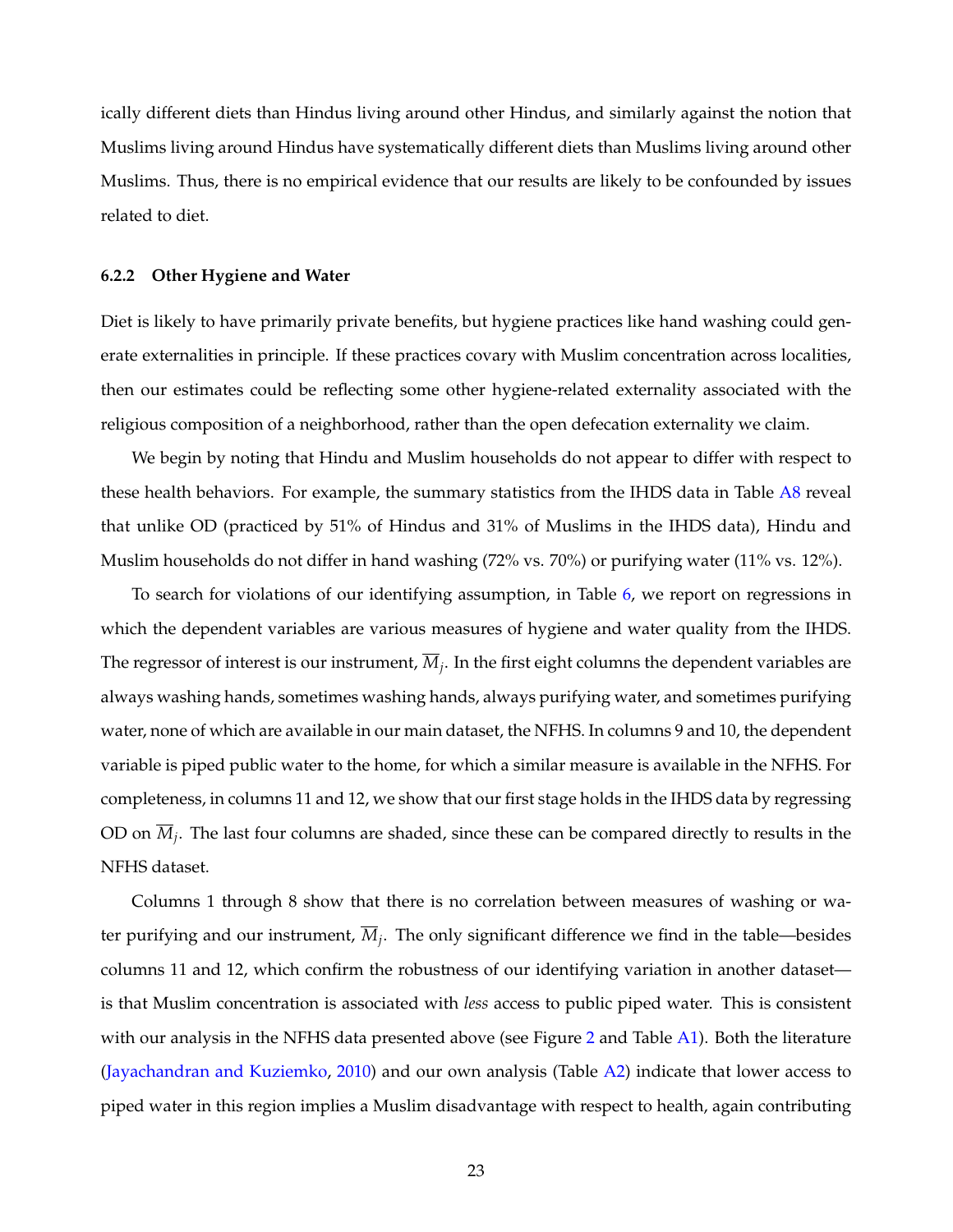to the notion that our IV estimates are, if anything, biased downward.<sup>[41](#page-25-0)</sup> The difference in piped water likely reflects the inferior access to state services faced by Muslims. In sum, there is no evidence that other hygiene behaviors are confounding our estimates. The Hindu-Muslim difference in latrine use, therefore, is not merely a marker for a wider array of other important hygiene behaviors with public goods qualities.

### **6.3 Unobservable Features of Mixed Neighborhoods**

Individuals who are willing to live in more diverse neighborhoods could be systematically different from those who are not. We investigate the possibility here as it relates to our identification. We begin by noting that any cosmopolitan advantage in health could not even *in principle* spuriously generate our results. This is because our instrument does not measure the religious diversity of a PSU, it measures the share that is Muslim, which has an asymmetric relationship to religious diversity for Hindus and Muslims. For example, because most Hindus collocate with other Hindus and most Muslims collocate with other Muslims, for the typical Muslim, an increase in *M<sup>j</sup>* implies a less religiously diverse neighborhood. In contrast, for the typical Hindu, an increase in *M<sup>j</sup>* implies a more religiously diverse neighborhood. This predicted asymmetry stands in contrast to the symmetry of the effects we estimate in Appendix Table [A6,](#page-56-0) where we split the sample by own religion and find positive effects for both groups.<sup>[42](#page-25-1)</sup>

To show that unobservables associated with willingness to live in a diverse or cosmopolitan neighborhood are not driving our results, in Appendix Table [A9](#page-59-0) we replicate our main IV analysis from Table [4,](#page-41-0) but include an additional control for diversity. In particular, we control for the fraction of neighbors who are religiously dissimilar from the respondent household. This religious dissimilarity variable moves in opposite directions for Hindu and Muslim households as *M<sup>j</sup>* increases. The regressions show that coefficients on religious dissimilarity in IMR and NNM regressions are small and indistinguishable from zero, and that the effects of interest are almost numerically unchanged.

<span id="page-25-0"></span> $41$  Appendix Table [A2](#page-52-0) shows that piped water is strongly negatively correlated with infant mortality in our main analysis dataset, the NFHS.

<span id="page-25-1"></span> $42$ Appendix Table [A6,](#page-56-0) which presents coefficients estimated separately for the Hindu and Muslim subsamples, also provides evidence against the alternative diversity explanation. Though IV estimates in the smaller samples generated by the subgroups less imprecise, Panel C of Table [A6](#page-56-0) shows that infants within both groups do better when the share of neighbors who are Muslims is larger. This is contrary to the diversity hypothesis, which would predict effects working in opposite directions for the two subsamples. Such a hypothesis would imply that, counter to our findings, Muslims living in a neighborhood with a 50 percent Muslim share would experience lower infant mortality than Muslims living in a neighborhood with a 100 percent Muslim share.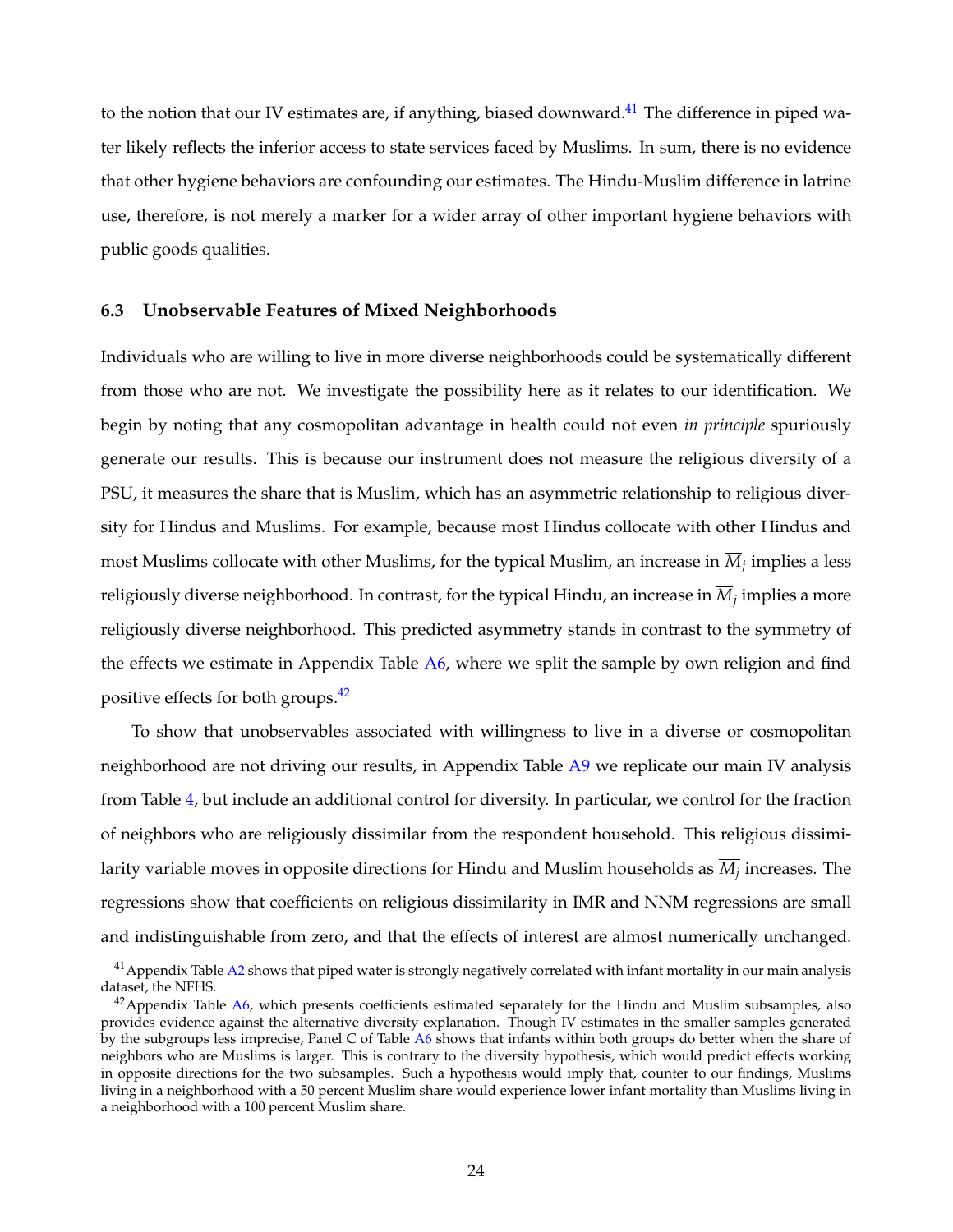The effect on IMR of  $OD^{-i}_{ij}$  changes from 64.9 (t-stat = 2.8) to 65.3 (t-stat = 2.9) after the inclusion of the additional religious dissimilarity control.

#### **6.4 Mechanisms: Tests of the Fecal Pathogens Channel**

The external effects of open defecation are hypothesized to operate via infection by fecal pathogens introduced by neighbors. As a test of this channel, in this section we examine (i) whether acute malnutrition, which is an intermediate outcome resulting from infectious disease and which precedes death caused by infection, follows the same pattern as the mortality results presented above, and (ii) whether breastfeeding effects interact with local open defecation in a way consistent with the fecal pathogens hypothesis.

#### **6.4.1 Acute Malnutrition**

A main channel by which exposure to fecal pathogens may cause death is by affecting net nutrition that is, calories consumed net of calories lost to diarrheal disease and parasites and expended in combating infections. Acute malnutrition is a well-known mechanism linking infectious disease to infant death [\(Kielmann and McCord,](#page-33-4) [1978;](#page-33-4) [Mosley and Chen,](#page-33-5) [1984\)](#page-33-5), our outcome of interest. If open defecation is causing deaths via infection, acute malnutrition should also be observable in weight. This intermediate outcome may also be of independent interest, because acute malnutrition could impact the human capital accumulation of surviving children.

We follow the standard practice (e.g. [Schmidt et al.,](#page-34-5) [2010\)](#page-34-5) of using surveyor-measured weight to capture acute malnutrition and recent diarrhea. Weight, rather than self-reported diarrheal disease, is recommended due to widely recognized problems in survey-reported diarrhea. We discuss the problems with survey-reported diarrhea in this context in more detail in Appendix [A.3,](#page-48-0) and provide statistics in our own dataset highlighting these issues. Weight-for-age is the particular measure of recent diarrhea recommended by [Schmidt et al.](#page-34-5) [\(2010\)](#page-34-5). To evaluate robustness, we also examine weight-for-height.<sup>[43](#page-26-0)</sup> We operationalize both measures as z-scores scaled to the World Health Organization's child growth standards.

Table [7](#page-44-0) displays regression estimates analogous to the mortality regressions in Table [3,](#page-40-0) but with measures of child weight as the dependent variables. The sample includes all children up to 24

<span id="page-26-0"></span> $^{43}$ Height is an appropriate denominator for normalizing weight when analyzing acute malnutrition because height reflects long-term, but not recent, net nutritional and disease experience.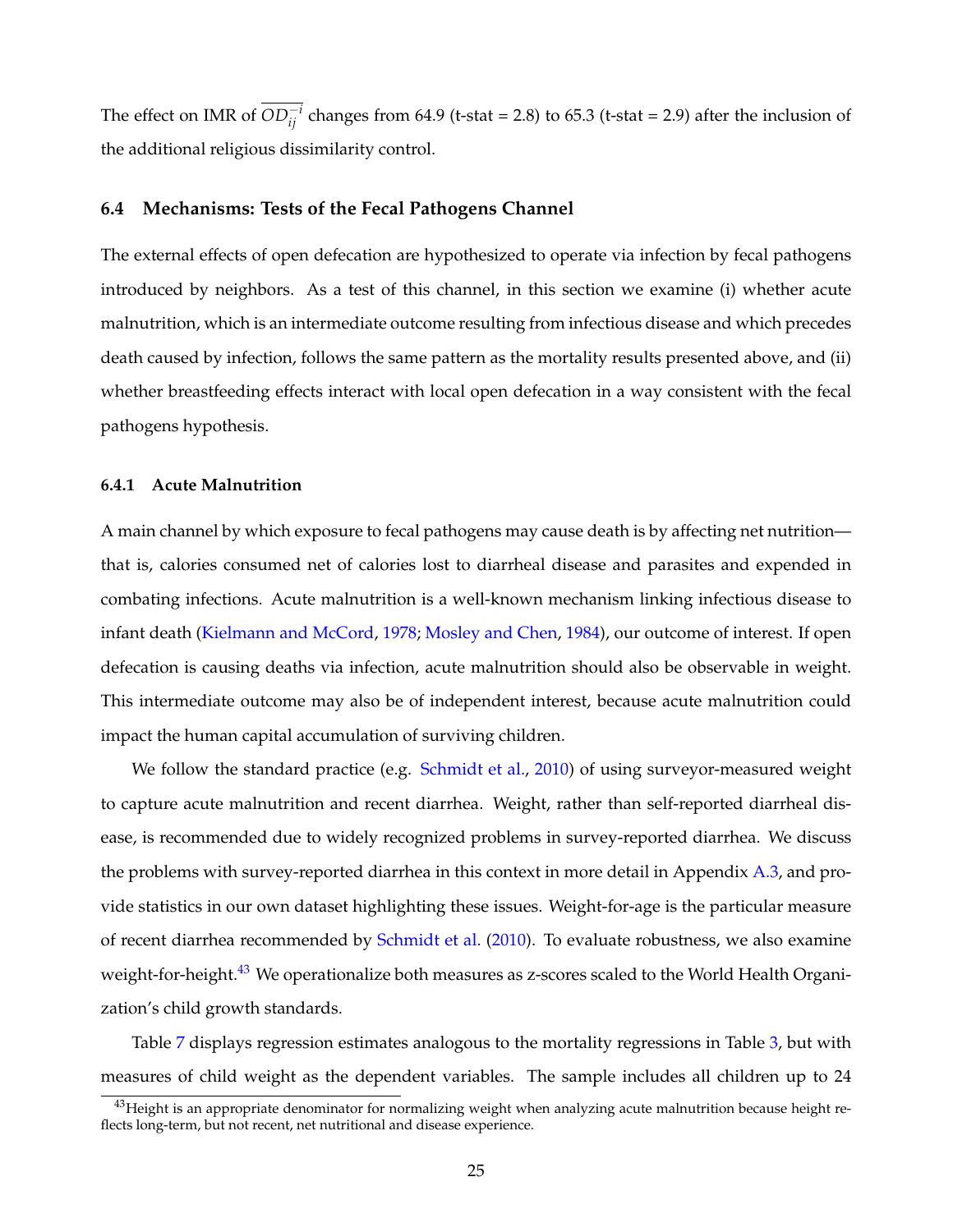months for whom a weight measurement was taken. Due to the DHS/NFHS surveying scheme, these detailed anthropometry measures exist for only a small subset of our main analysis sample. In the first three columns, the dependent variable is weight-for-age. We report OLS regressions.<sup>[44](#page-27-0)</sup> The extended controls are identical to those in the bottom panel of Table [3](#page-40-0) with an additional control for height.<sup>[45](#page-27-1)</sup> These OLS regressions offer an opportunity for a falsification test of our identifying assumption: In OLS regressions, if Muslim concentration generates lower mortality only through its association with neighborhood OD, then we should observe that Muslim concentration is not positively correlated with other health outcomes, conditional on controls for OD.

The results in Table [7](#page-44-0) follow the same pattern as in the mortality regressions: In columns 1 and 4, an indicator for Muslim households predicts significantly higher z-scores (i.e., heavier children). Then, additionally controlling for Muslim concentration in the locality  $(M_j)$  attenuates the coefficient on the Muslim indicator to insignificance. And finally, incrementally controlling for the local sanitation environment via  $OD^{-i}_{ij}$  and  $OD_{ij}$  attenuates the coefficient on  $(\overline{M_j})$  as well. This pattern of results supports the identifying assumption in the IV analysis above, as it shows that the fraction of Muslim neighbors is correlated with child malnutrition, but only through the open defecation channel. The size of the point estimates in column 3 indicates that increasing PSU-level open defecation by 10 percentage points (approximately 0.25 standard deviations) is associated with a decline in weight-for-age of 0.026 standard deviations and a decline in weight-for-height of 0.032 standard deviations.<sup>[46](#page-27-2)</sup> These coefficients are of plausible magnitude. They imply that entirely eliminating open defecation from India would increase child weight-for-age by approximately 0.16 standard deviations, eliminating 8% of India's total shortfall relative to the healthy WHO reference population.

To examine the robustness of this result to alternative parameterizations, in Appendix Figure [A2](#page-50-0) we plot local polynomial regressions of weight-for-age on local open defecation separately for Hindu and Muslim children. The exercise is described in detail in Appendix Section [A.4.](#page-48-1) These plots show

<span id="page-27-0"></span><sup>44</sup>Corresponding IV estimates lacked precision, with confidence intervals including both zero and very large effects, possibly due to the significantly smaller sample. The sample here is smaller because weight in the NFHS is only consistently measured for children below age 3 at the time of the survey, whereas in our main analysis, we calculate IMR over a larger sample by using the mother's responses to retrospective questions about the timing of births and deaths over a longer look back period.

<span id="page-27-1"></span><sup>45</sup>We control for height-for-age to ensure that results are not spuriously driven by *chronic* malnutrition, which would be reflected in height. In practice, removing the height control does not affect the pattern of results in the table.

<span id="page-27-2"></span><sup>&</sup>lt;sup>46</sup>The surviving children for whom we can observe a weight measurement constitute a selected sample, because these children were strong enough to survive until the time of observation. This "culling" would tend to bias our estimates of the *coefficient on*  $\overline{OD_{ij}^{-i}}$  *in the weight regressions toward zero, following the logic in [Almond and Currie](#page-31-12) [\(2011\)](#page-31-12) that estimates* of the impacts of health shocks are generally conservative when those shocks also increase mortality.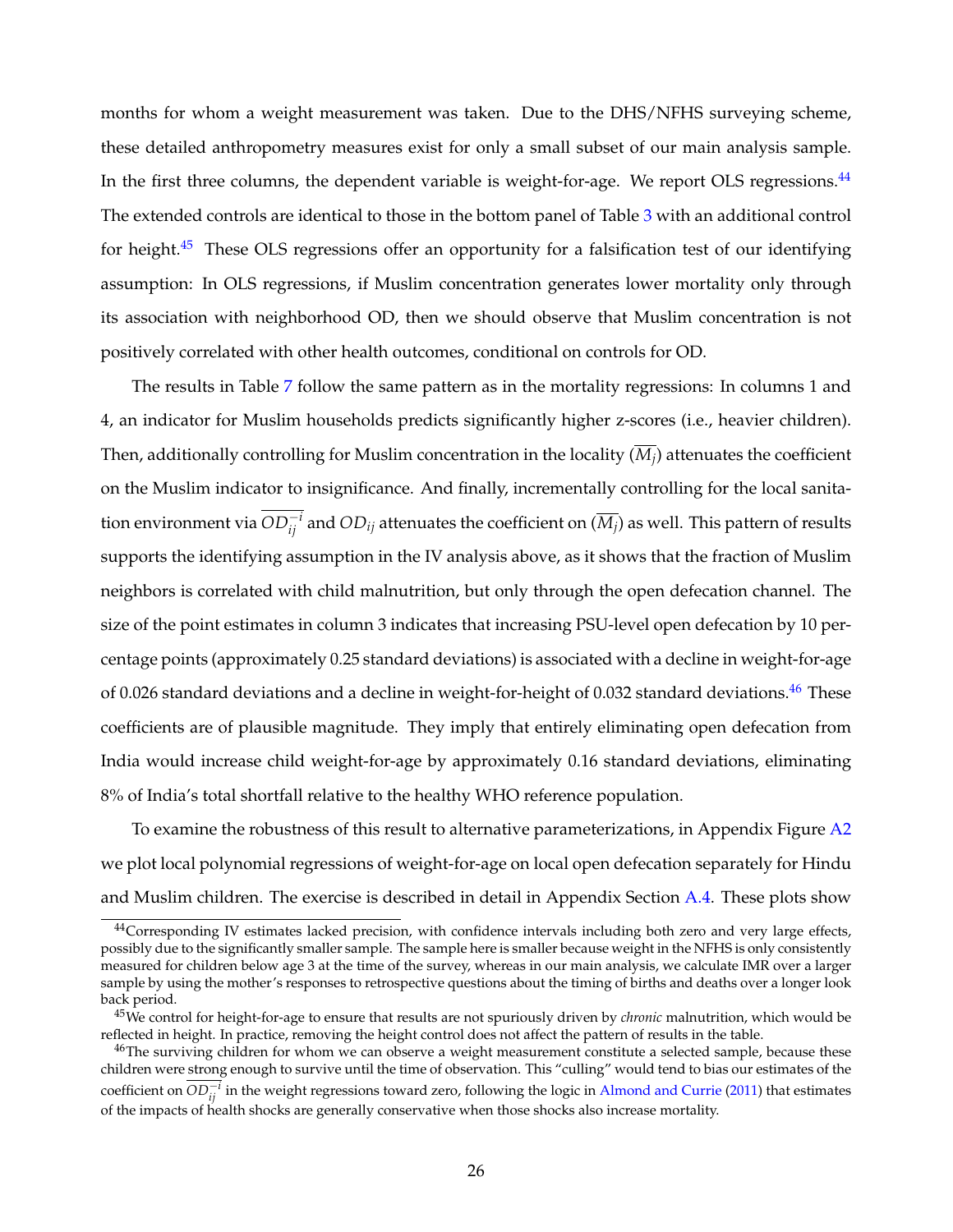that the effects of  $\overline{OD^{-i}}$  on child weight (i.e., the non-parametric slopes) are large and essentially identical across Hindus and Muslims. Together, the results in Table [7](#page-44-0) and Figure [A2](#page-50-0) are consistent with a disease externality mechanism in which fecal pathogens cause diarrhea and acute malnutrition prior to death. And because  $\overline{M}_i$  has no residual predictive power for child weight after conditioning on *OD*−*<sup>i</sup>* , these results support the identifying assumption that *M<sup>j</sup>* impacts survival only through its association with neighbors' latrine use.

#### **6.4.2 Breastfeeding Interactions**

Water and prepared food are two key pathways through which poor sanitation causes infections in children. Breastfeeding, which interrupts this pathway, is known to be protective against the transmission of such infections, and previous studies have shown important interactions in this context between the efficacy of breastfeeding and the quality of a household's water supply (see [Jayachan](#page-33-13)[dran and Kuziemko,](#page-33-13) [2010\)](#page-33-13). Here, we examine whether the efficacy of breastfeeding is increasing in the fraction of neighbors who defecate in the open.

Table [8](#page-45-0) examines interactions between religion, breastfeeding, and sanitation in OLS regressions in which the dependent variable is IMR. The regressor of interest is an indicator for exclusive breastfeeding during the infant's first six months of life if she survived, or until death if she died. Controls are as in Table [3.](#page-40-0) Column 1 reports results for a specification interacting breastfeeding with the Muslim indicator. Unsurprisingly, the main effect of exclusive breastfeeding is large and negative—i.e., breastfeeding is associated with reduced mortality. But the significant positive coefficient estimate for the interaction term *breastfed* × *Muslim* indicates that breastfeeding is differentially less beneficial to Muslim children than Hindu children, on average.

This non-intuitive pattern is again merely due to the correlation between own religious identity and that of neighbors. After additionally controlling for  $OD^{-i}_{ij}$  and its interaction with breastfeeding in column 2, the positive coefficients on the indicator for Muslim and its interaction with breastfeed-ing become insignificant and change signs.<sup>[47](#page-28-0)</sup> These regressions indicate that Muslim children, on average, benefit less from breastfeeding only because they tend to live in better local sanitation environments, while Hindu children, on average, face environments where the protection conferred by

<span id="page-28-0"></span><sup>&</sup>lt;sup>47</sup> Although not statistically significant, the sign reversal on is consistent with the notion that conditional on open defecation, Muslim households might face somewhat worse environments. For example, as shown above, Muslim households are significantly less likely to have piped water, which [Jayachandran and Kuziemko](#page-33-13) [\(2010\)](#page-33-13) have shown as having potentially important implications for the relative benefits of breastfeeding.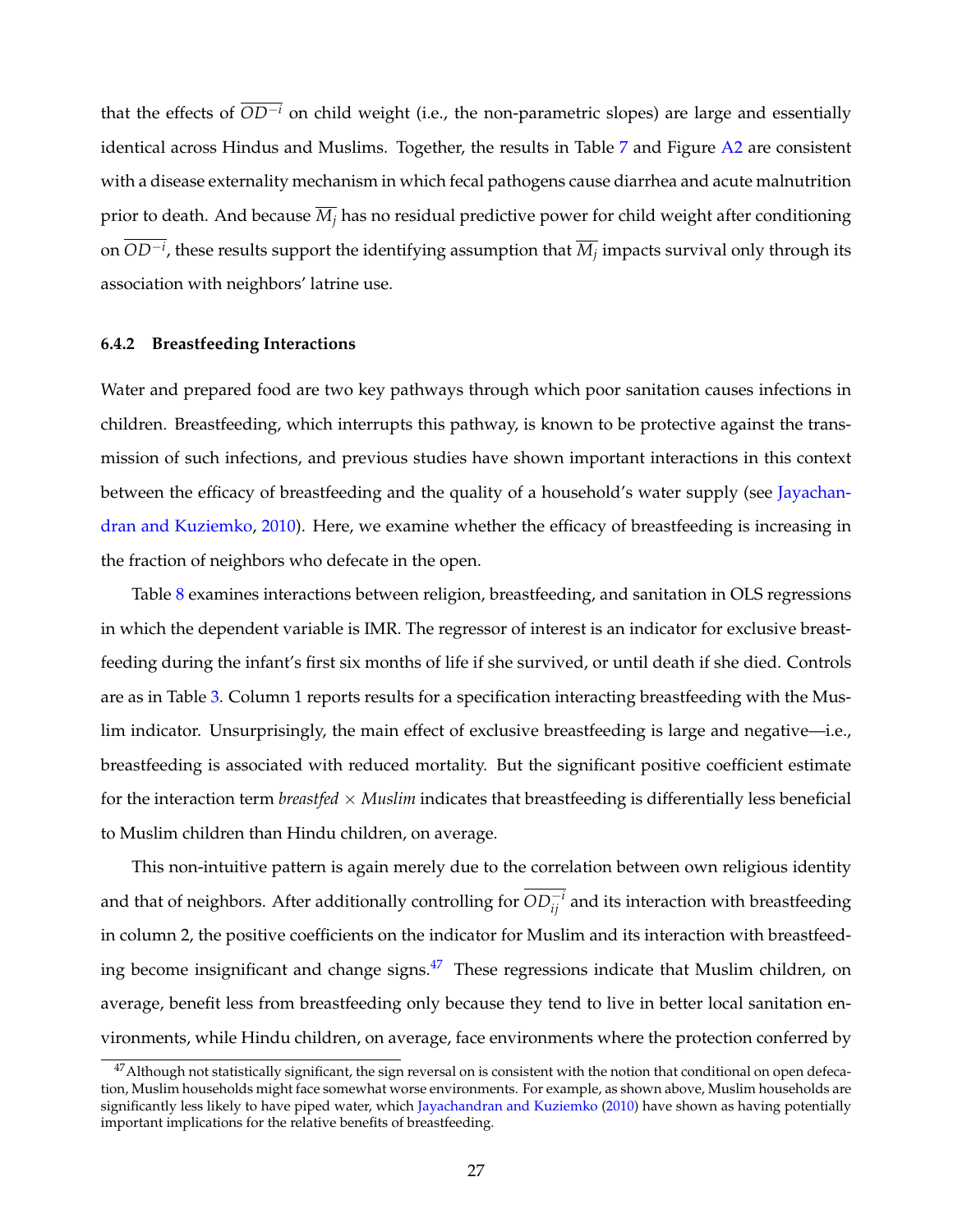breastfeeding matters more.<sup>[48](#page-29-1)</sup>

The main coefficient of interest in Table [8](#page-45-0) is on  $OD_{ij}^{-i} \times \textit{breastfed}$  in column 2. Increasing PSUlevel open defecation by 10 percentage points increases the efficacy of breastfeeding (decreases IMR) by about 25 percent of the main effect of breastfeeding  $\left(=\frac{250\times10\%}{105}\right)$ . This interaction effect is consistent with the mechanism we describe: breastfeeding filters the fecal pathogens that would otherwise be ingested by infants.<sup>[49](#page-29-2)</sup>

## <span id="page-29-0"></span>**7 Conclusion**

As of 2014, more than a billion people worldwide continue to defecate in the open, without the use of even basic latrines. While governments and others have invested heavily in reducing the practice in recent years, there has been disproportionately little evidence of the causal impact of open defecation on mortality. We view our study as informing ongoing policy efforts to reduce open defecation around the world, as well as contributing to the economic literature concerned with the impacts of infectious disease on health and human capital.

The pattern we document solves an existing puzzle in the literature—that in India Muslim children suffer lower rates of mortality than Hindu children, despite being poorer on average. We show that this operates entirely via the tendency of Muslims to reside near other Muslims, combined with the typically higher rates of latrine use among this group of neighbors. Tests of the mechanisms linking open defecation to infant death, including contamination of food and water and acute malnutrition due to intestinal disease, support our interpretations.

More broadly, our study provides insights into the public goods aspect of sanitation. This study is the first to provide econometric evidence on the mortality externalities of open defecation, exploiting variation arising from the religious composition of neighbors. Understanding this public goods component is important for policy interventions motivated by the efficiency concern that private demand is below the social optimum. Practically, our results indicate that many infants die each year due to poor sanitation in their localities. In the context of India, a back-of-the-envelope calculation

<span id="page-29-1"></span><sup>&</sup>lt;sup>48</sup> Like the reduced form results in Table [3,](#page-40-0) estimates in Table [8](#page-45-0) are identified off of the religion of neighbors, not the religion of the child's own household. Therefore, any unobserved differences in inputs like weaning foods between Hindu and Muslim households would be captured by controls for *Muslim* and *Muslim* × *breastfed* in column 2.

<span id="page-29-2"></span><sup>&</sup>lt;sup>49</sup>The size of the point estimate on  $OD_{ij}^{-i} \times \textit{breastfed}$ , which is equal and opposite to the coefficient on  $OD_{ij}^{-i}$ , implies that ingesting contaminated food or water is an important channel by which infants are harmed by neighbors' open defecation.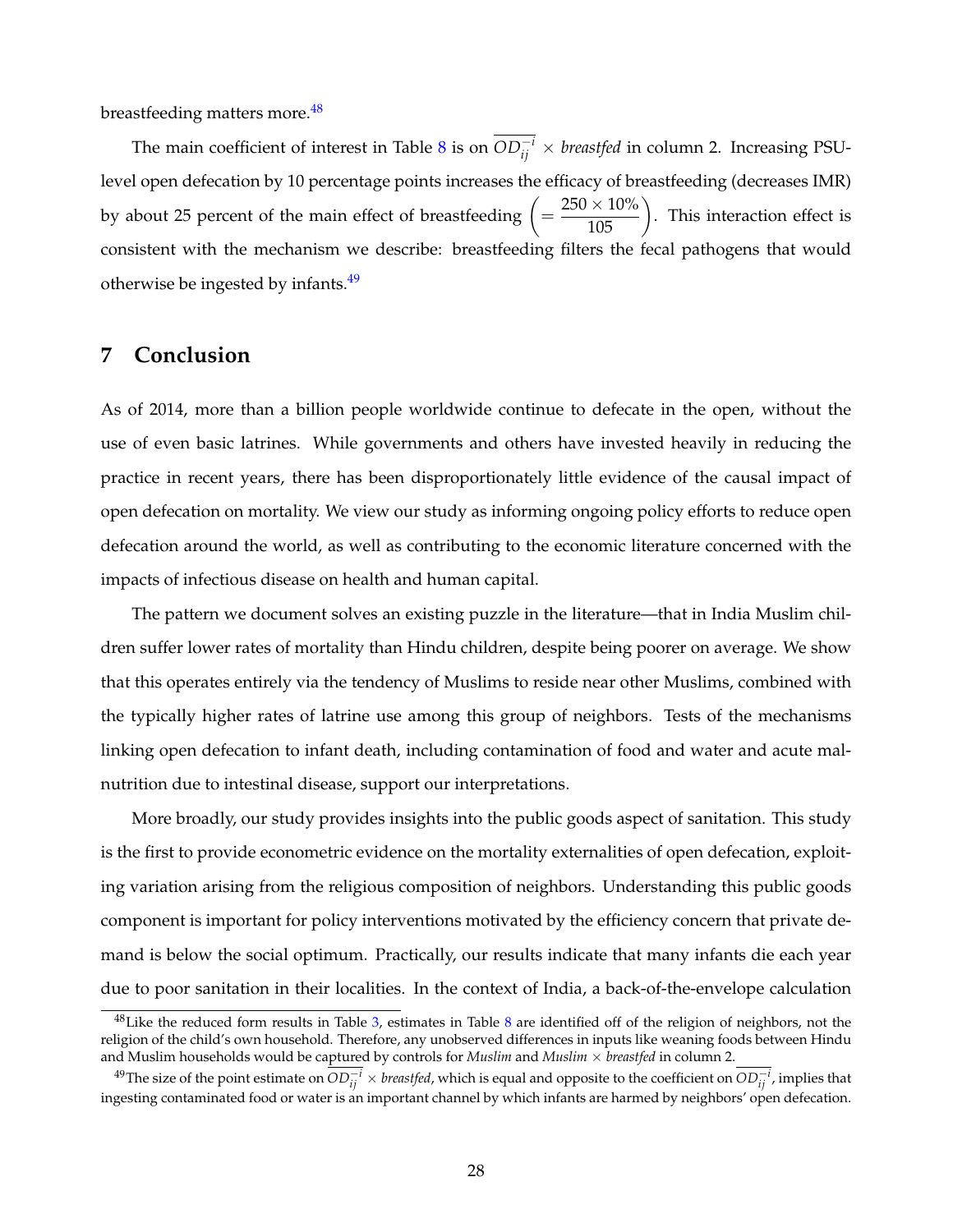within the range of variation supported by the data suggests that reducing mean open defecation by 10 percentage points (one quarter of a standard deviation across localities) would reduce IMR by 3 deaths per thousand, or about 4% of the mean mortality rate. With an estimated 26 million children born in India each year, this equates to 78,000 deaths annually. The sheer size of these effects highlights the need for further investigation into the externalities of sanitation in the developing world.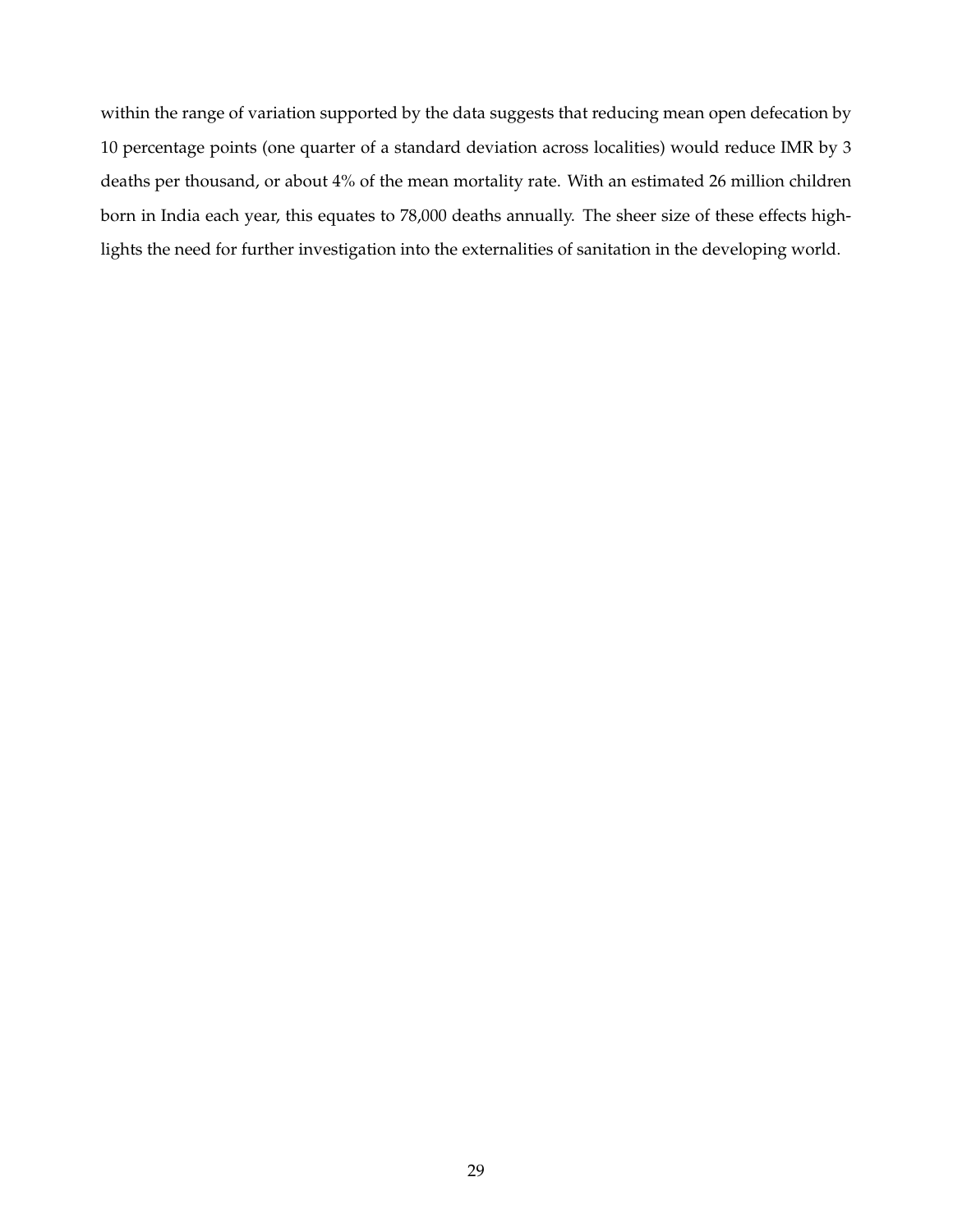# **References**

- <span id="page-31-12"></span>**Almond, Douglas, and Janet Currie.** 2011. "Killing me softly: The fetal origins hypothesis." *The journal of economic perspectives: a journal of the American Economic Association*, 25(3): 153.
- **Almond, Douglas, Kenneth Y. Chay, and David S. Lee.** 2005. "The Costs of Low Birth Weight." *The Quarterly Journal of Economics*, 120(3): 1031–1083.
- **Almond, Douglas, Kenneth Young Chay, and Michael Greenstone.** 2006. "Civil rights, the war on poverty, and black-white convergence in infant mortality in the rural South and Mississippi." Massachusetts Institute of Technology, Department of Economics.
- <span id="page-31-7"></span>**Barnard, Sharmani, Parimita Routray, Fiona Majorin, Rachel Peletz, Sophie Boisson, Antara Sinha, and Thomas Clasen.** 2013. "Impact of Indian Total Sanitation Campaign on Latrine Coverage and Use: A Cross-Sectional Study in Orissa Three Years following Programme Implementation." *PloS one*, 8(8): e71438.
- <span id="page-31-8"></span>**Bathran, Ravichandaran.** 2011. "Indian Sanitation." *Economic and Political Weekly*, XLVI(51): 34–37.
- <span id="page-31-4"></span>**Bhalotra, Sonia, and Arthur van Soest.** 2008. "Birth-spacing, fertility and neonatal mortality in India: Dynamics, frailty, and fecundity." *Journal of Econometrics*, 143(2): 274–290.
- <span id="page-31-2"></span>**Bhalotra, Sonia, Christine Valente, and Arthur van Soest.** 2010. "The puzzle of Muslim advantage in child survival in India." *Journal of Health Economics*, 29: 191–204.
- <span id="page-31-3"></span>**Bhat, PN Mari, and AJ Francis Zavier.** 2005. "Role of religion in fertility decline: The case of Indian Muslims." *Economic and Political Weekly*, 385–402.
- <span id="page-31-9"></span>**Black, Robert E, Saul S Morris, and Jennifer Bryce.** 2003. "Where and why are 10 million children dying every year?" *The Lancet*, 361(9376): 2226–2234.
- <span id="page-31-5"></span>**Bleakley, Hoyt.** 2007. "Disease and development: evidence from hookworm eradication in the American South." *The Quarterly Journal of Economics*, 122(1): 73–117.
- <span id="page-31-10"></span>**Case, Anne, and Christina Paxson.** 2008. "Stature and Status: Height, Ability, and Labor Market Outcomes." *Journal of Political Economy*, 116(3).
- <span id="page-31-0"></span>**Clasen, Thomas, Sophie Boisson, Parimita Routray, Belen Torondel, Melissa Bell, Oliver Cumming, Jeroen Ensink, Matthew Freeman, Marion Jenkins, Mitsunori Odagiri, Subhajyoti Ray, Antara Sinha, Mrutyunjay Suar, and Wolf-Peter Schmidt.** 2015. "Effectiveness of a rural sanitation programme on diarrhoea, soil-transmitted helminth infection, and child malnutrition in Odisha, India: a cluster-randomised trial." *The Lancet Global Health*, 2(11): e645–e653.
- <span id="page-31-1"></span>**Coffey, Diane, Aashish Gupta, Payal Hathi, Dean Spears, Nikhil Srivastav, and Sangita Vyas.** 2014*a*. "Culture and the health transition: Understanding sanitation behavior in rural north India." presented at IGC-ISI Development Conference (Delhi) working paper.
- <span id="page-31-6"></span>**Coffey, Diane, Aashish Gupta, Payal Hathi, Nidhi Khurana, Dean Spears, Nikhil Srivastav, and Sangita Vyas.** 2014*b*. "Revealed preference for open defecation." *Economic and Political Weekly*, 49(38): 43.
- <span id="page-31-11"></span>**Coffey, Diane, Reetika Khera, and Dean Spears.** 2013. "Women's Status and Children's Height in India: Evidence from Rural Joint Households." Princeton University working paper.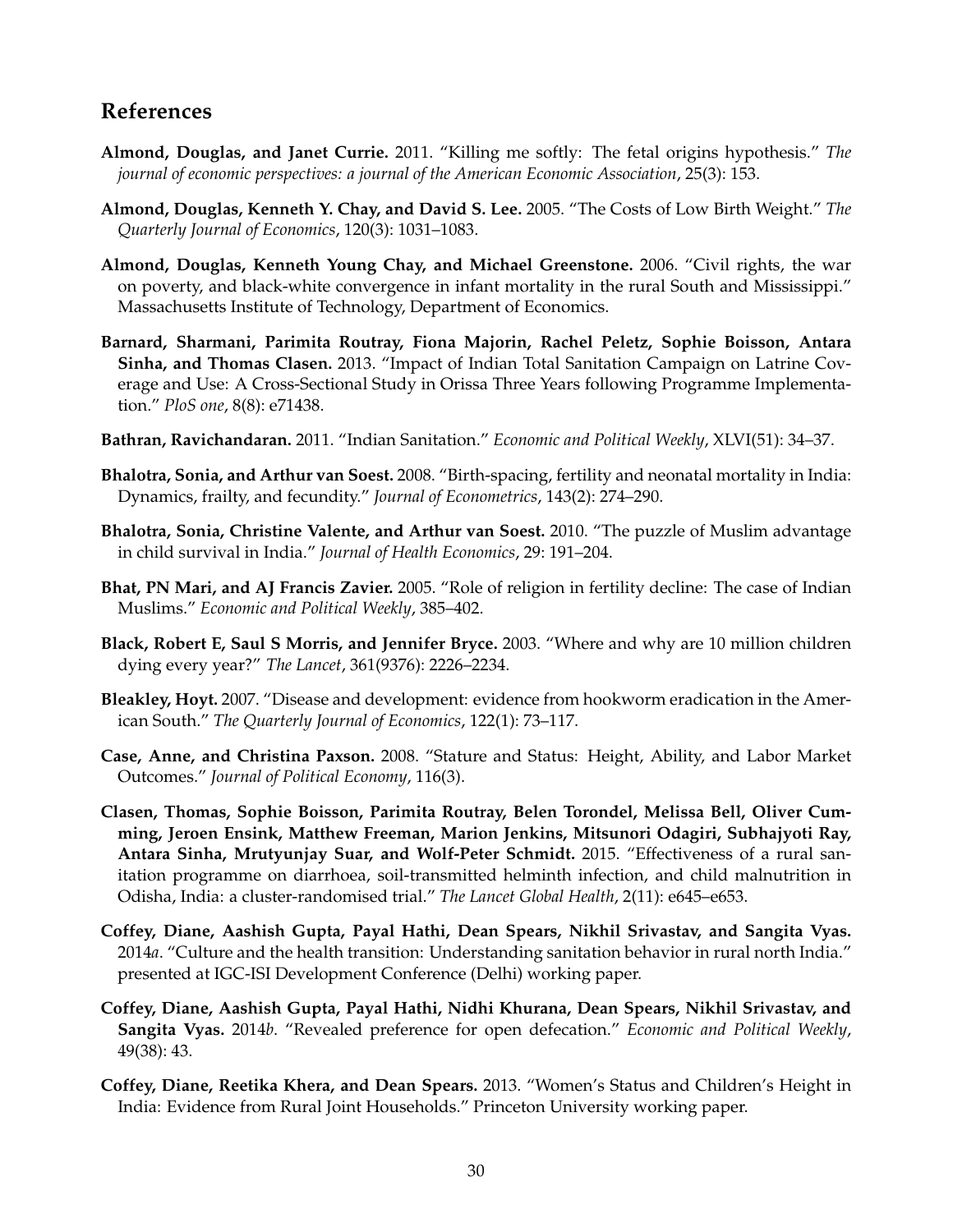- **Currie, Janet, and Matthew Neidell.** 2005. "Air Pollution and Infant Health: What Can We Learn from California's Recent Experience?" *The Quarterly Journal of Economics*, 120(3): 1003–1030.
- <span id="page-32-9"></span>**Cutler, David, and Grant Miller.** 2005. "The role of public health improvements in health advances: The twentieth-century United States." *Demography*, 42(1): 1–22.
- <span id="page-32-12"></span>**Cutler, David, Angus Deaton, and Adriana Lleras-Muney.** 2006. "The Determinants of Mortality." *The Journal of Economic Perspectives*, 20(3): 97–120.
- <span id="page-32-6"></span>**Cutler, David M., and Adriana Lleras-Muney.** 2010. "Understanding differences in health behaviors by education." *Journal of Health Economics*, 29(1): 1 – 28.
- <span id="page-32-5"></span>**Deolalikar, A.** 2008. "How do Indian Muslims fare on social indicators." *Handbook of Muslims in India: Empirical and Policy Perspectives*.
- <span id="page-32-16"></span>**DiNardo, John, Nicole M. Fortin, and Thomas Lemieux.** 1996. "Labor Market Institutions and the Distribution of Wages, 1973-1992: A Semiparametric Approach." *Econometrica*, 64(5): 1001–1044.
- <span id="page-32-14"></span>**Doblhammer, Gabriele, and James W. Vaupel.** 2001. "Lifespan depends on month of birth." *PNAS*, 98(5): 2934–2939.
- <span id="page-32-2"></span>**Duflo, Esther, Michael Greenstone, Raymond Guiteras, and Thomas Clasen.** 2015. "Toilets Can Work: Short and Medium Run Health Impacts of Addressing Complementarities and Externalities in Water and Sanitation." National Bureau of Economic Research Working Paper 21521.
- <span id="page-32-13"></span>**Filmer, Deon, and Lant H Pritchett.** 2001. "Estimating Wealth Effects Without Expenditure Data–Or Tears: An Application To Educational Enrollments In States Of India." *Demography*, 38(1): 115–132.
- <span id="page-32-11"></span>**Freedman, David A.** 1991. "Statistcal Models and Shoe Leather." *Sociological Methodology*, 21: 291–313.
- <span id="page-32-15"></span>**Galiani, Sebastian, Paul Gertler, and Ernesto Schargrodsky.** 2005. "Water for life: The impact of the privatization of water services on child mortality." *Journal of Political Economy*, 113(1): 83–120.
- <span id="page-32-4"></span>**Gertler, Paul, Manisha Shah, Maria Laura Alzua, Lisa Cameron, Sebastian Martinez, and Sumeet Patil.** 2015. "How Does Health Promotion Work? Evidence From The Dirty Business of Eliminating Open Defecation." National Bureau of Economic Research Working Paper 20997.
- <span id="page-32-7"></span>**Geruso, Michael.** 2012. "Black-White Disparities in Life Expectancy: How Much Can the Standard SES Variables Explain?" *Demography*, 49(2): 553–574.
- <span id="page-32-8"></span>**Government of India.** 2011. "Census of India, 2011."
- <span id="page-32-0"></span>**Guiteras, Raymond, James Levinsohn, and Ahmed Mushfiq Mobarak.** 2015. "Encouraging sanitation investment in the developing world: A cluster-randomized trial." *Science*.
- <span id="page-32-1"></span>**Guiteras, Raymond P, David I Levine, Stephen P Luby, Thomas H Polley, Kaniz Khatun-e Jannat, and Leanne Unicomb.** 2014. "Disgust and Shame: Motivating Contributions to Public Goods." mimeo.
- <span id="page-32-3"></span>**Hammer, Jeffrey S, and Dean Spears.** 2013. "Village sanitation and children's human capital: evidence from a randomized experiment by the Maharashtra government." World Bank Policy Research Working Paper #6580.
- <span id="page-32-10"></span>**Headey, Derek, John Hoddinott, Disha Ali, Roman Tesfaye, and Mekdim Dereje.** 2015. "The Other Asian Enigma: Explaining the Rapid Reduction of Undernutrition in Bangladesh." *World Development*, 66: 749 – 761.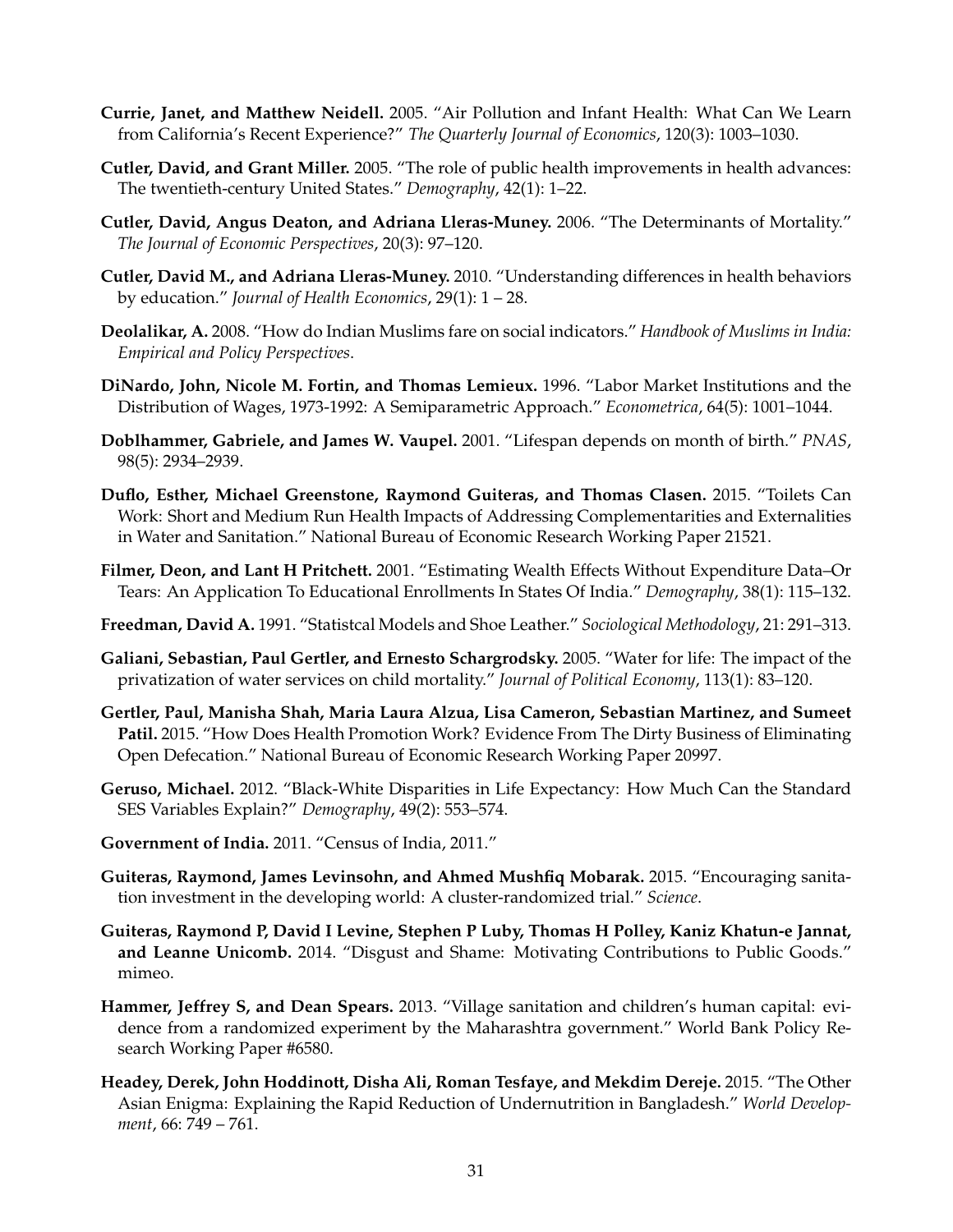- <span id="page-33-6"></span>**Humphrey, Jean H.** 2009. "Child undernutrition, tropical enteropathy, toilets, and handwashing." *The Lancet*, 374: 1032 – 35.
- <span id="page-33-13"></span>**Jayachandran, S, and I Kuziemko.** 2010. "Why do mothers breastfeed girls less than boys? Evidence and implications for child health in India." *The Quarterly Journal of Economics*, 126(3): 1485–1538.
- <span id="page-33-4"></span>**Kielmann, ArnfriedA, and Colin McCord.** 1978. "Weight-for-age as an index of risk of death in children." *The Lancet*, 311(8076): 1247–1250.
- <span id="page-33-9"></span>**Lin, Audrie, Benjamin F. Arnold, Sadia Afreen, Rie Goto, Tarique Mohammad Nurul Huda, Rashidul Haque, Rubhana Raqib, Leanne Unicomb, Tahmeed Ahmed, John M. Colford Jr., and Stephen P Luby.** 2013. "Household Environmental Conditions Are Associated with Enteropathy and Impaired Growth in Rural Bangladesh." *American Journal of Tropical Medicine and Hygiene*.
- <span id="page-33-11"></span>**Miguel, Edward, and Michael Kremer.** 2004. "Worms: Identifying Impacts on Education and Health in the Presence of Treatment Externalities." *Econometrica*, 72(1): 159–217.
- <span id="page-33-1"></span>**Million Death Study Collaborators.** 2010. "Causes of neonatal and child mortality in India: nationally representative mortality survey." *Lancet*, 376(9755): 1853.
- <span id="page-33-3"></span>**Mobarak, Ahmed Mushfiq, James Levinsohn, and Raymond Guiteras.** 2014. "No Shit: Demand Estimation with Strategic Complementarities – The Case of Sanitation in Bangladesh." mimeo.
- <span id="page-33-8"></span>**Mondal, Dinesh, Juliana Minak, Masud Alam, Yue Liu, Jing Dai, Poonum Korpe, Lei Liu, Rashidul Haque, and William A. Petri, Jr.** 2011. "Contribution of Enteric Infection, Altered Intestinal Barrier Function, and Maternal Malnutrition to Infant Malnutrition in Bangladesh." *Clinical Infectious Diseases*.
- <span id="page-33-5"></span>**Mosley, W Henry, and Lincoln C Chen.** 1984. "An analytical framework for the study of child survival in developing countries." *Population and Development Review*, 25–45.
- <span id="page-33-12"></span>**Pande, Rohini, and Seema Jayachandran.** 2013. "Why Are Indian Children Shorter than African Children?" Harvard working paper.
- <span id="page-33-7"></span>**Petri, Jr, William A., Mark Miller, Henry J. Binder, Myron M. Levine, Rebecca Dillingham, and Richard L. Guerrant.** 2008. "Enteric infections, diarrhea, and their impact on function and development." *Journal of Clinical Investigation*, 118(4): 1266–1290.
- <span id="page-33-10"></span>**Prendergast, Andrew J, Sandra Rukobo, Bernard Chasekwa, Kuda Mutasa, Robert Ntozini, Mduduzi NN Mbuya, Andrew Jones, Lawrence H Moulton, Rebecca J Stoltzfus, and Jean H Humphrey.** 2014. "Stunting Is Characterized by Chronic Inflammation in Zimbabwean Infants." *PloS one*, 9(2): e86928.
- <span id="page-33-2"></span>**Ramaswami, Gita.** 2005. *India stinking: manual scavengers in Andhra Pradesh and their work.* Navayana Distributed by IPD Alternatives.
- <span id="page-33-0"></span>**Sachar, Rajindar, Saiyid Hamid, TK Oommen, MA Basith, Rakesh Basant, Akhtar Majeed, and Abusaleh Shariff.** 2006. "Social, Economic and Educational Status of the Muslim Community of India." East Asian Bureau of Economic Research.
- <span id="page-33-14"></span>**Schmidt, Wolf-Peter, Benjamin F Arnold, Sophie Boisson, Bernd Genser, Stephen P Luby, Mauricio L Barreto, Thomas Clasen, and Sandy Cairncross.** 2011. "Epidemiological methods in diarrhoea studies – an update." *International Journal of Epidemiology*, 40(6): 1678–1692.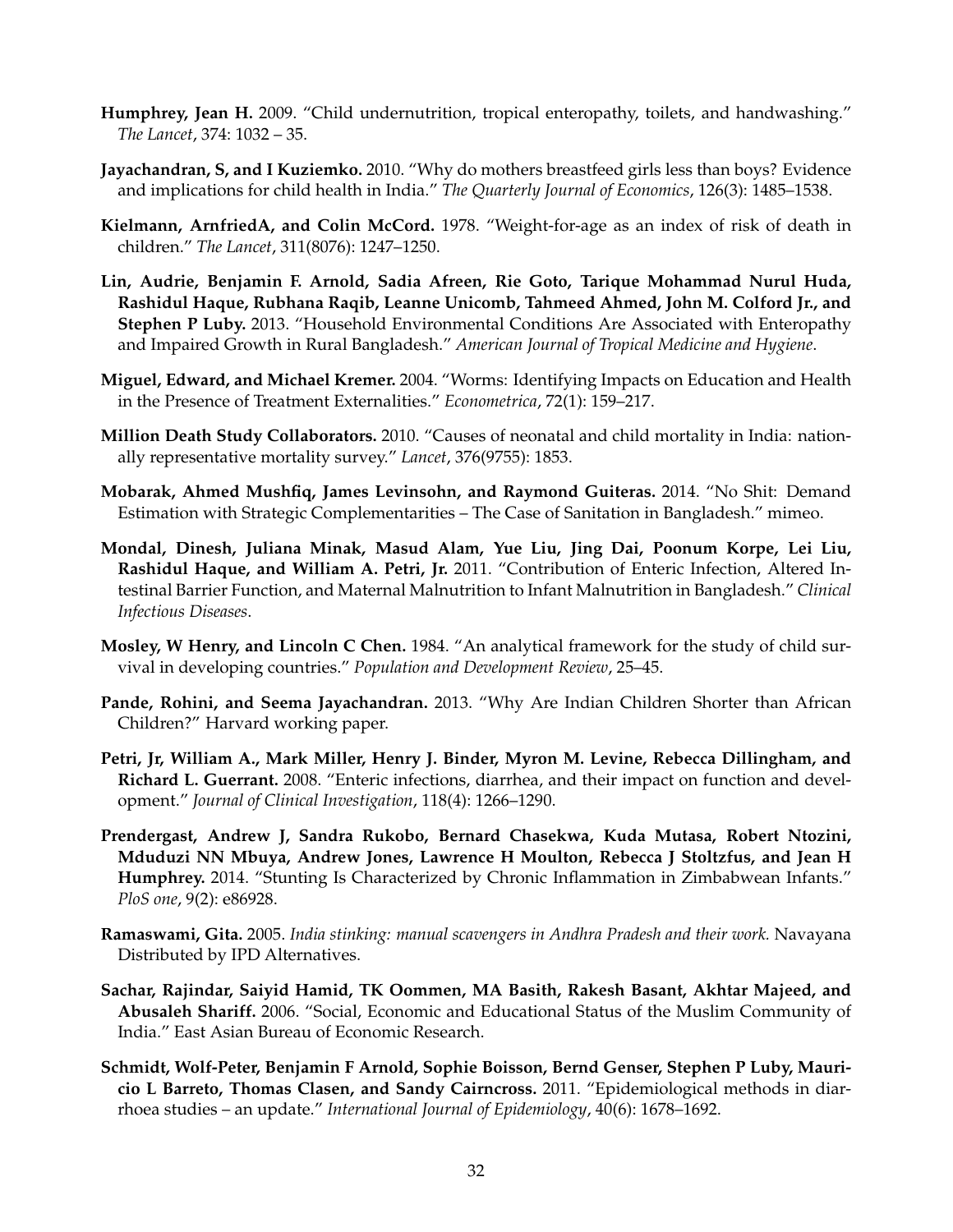- <span id="page-34-5"></span>**Schmidt, Wolf-Peter, Sophie Boisson, Bernd Genser, Mauricio L Barreto, Kathy Baisley, Suzanne Filteau, and Sandy Cairncross.** 2010. "Weight-for-age z-score as a proxy marker for diarrhoea in epidemiological studies." *Journal of Epidemiology and Community Health*, 64(12): 1074–1079.
- <span id="page-34-0"></span>**Shariff, Abusaleh.** 1995. "Socio-economic and demographic differentials between Hindus and Muslims in India." *Economic and Political Weekly*, 2947–2953.
- <span id="page-34-1"></span>**Spears, Dean.** 2013. "Effects of Rural Sanitation on Infant Mortality and Human Capital: Evidence from a Local Governance Incentive in India." Princeton working paper.
- <span id="page-34-2"></span>**Spears, Dean, and Sneha Lamba.** 2014. "Effects of Early-Life Exposure to Rural Sanitation on Childhood Cognitive Skills: Evidence from India's Total Sanitation Campaign." forthcoming *Journal of Human Resources*.
- <span id="page-34-4"></span>**Steckel, Richard.** 2009. "Heights and human welfare: Recent developments and new directions." *Explorations in Economic History*, 46: 1–23.
- <span id="page-34-3"></span>**Watson, Tara.** 2006. "Public health investments and the infant mortality gap: Evidence from federal sanitation interventions on U.S. Indian reservations." *Journal of Public Economics*, 90(8-9): 1537 – 1560.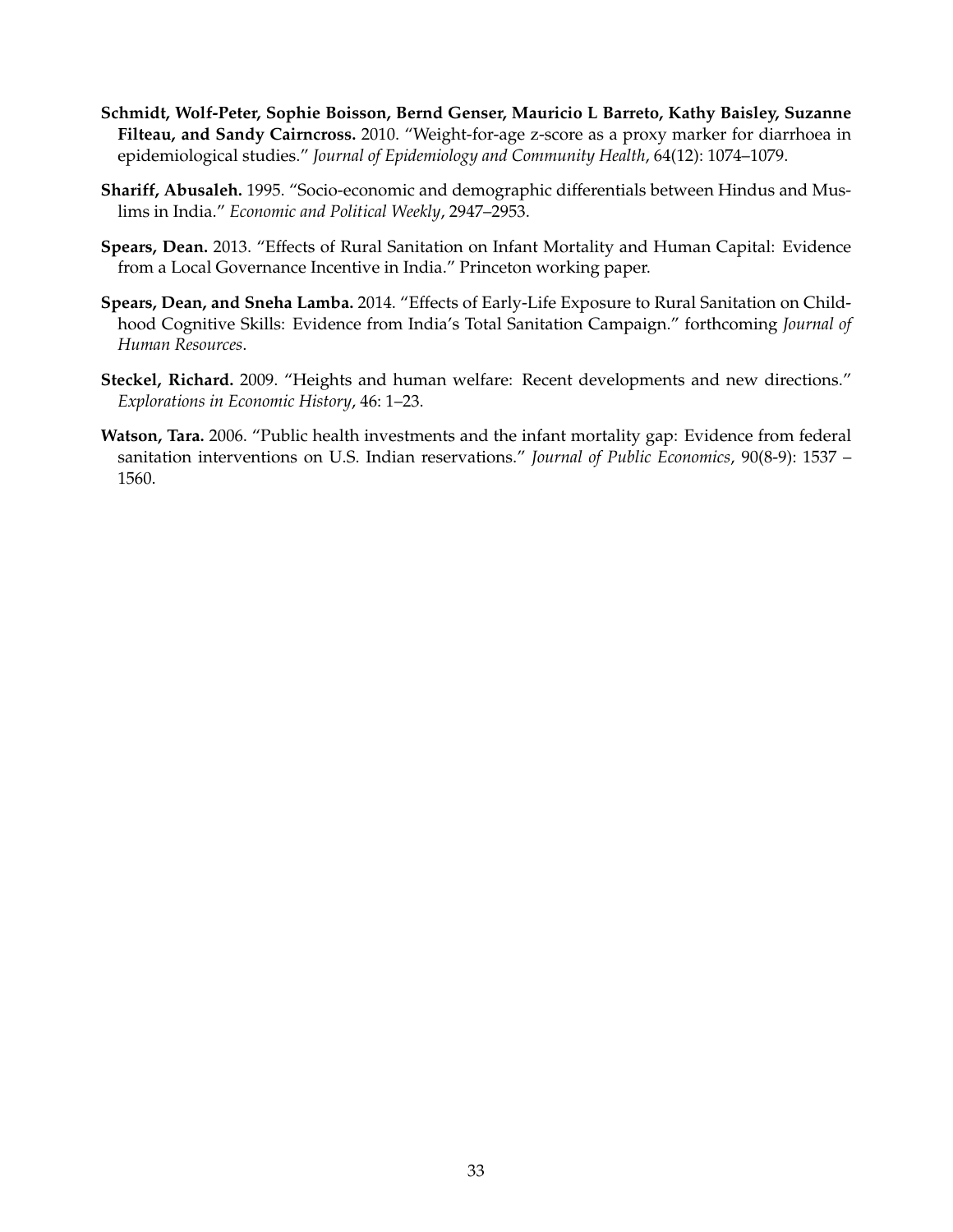<span id="page-35-0"></span>



**Note:** Measured along the left vertical axis, the figure plots a local polynomial regression of PSU-level open defecation  $(OD_j)$  on Muslim concentration  $(M_j)$  in the PSU. Measured along the right vertical axis, the figure shows the histogram of Muslim concentration across primary sampling units (PSUs) in the NFHS survey. Observations are PSUs. Most PSUs are perfectly segregated along religious lines, with either 0% or 100% Muslim concentration. The point mass representing 100% Hindu, which comprises about two thirds of all PSUs, is not drawn to scale.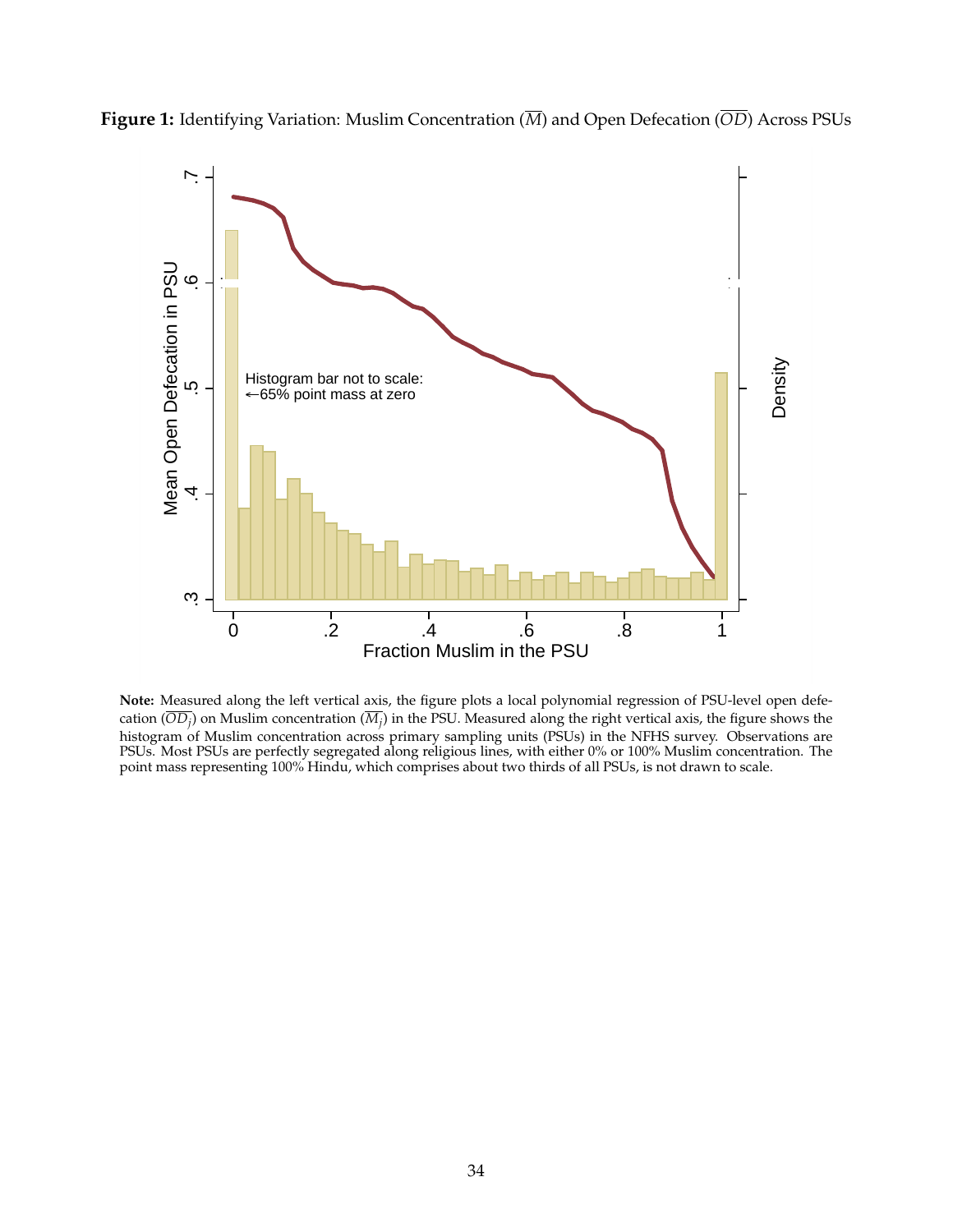## <span id="page-36-0"></span>**Figure 2:** Greater Muslim Concentration (*M*) Predicts Neutral or Worse PSU Characteristics, Except Latrine Use



**Note:** Figure plots local linear regressions. The dependent variables are household-level characteristics, and the regressor is Muslim concentration (*M<sup>j</sup>* ), which is measured at the PSU-level. Each dependent variable is defined such that higher values predict better infant health outcomes. The signs of the relationships between these variables and infant mortality are confirmed in Appendix Table [A2.](#page-52-0) The dependent variables include asset wealth (as the fraction of the seven assets reported in all survey rounds) and indicators for household electrification, household piped water, institutional delivery of the child, any child vaccinations, family possession of a national health card, mother having a say in child's healthcare, mothers' literacy, and latrine use. Panel A includes all PSUs in the sample. Panel B includes only mixed-religion PSUs  $(0 < \overline{M} < 1)$ . Observations are live births.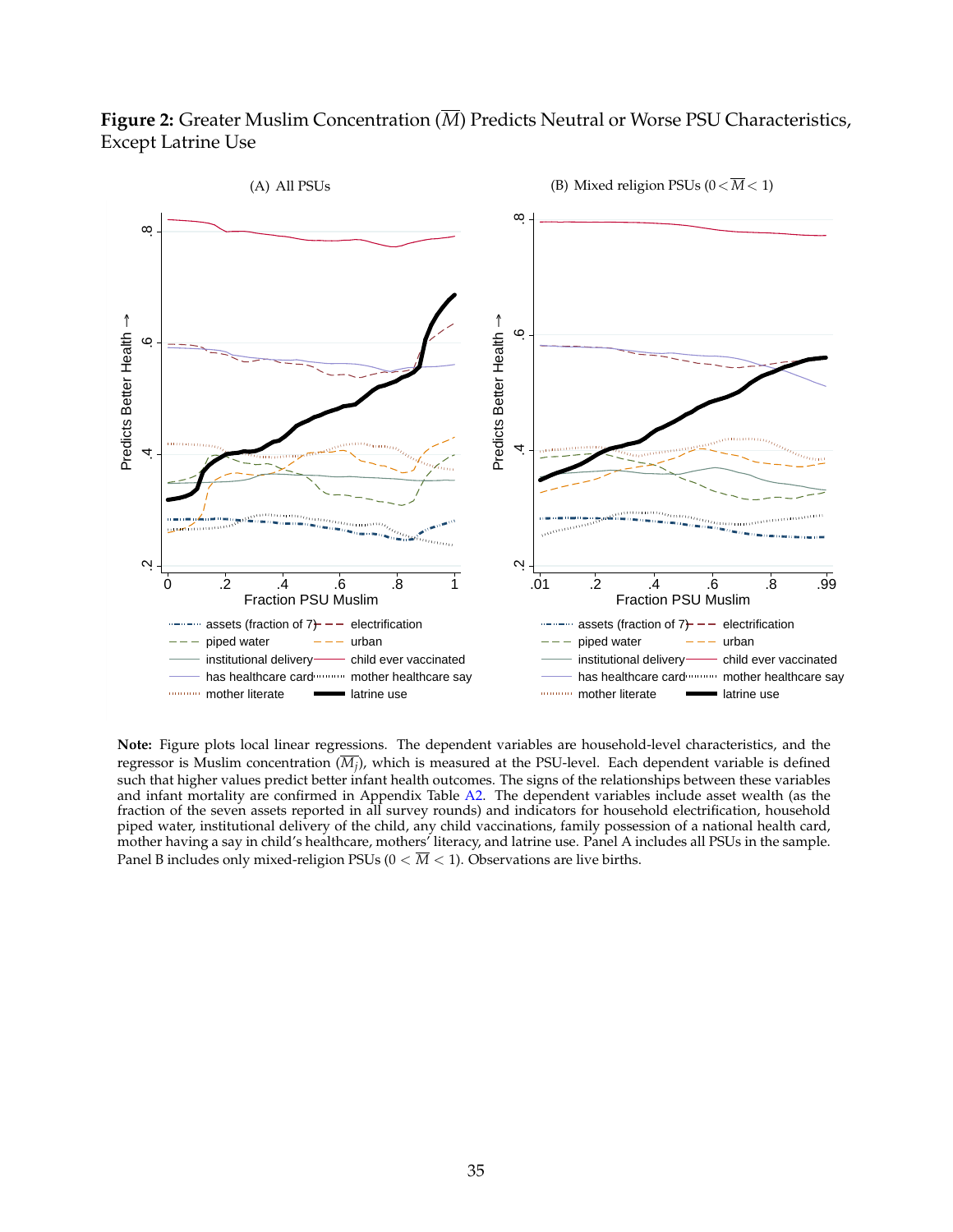

<span id="page-37-0"></span>**Figure 3:** Motivating Puzzle: At All Levels of Parental Wealth and Health, Hindu IMR is Higher

**Note:** Figure plots local linear regressions of infant mortality on measures of economic well-being. The dependent variable is an indicator for death in the first year of life  $\times$  1000. The left panel plots mortality against asset wealth rank, constructed as described in the text. The right panel plots mortality against mother's height. 95% confidence intervals are shaded in gray. Observations are live births.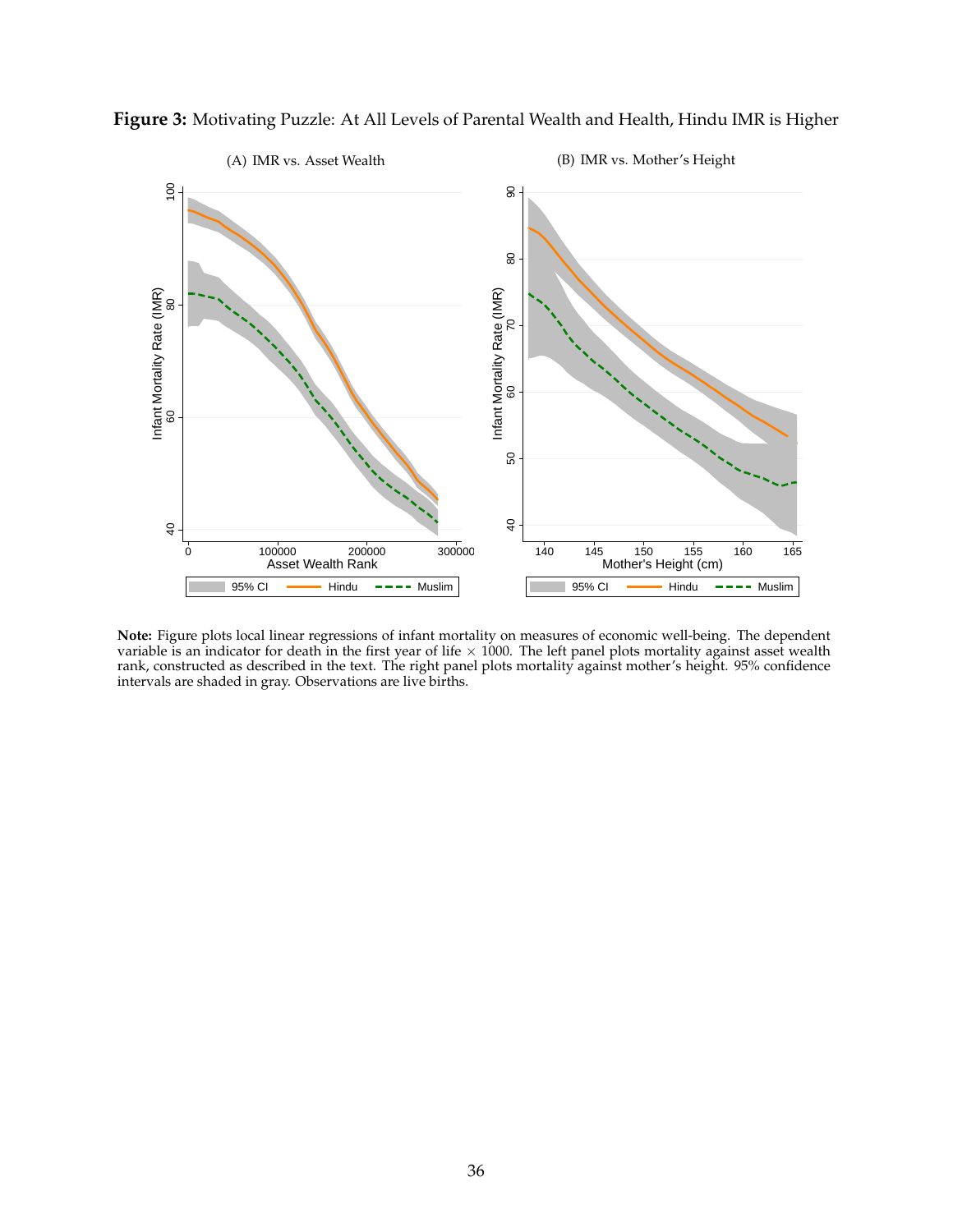## <span id="page-38-0"></span>**Table 1:** Stated and Revealed Preferences over Latrine Ownership and Use

|                                                        | Unit of<br>Observation      | Hindu Mean<br>(1) | Muslim Mean<br>(2) |
|--------------------------------------------------------|-----------------------------|-------------------|--------------------|
| Open defecation, unconditionally                       | all persons<br>in household | 0.73<br>(0.00)    | 0.46<br>(0.01)     |
| Open defecation, conditional on owning latrine         | all persons<br>in household | 0.25<br>(0.01)    | 0.10<br>(0.01)     |
| Owns latrine                                           | household                   | 0.34<br>(0.01)    | 0.52<br>(0.04)     |
| Says religious leader ever told them where to defecate | respondent                  | 0.16<br>(0.01)    | 0.33<br>(0.04)     |
| Says open defecation far from home is pure             | respondent                  | 0.53<br>(0.01)    | 0.40<br>(0.04)     |
| Says latrine use near home is pure                     | respondent                  | 0.46<br>(0.01)    | 0.54<br>(0.04)     |

**Note:** Table reports means and standard errors of survey responses from the [Sanitation Quality, Use, Access, &](http://squatreport.in) [Trends \(SQUAT\) Survey, 2013-2014.](http://squatreport.in) Responses are stratified by religious group. The table contains information on 22,787 individuals in 3,235 sampled rural households in Bihar, Madhya Pradesh, Rajasthan, and Uttar Pradesh. The unit of observation differs across rows and includes either all persons in the household, whether interviewed or told about; the household itself; or the survey respondent (one per household). Standard errors of the means, clustered by village, are shown in parentheses. All across-group comparisons are statistically significant at the 5% level.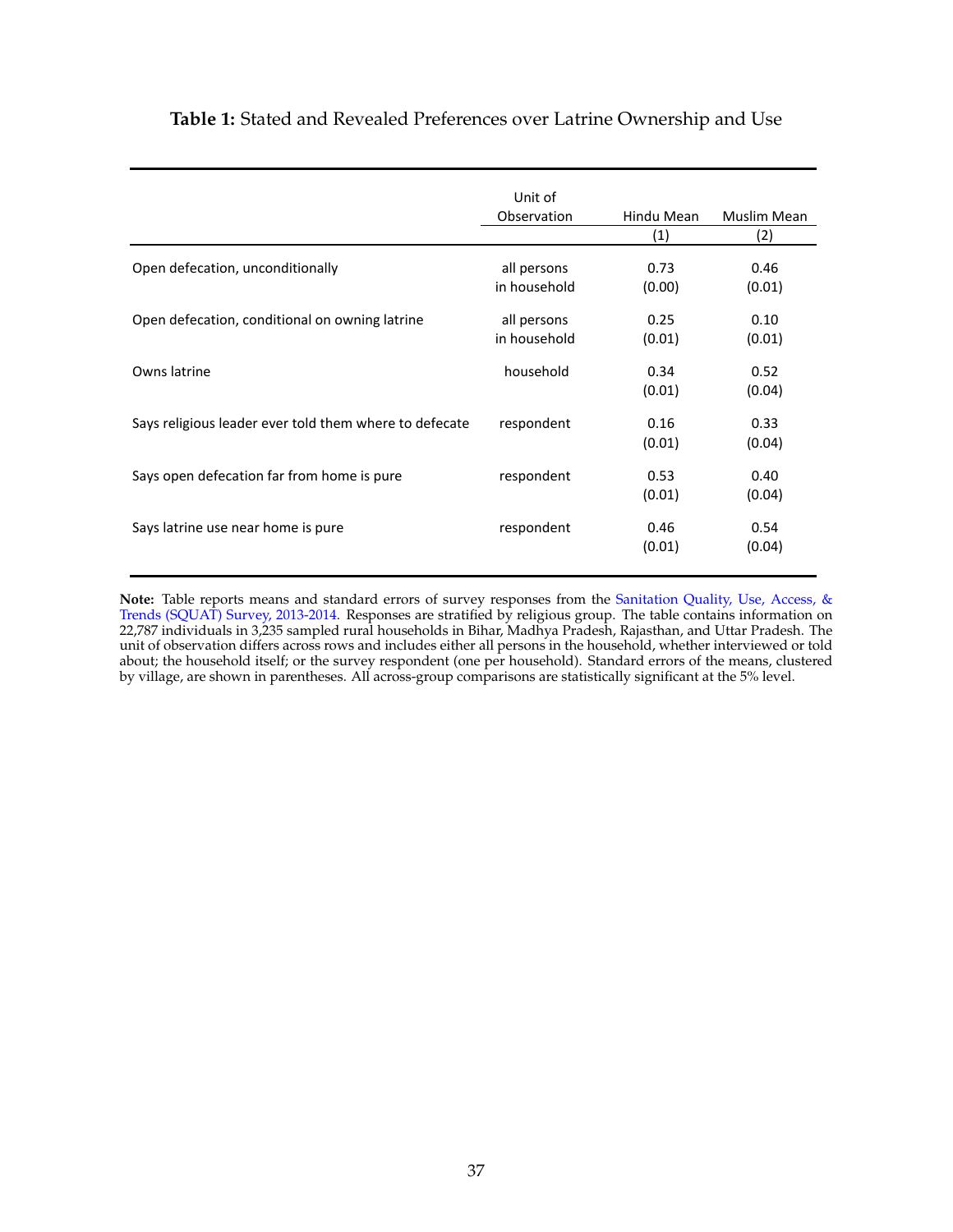<span id="page-39-0"></span>

|                                         |       | Hindu Subsample | Muslim Subsample |           |
|-----------------------------------------|-------|-----------------|------------------|-----------|
|                                         | Mean  | <b>SD</b>       | Mean             | <b>SD</b> |
|                                         | (1)   | (2)             | (3)              | (4)       |
| infant mortality rate (IMR), year 1     | 74.1  | 261.9           | 63.0             | 243.0     |
| neonatal mortality rate (NMR), month 1  | 47.5  | 212.6           | 39.8             | 195.6     |
|                                         |       |                 |                  |           |
| household open defecation               | 0.68  | 0.47            | 0.43             | 0.49      |
| local (PSU) open defecation             | 0.66  | 0.38            | 0.45             | 0.38      |
| local (PSU) fraction Muslim             | 0.06  | 0.14            | 0.69             | 0.31      |
| household has electricity               | 0.59  | 0.49            | 0.59             | 0.49      |
| household has piped water               | 0.35  | 0.48            | 0.37             | 0.48      |
| household is urban                      | 0.28  | 0.45            | 0.40             | 0.49      |
| household has radio                     | 0.36  | 0.48            | 0.36             | 0.48      |
| household has TV                        | 0.33  | 0.47            | 0.31             | 0.46      |
| household has refrigerator              | 0.10  | 0.30            | 0.10             | 0.30      |
| household has bicycle                   | 0.46  | 0.50            | 0.41             | 0.49      |
| household has motorcycle                | 0.12  | 0.33            | 0.10             | 0.29      |
| household has car                       | 0.02  | 0.14            | 0.02             | 0.12      |
| mother's height (cm)                    | 151.5 | 5.8             | 152.0            | 5.8       |
| mother no education                     | 0.58  | 0.49            | 0.64             | 0.48      |
| mother completed primary                | 0.27  | 0.45            | 0.21             | 0.40      |
| child breastfed for at least six months | 0.91  | 0.28            | 0.91             | 0.28      |
| child's birth order                     | 2.46  | 1.17            | 2.74             | 1.20      |
| child is female                         | 0.48  | 0.50            | 0.49             | 0.50      |
| observations (live births)              |       | 232,123         | 46,300           |           |

## **Table 2:** Summary Statistics: Hindus and Muslims in the NFHS

**Note:** Table displays summary statistics for our main analysis sample, rounds 1, 2, and 3 of the NFHS. Neonatal and infant mortality are defined, respectively, as the number of deaths among children less than one month old and less than one year old, scaled per 1,000 live births. Observations are children (live births).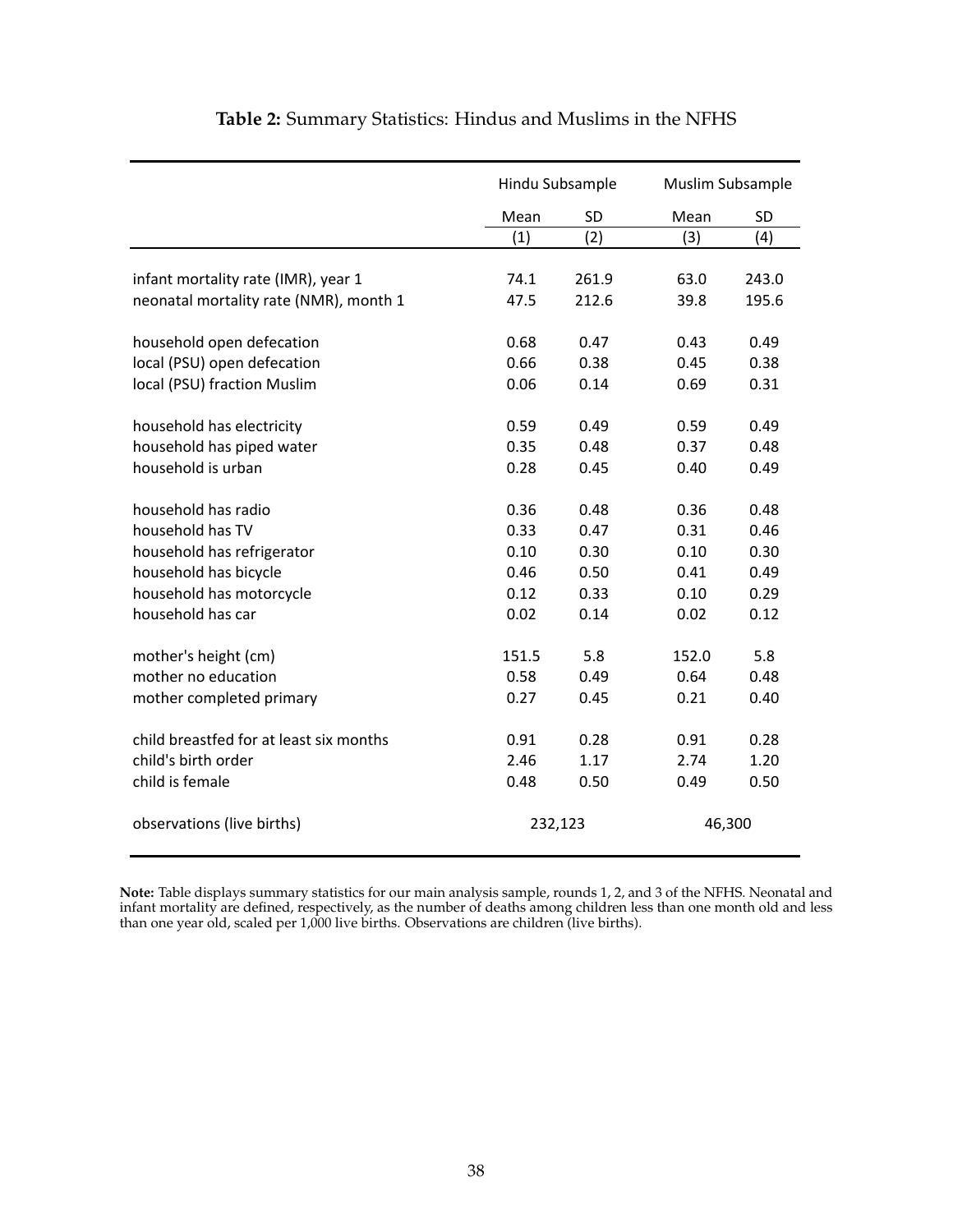<span id="page-40-1"></span>

|                            | Panel A: Survey Round FEs only |                        |           |                                 |           |           |  |  |  |
|----------------------------|--------------------------------|------------------------|-----------|---------------------------------|-----------|-----------|--|--|--|
| dependent variable:        |                                | Infant Mortality (IMR) |           | <b>Neonatal Mortality (NMR)</b> |           |           |  |  |  |
|                            | (1)                            | (2)                    | (3)       | (4)                             | (5)       | (6)       |  |  |  |
| <b>Muslim</b>              | $-9.8**$                       | $-3.8$                 | $-2.5$    | $-7.1***$                       | $-2.5$    | $-1.7$    |  |  |  |
|                            | (1.5)                          | (2.3)                  | (2.3)     | (1.2)                           | (2.0)     | (2.0)     |  |  |  |
| <b>PSU fraction Muslim</b> |                                | $-9.6***$              | 4.3       |                                 | $-7.4***$ | 1.3       |  |  |  |
|                            |                                | (3.0)                  | (3.0)     |                                 | (2.5)     | (2.5)     |  |  |  |
| own household OD           |                                |                        | $19.7**$  |                                 |           | $12.1***$ |  |  |  |
|                            |                                |                        | (1.7)     |                                 |           | (1.4)     |  |  |  |
| PSU mean OD (except own)   |                                |                        | $26.5***$ |                                 |           | $17.1***$ |  |  |  |
|                            |                                |                        | (2.3)     |                                 |           | (1.8)     |  |  |  |
| mean of dep. var.          | 72.2                           | 72.2                   | 72.2      | 46.2                            | 46.2      | 46.2      |  |  |  |
| observations (live births) | 278,423                        | 278,423                | 278,423   | 278,423                         | 278,423   | 278,423   |  |  |  |

### <span id="page-40-0"></span>**Table 3:** OLS Estimates: Neighborhood Composition, Local Sanitation, and Mortality

|                                                 | Panel B: Extended Controls |                        |                 |                                 |                 |                 |  |  |  |
|-------------------------------------------------|----------------------------|------------------------|-----------------|---------------------------------|-----------------|-----------------|--|--|--|
| dependent variable:                             |                            | Infant Mortality (IMR) |                 | <b>Neonatal Mortality (NMR)</b> |                 |                 |  |  |  |
|                                                 | (1)                        | (2)                    | (3)             | (4)                             | (5)             | (6)             |  |  |  |
|                                                 |                            |                        |                 |                                 |                 |                 |  |  |  |
| Muslim                                          | $-9.5***$                  | $-4.2+$                | $-3.6$          | $-5.8**$                        | $-2.1$          | $-1.6$          |  |  |  |
|                                                 | (1.5)                      | (2.3)                  | (2.3)           | (1.2)                           | (1.9)           | (1.9)           |  |  |  |
|                                                 |                            |                        |                 |                                 |                 |                 |  |  |  |
| <b>PSU fraction Muslim</b>                      |                            | $-8.6***$              | $-4.6$          |                                 | $-6.1*$         | $-2.8$          |  |  |  |
|                                                 |                            | (2.9)                  | (3.0)           |                                 | (2.5)           | (2.5)           |  |  |  |
| own household OD                                |                            |                        | $5.6***$        |                                 |                 | $4.8**$         |  |  |  |
|                                                 |                            |                        | (1.8)           |                                 |                 | (1.4)           |  |  |  |
| PSU mean OD (except own)                        |                            |                        | $10.2**$        |                                 |                 | $8.2**$         |  |  |  |
|                                                 |                            |                        | (3.0)           |                                 |                 | (2.4)           |  |  |  |
| extended controls                               | X                          | X                      | X               | X                               | X               | X               |  |  |  |
| mean of dep. var.<br>observations (live births) | 72.2<br>278,423            | 72.2<br>278,423        | 72.2<br>278,423 | 46.2<br>278,423                 | 46.2<br>278,423 | 46.2<br>278,423 |  |  |  |

**Note:** Table reports results from a series of OLS regressions. The dependent variable in columns 1 through 3 is infant mortality (year 1). The dependent variable in columns 4 through 6 is neonatal mortality (month 1). Mortality variables are scaled as described in the text to generate coefficients that indicate impacts on rates  $\times$  1000 (deaths per 1000 children). PSU mean OD is calculated over all households in the PSU other than the respondent household. All regressions include survey round fixed effects. Extended controls in the bottom panel include a full set of birth order indicators interacted with sex, indicators for household ownership of each of the seven assets asked about throughout NFHS survey rounds, an indicator for piped water, an indicator for whether the mother lives with her husband's parents, indicators for child's birth month and birth year, an indicator for the child being a multiple birth, an urban indicator, household size, mother's education in years, and an indicator for mother's literacy, as well as PSU-level means of household assets, household electricity, household piped water, whether births occurred in an institution, whether mothers had birth assistance, whether children were ever vaccinated, household possession of a health card, and father's education in years. See the text for additional details. Observations are children (live births). Standard errors are clustered at the PSU level. +  $p < 0.1$ , \*  $p < 0.05$ , \*\*  $p < 0.01$ .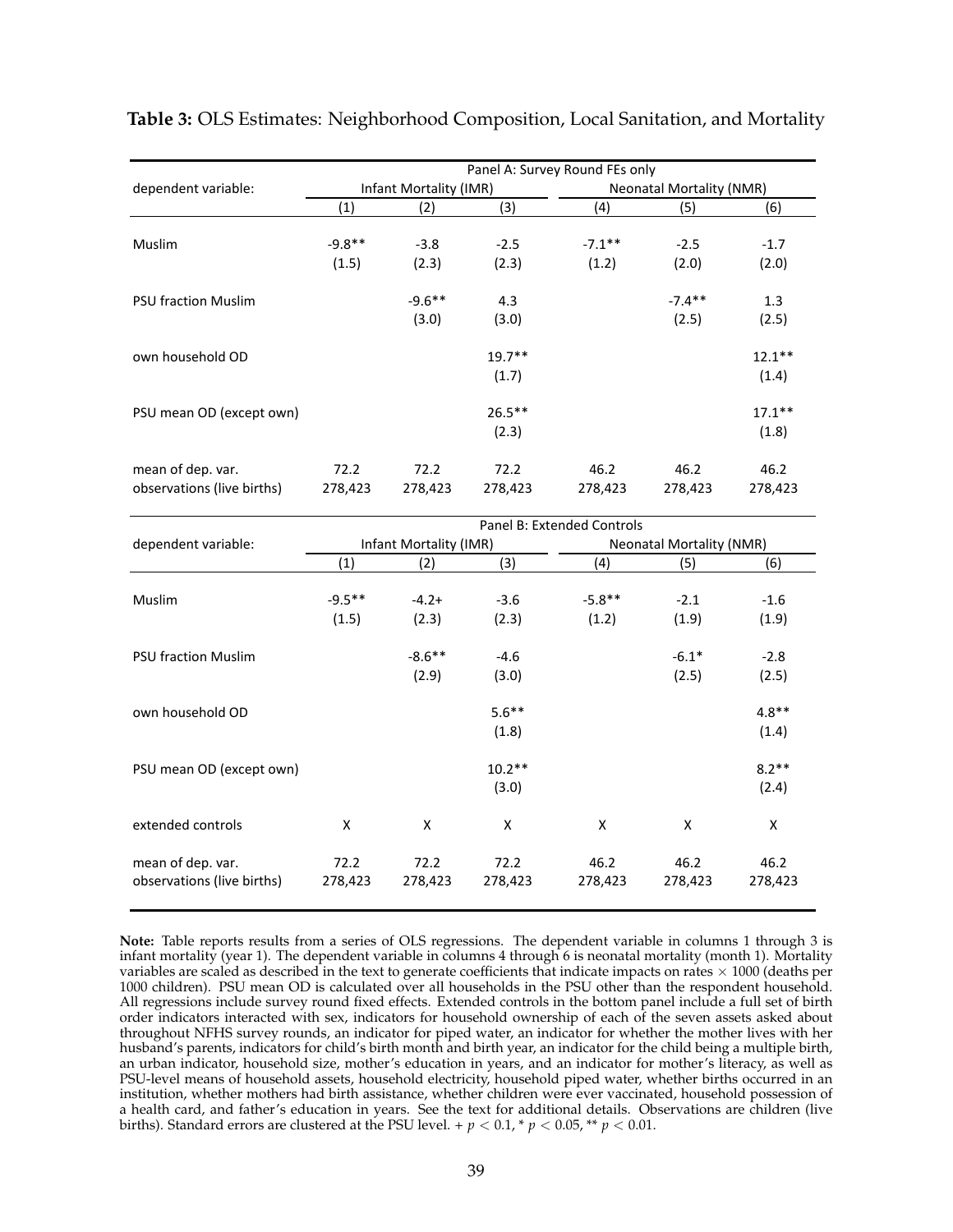| dependent variable:        |            | Infant Mortality (IMR) |                            |          |            | <b>Neonatal Mortality (NMR)</b> |                            |         |  |
|----------------------------|------------|------------------------|----------------------------|----------|------------|---------------------------------|----------------------------|---------|--|
| sample restriction:        |            |                        | <b>Mixed Religion PSUs</b> |          |            |                                 | <b>Mixed Religion PSUs</b> |         |  |
| specification:             | <b>OLS</b> | IV                     | IV                         | IV       | <b>OLS</b> | IV                              | IV                         | IV      |  |
|                            | (1)        | (2)                    | (3)                        | (4)      | (5)        | (6)                             | (7)                        | (8)     |  |
|                            | $28.4**$   | $74.9**$               | $56.6+$                    | $64.9**$ | $17.2**$   | $53.0**$                        | $45.6+$                    | $46.6*$ |  |
| PSU mean OD (except own)   |            |                        |                            |          |            |                                 |                            |         |  |
|                            | (3.6)      | (14.3)                 | (32.6)                     | (22.8)   | (2.8)      | (11.0)                          | (26.1)                     | (18.4)  |  |
| own household OD           | $19.5***$  |                        | 3.3                        | $-14.8+$ | $13.1***$  |                                 | $-3.2$                     | $-8.3$  |  |
|                            | (2.6)      |                        | (18.7)                     | (8.1)    | (2.1)      |                                 | (15.1)                     | (6.6)   |  |
| own household Muslim       | Χ          |                        | X                          | X        | X          |                                 | X                          | X       |  |
| extended controls          |            |                        |                            | X        |            |                                 |                            | X       |  |
| mean of dep. var.          | 72.2       | 72.2                   | 72.2                       | 72.2     | 46.2       | 46.2                            | 46.2                       | 46.2    |  |
| first stage F-stat         |            | 81.1                   | 90.6                       | 204.9    |            | 81.1                            | 90.6                       | 204.9   |  |
|                            |            |                        |                            |          |            |                                 |                            |         |  |
| observations (live births) | 104,090    | 104,090                | 104,090                    | 104,090  | 104,090    | 104,090                         | 104,090                    | 104,090 |  |

**Table 4:** Main Results: IV Estimates Exploiting PSU-level Variation in the Composition of Neighbors

<span id="page-41-0"></span>**Note:** Table reports results from <sup>a</sup> series of OLS and IV regressions of mortality on neighbors' open defecation in the PSU (*OD*−*<sup>i</sup> ij* ). IV estimates instrument  $OD_{ij}^{-i}$  with  $\overline{M}_j$ . Mortality variables are scaled as described in the text to generate coefficients that indicate impacts on rates × 1000 (deaths per 1000) children). Columns <sup>1</sup> and 5 repor<sup>t</sup> results from regressions similar to the OLS regressions in Table [3](#page-40-1) for comparison, but exclude the instrument *<sup>M</sup>*and are restricted to the mixed-religion PSU sample over which the IV is defined  $(0 < M < 1)$ . Columns 2 and 6 report instrumented coefficients recreases with no controls Columns 3 and 7 add controls and 7 and 7 and 2 and c regressions with no controls. Columns 3 and 7 add controls for own religious identity and own OD. Columns 4 and 8 add extended controls as described in the Table [3](#page-40-1) notes. All regressions include survey round fixed effects. Observations are children (live births). Standard errors are clustered at the PSU level. +  $p < 0.1$ , \*  $p < 0.05$ , \*\*  $p < 0.01$ .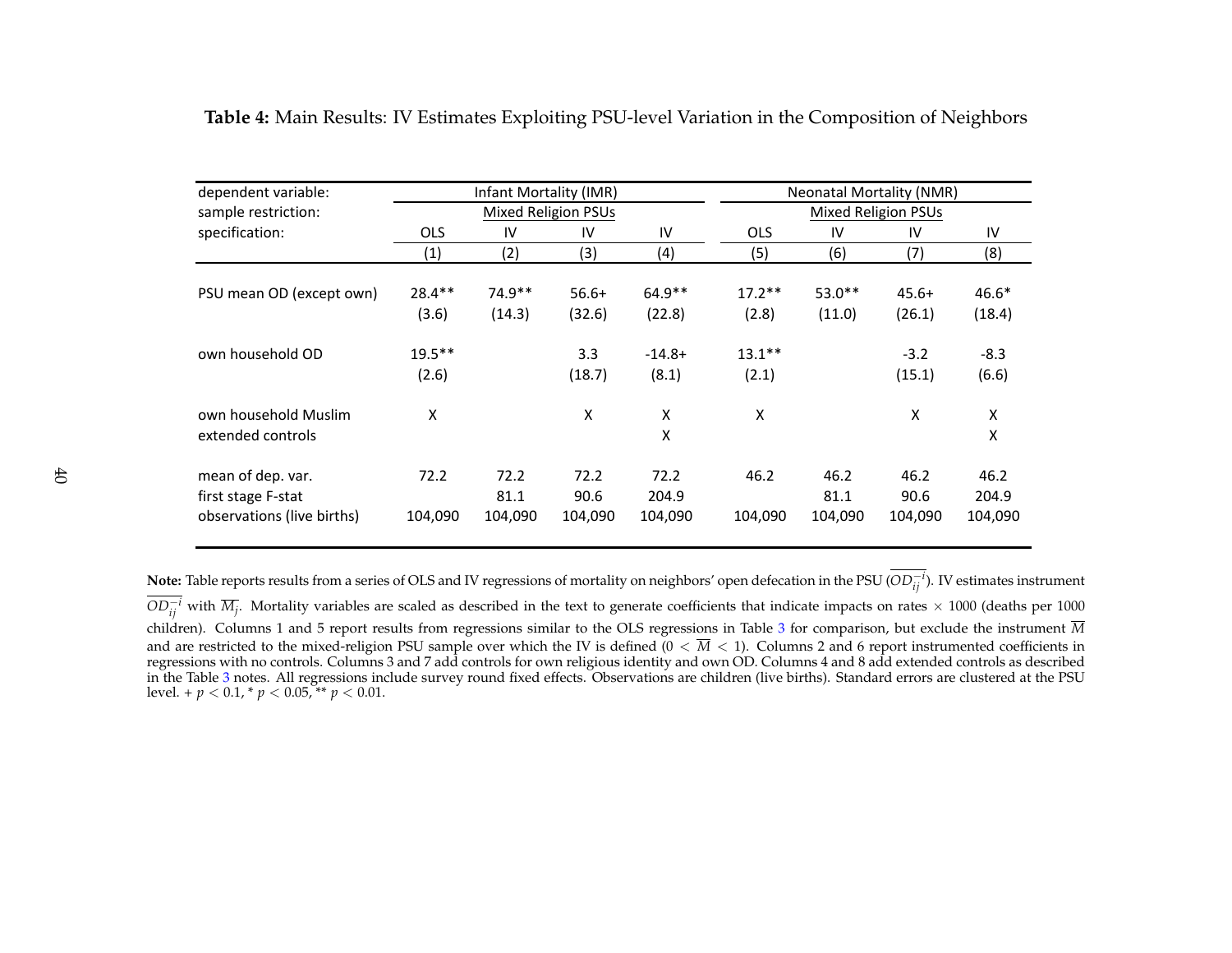|                            | Panel A: Meat Eating |                |                    |                               |                                 |           |  |  |  |
|----------------------------|----------------------|----------------|--------------------|-------------------------------|---------------------------------|-----------|--|--|--|
| dependent variable:        |                      | Non-Vegetarian |                    |                               | Meat (kg), conditional on $> 0$ |           |  |  |  |
|                            | (1)                  | (2)            | (3)                | (4)                           | (5)                             | (6)       |  |  |  |
| Muslim                     | $0.15***$            | $0.15**$       | $0.14**$           | $0.89**$                      | $0.90**$                        | $0.84**$  |  |  |  |
|                            | (0.02)               | (0.02)         | (0.02)             | (0.15)                        | (0.21)                          | (0.20)    |  |  |  |
| <b>PSU fraction Muslim</b> |                      | 0.01           | 0.01               |                               | $-0.02$                         | $-0.01$   |  |  |  |
|                            |                      | (0.04)         | (0.04)             |                               | (0.29)                          | (0.30)    |  |  |  |
| <b>IHDS Controls</b>       |                      |                | X                  |                               |                                 | X         |  |  |  |
| mean of dep. var.          | 0.25                 | 0.25           | 0.25               | 3.35                          | 3.35                            | 3.35      |  |  |  |
| observations (households)  | 37,195               | 37,195         | 37,195             | 9,235                         | 9,235                           | 9,235     |  |  |  |
|                            |                      |                |                    | Panel B: Other Diet Variables |                                 |           |  |  |  |
| dependent variable:        |                      | Eggs (doz)     |                    |                               | Milk (liters)                   |           |  |  |  |
|                            | (7)                  | (8)            | (9)                | (10)                          | (11)                            | (12)      |  |  |  |
| Muslim                     | $5.16***$            | $4.27**$       | $4.32**$           | $-2.89**$                     | $-2.27**$                       | $-1.95**$ |  |  |  |
|                            | (0.56)               | (0.47)         | (0.47)             | (0.90)                        | (0.61)                          | (0.58)    |  |  |  |
| <b>PSU fraction Muslim</b> |                      | 1.53           | 1.51               |                               | $-1.08$                         | 0.53      |  |  |  |
|                            |                      | (0.96)         | (0.98)             |                               | (1.66)                          | (1.56)    |  |  |  |
| <b>IHDS Controls</b>       |                      |                | $\pmb{\mathsf{X}}$ |                               |                                 | X         |  |  |  |
| mean of dep. var.          | 4.86                 | 4.86           | 4.86               | 18.24                         | 18.24                           | 18.24     |  |  |  |
| observations (households)  | 37,195               | 37,195         | 37,195             | 37,195                        | 37,195                          | 37,195    |  |  |  |

<span id="page-42-0"></span>**Table 5:** Falsification Tests: Instrument (*M<sup>j</sup>* ) Does Not Predict Diet Differences Across PSUs

**Note:** Table reports results from OLS regressions, using data from the India Human Development Survey of 2012. Dependent variables are listed in the column headers, and include an indicator for consuming meat and continuous measures of meat consumed (kg), eggs consumed (dozens), and milk consumed (liters), per household per month. All columns control for own religion. IHDS controls include an urban indicator and log of consumption, measured as rupees per month per capita. Observations are households. Standard errors are clustered at the PSU level. +  $p < 0.1$ , \*  $p < 0.05$ , \*\*  $p < 0.01$ .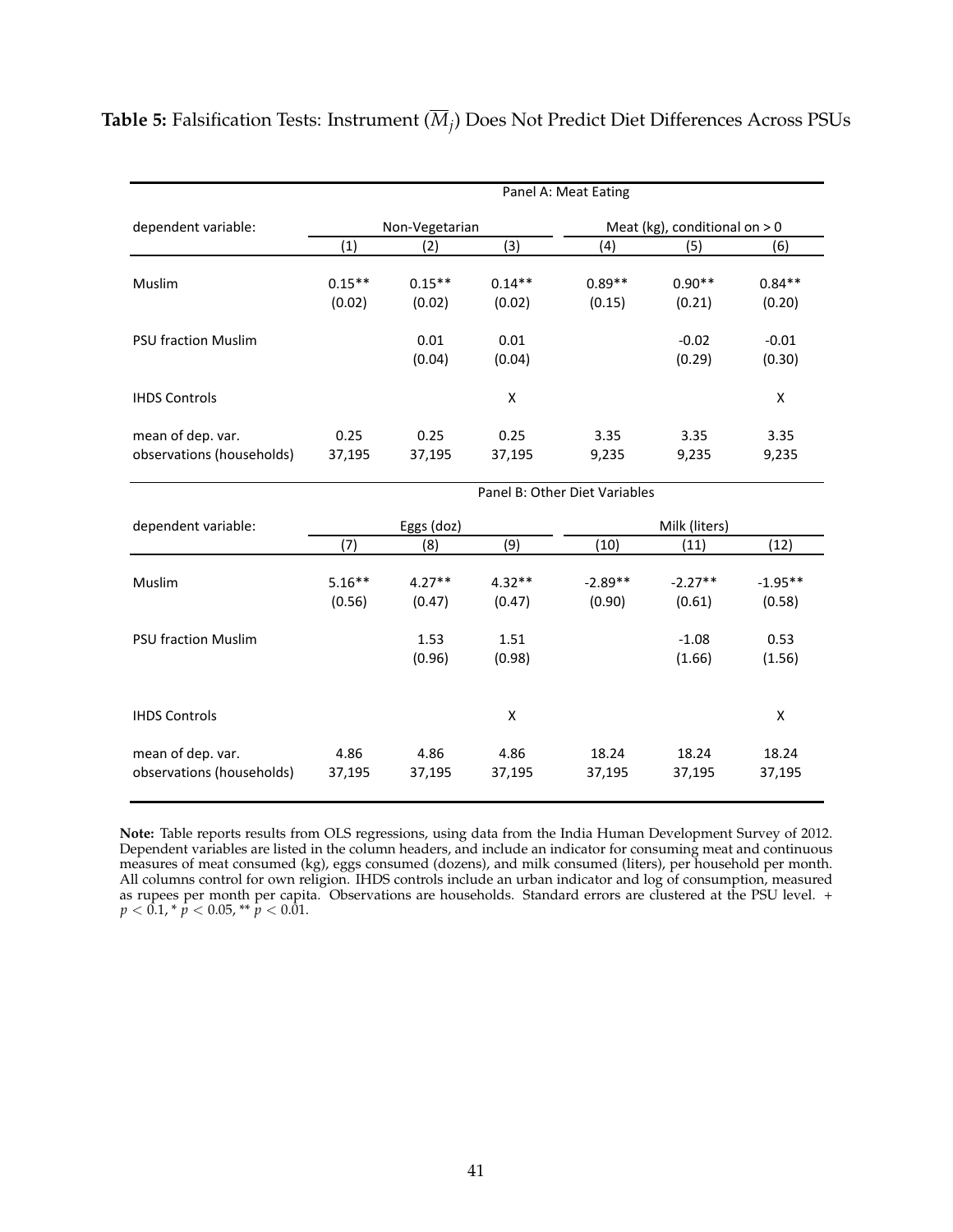| dependent variable:                            |                | Always Wash Hands<br>after Defecating |                   | Usually/Always Wash<br>Hands after Defecating |                | Always Purify Water |                | Usually/Always Purify<br>Water |                    | Piped Public Water to<br>Home | <b>Open Defecation</b> |                     |
|------------------------------------------------|----------------|---------------------------------------|-------------------|-----------------------------------------------|----------------|---------------------|----------------|--------------------------------|--------------------|-------------------------------|------------------------|---------------------|
|                                                | (1)            | (2)                                   | (3)               | (4)                                           | (5)            | (6)                 | (7)            | (8)                            | (9)                | (10)                          | (11)                   | (12)                |
| <b>PSU fraction Muslim</b>                     | 0.05<br>(0.04) | 0.03<br>(0.04)                        | $-0.01$<br>(0.01) | $-0.01$<br>(0.01)                             | 0.02<br>(0.02) | 0.01<br>(0.02)      | 0.01<br>(0.03) | $-0.01$<br>(0.03)              | $-0.07*$<br>(0.03) | $-0.11**$<br>(0.02)           | $-0.19**$<br>(0.04)    | $-0.14**$<br>(0.03) |
| <b>IHDS Controls</b>                           |                | X                                     |                   | X                                             |                | X                   |                | X                              |                    | X                             |                        | X                   |
| mean of dep. var.<br>observations (households) | 0.72<br>36,608 | 0.72<br>36,608                        | 0.96<br>36,608    | 0.96<br>36,608                                | 0.11<br>36,608 | 0.11<br>36,608      | 0.20<br>36,608 | 0.20<br>36,608                 | 0.29<br>36,608     | 0.29<br>36,608                | 0.49<br>36,608         | 0.49<br>36,608      |

# **Table 6:** Falsification Tests: Instrument (*Mj*) Does Not Predict Other Hygiene Behaviors Across PSUs

<span id="page-43-0"></span>**Note:** Table reports results from OLS regressions, using data from the India Human Development Survey of 2012. Dependent variables are listed in the column headers, and include indicators for washing hands after defecating, for purifying water, for own household open defecation, and for having public piped drinking water into the home. All columns control for own religion. IHDS controls include an urban indicator and log of consumption, measured as rupeesper month per capita. Observations are households. Standard errors are clustered at the PSU level. +  $p < 0.1$ , \*  $p < 0.05$ , \*\*  $p < 0.01$ .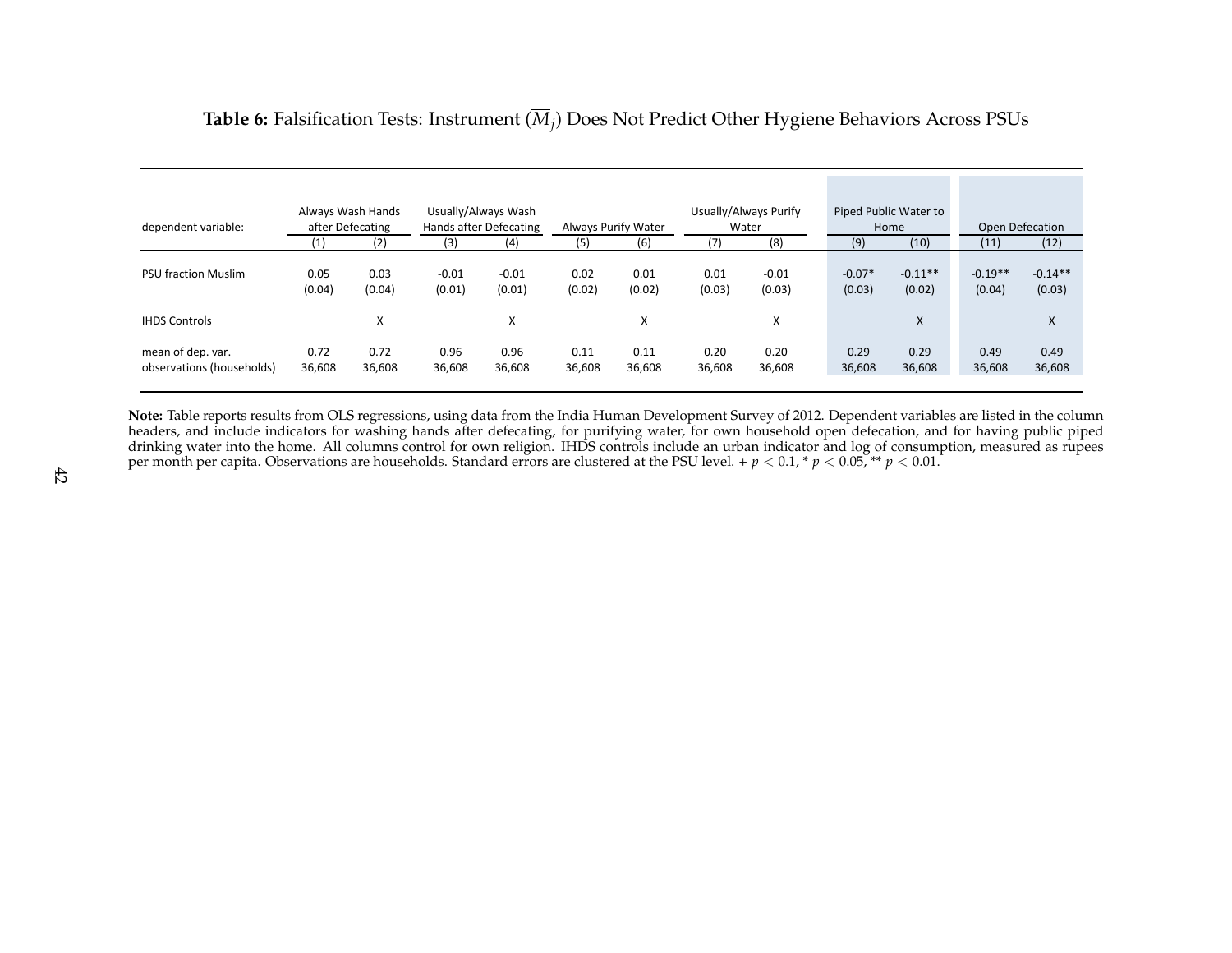<span id="page-44-0"></span>

|                                                 | dependent variable:  |                     |                       |                      |                      |                       |  |
|-------------------------------------------------|----------------------|---------------------|-----------------------|----------------------|----------------------|-----------------------|--|
|                                                 |                      | Weight-for-Age      |                       | Weight-for-Height    |                      |                       |  |
|                                                 |                      | Z-score             |                       |                      | Z-score              |                       |  |
|                                                 | (1)                  | (2)                 | (3)                   | (4)                  | (5)                  | (6)                   |  |
| <b>Muslim</b>                                   | $0.128**$<br>(0.028) | 0.057<br>(0.042)    | 0.046<br>(0.042)      | $0.135**$<br>(0.032) | 0.033<br>(0.046)     | 0.021<br>(0.045)      |  |
| <b>PSU fraction Muslim</b>                      |                      | $0.118*$<br>(0.055) | 0.013<br>(0.056)      |                      | $0.170**$<br>(0.062) | 0.044<br>(0.063)      |  |
| own household OD                                |                      |                     | $-0.145**$<br>(0.033) |                      |                      | $-0.166**$<br>(0.036) |  |
| PSU mean OD (except own)                        |                      |                     | $-0.264**$<br>(0.056) |                      |                      | $-0.319**$<br>(0.063) |  |
| extended controls                               | X                    | X                   | X                     | X                    | X                    | X                     |  |
| mean of dep. var.<br>observations (live births) | $-1.89$<br>21,636    | $-1.89$<br>21,636   | $-1.89$<br>21,636     | $-0.94$<br>21,164    | $-0.94$<br>21,164    | $-0.94$<br>21,164     |  |

## **Table 7:** Test of Mechanism: (*OD*) and Acute Net Malnutrition

**Note:** Table reports results from a series of OLS regressions. The dependent variable in columns 1 through 3 is weight-for-age. The dependent variable in columns 4 through 6 is weight-for-height. Current weight is an outcome reflecting acute malnutrition, which is an important mechanism by which poor sanitation causes infant mortality. Both outcomes are scaled as z-scores relative to 2006 WHO child growth standards. PSU mean OD is calculated over all households in the PSU other than the respondent household. Controls are as described in the Table [3](#page-40-0) notes, with the addition of height-for-age. All regressions include survey round fixed effects. The sample includes all children under 2 years. Observations are children (live births). Standard errors are clustered at the PSU level. +  $p < 0.1$ , \*  $p < 0.05$ , \*\*  $p < 0.01$ .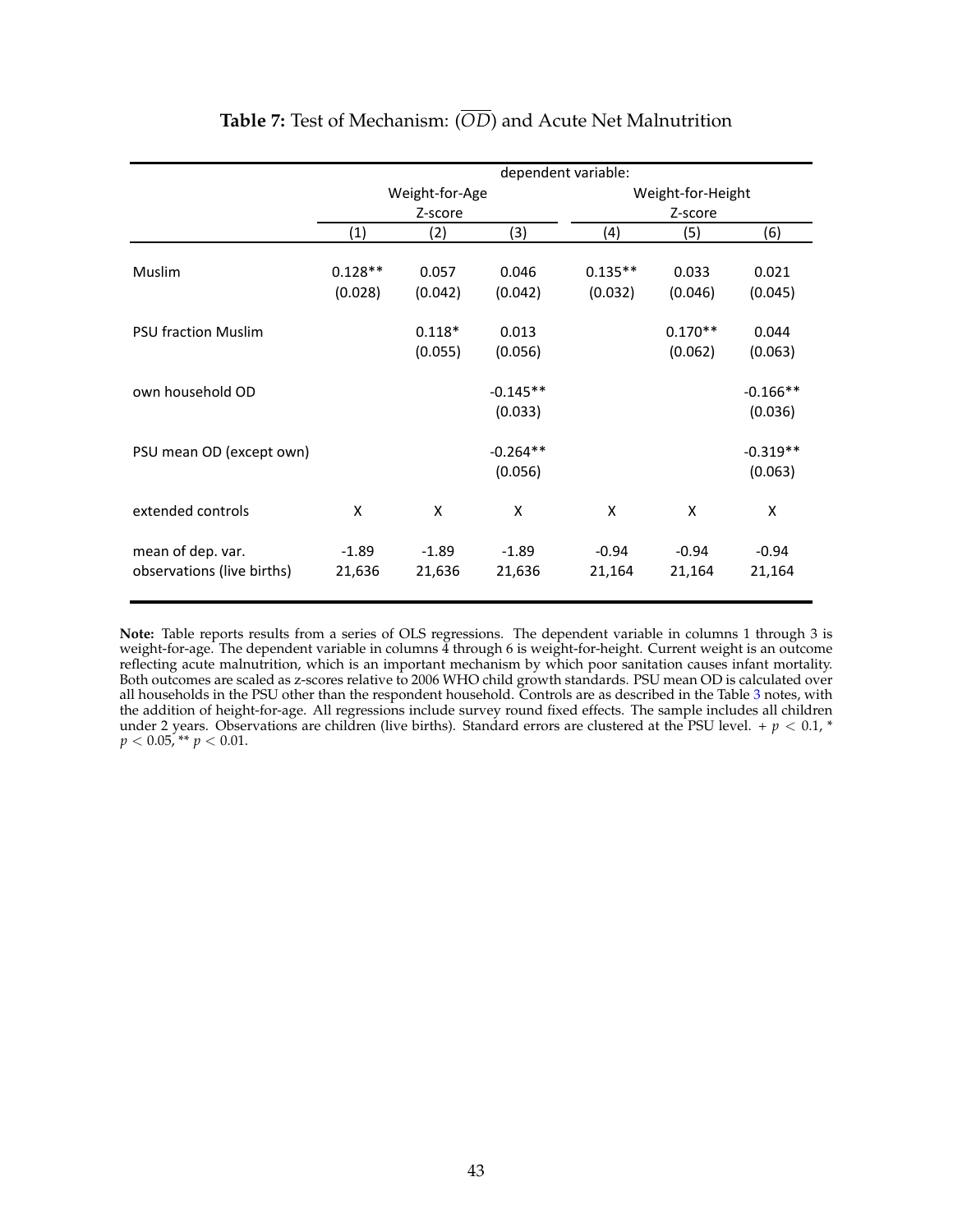| dependent variable:             | Infant Mortality (IMR) |             |  |  |
|---------------------------------|------------------------|-------------|--|--|
|                                 | (1)                    | (2)         |  |  |
| Muslim                          | $-38.4**$              | 5.8         |  |  |
|                                 | (14.0)                 | (13.7)      |  |  |
| breastfed X Muslim              | $31.5*$                | $-16.5$     |  |  |
|                                 | (14.1)                 | (13.8)      |  |  |
| PSU OD (except own)             |                        | $233.1**$   |  |  |
|                                 |                        | (14.0)      |  |  |
| PSU OD (except own) X breastfed |                        | $-250.2**$  |  |  |
|                                 |                        | (13.7)      |  |  |
| breastfed                       | $-245.5$ **            | $-104.6$ ** |  |  |
|                                 | (6.4)                  | (8.5)       |  |  |
| extended controls               | x                      | x           |  |  |
| observations (live births)      | 83,702                 | 83,702      |  |  |

<span id="page-45-0"></span>**Table 8:** Test of Mechanism: Interaction Between Breastfeeding Efficacy and *OD*

**Note:** Table reports results from OLS regressions. The dependent variable is IMR, scaled as described in the text to generate coefficients that indicate impacts on rates  $\times$  1000 (deaths per 1000 children). The breastfed indicator is equal to one if the infant was exclusively breastfed during the first six months of life if she survived, or until death if she died. PSU mean OD is calculated over all households in the PSU other than the respondent household. Controls are as described in the Table [3](#page-40-0) notes. All regressions include survey round fixed effects. Observations are children (live births). Standard errors are clustered at the PSU level. +  $p < 0.1$ , \*  $p < 0.05$ , \*\*  $p < 0.01$ .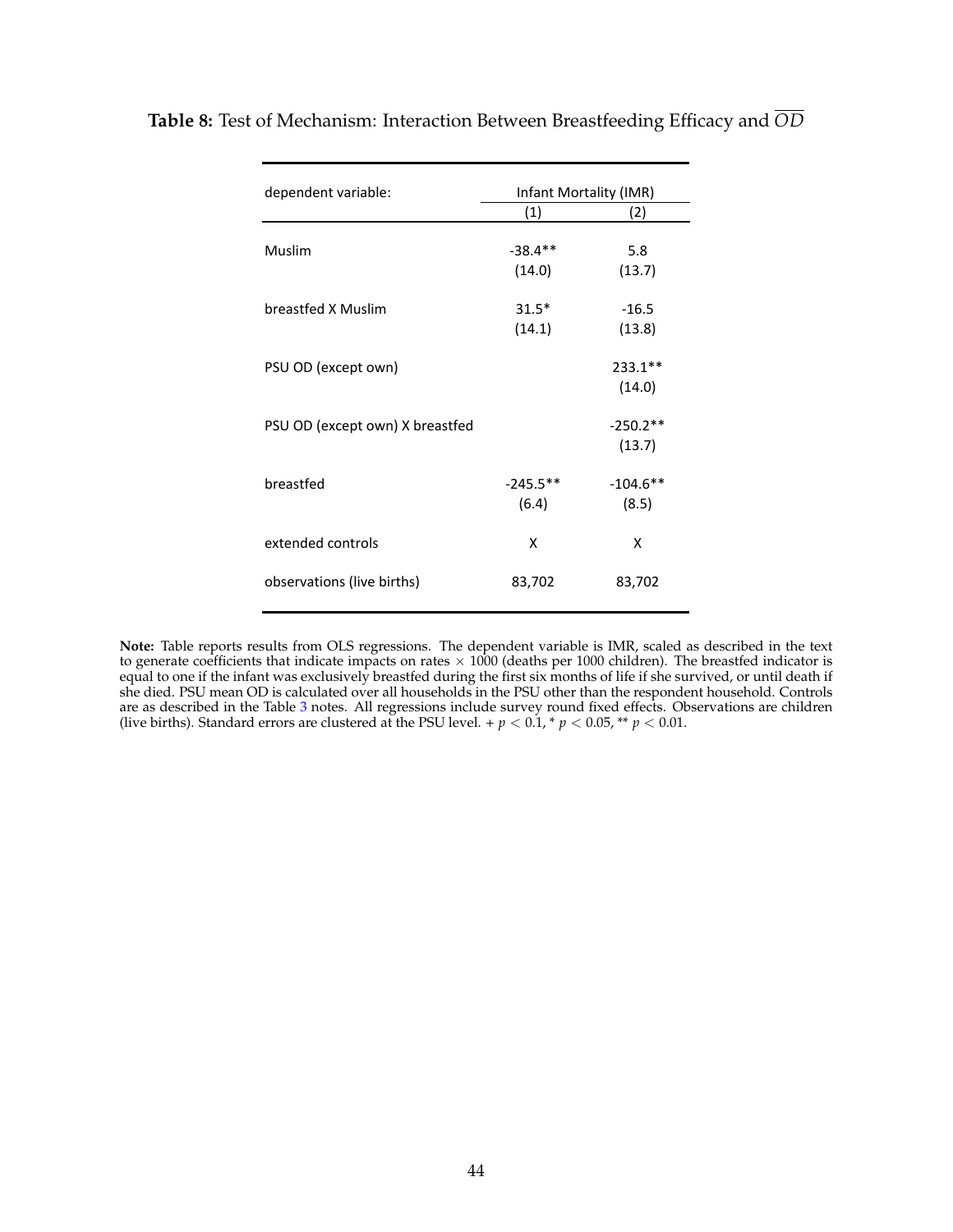# **APPENDIX**

### <span id="page-46-0"></span>**A.1 Sample Sizes Needed to Experimentally Identify Infant Mortality Externalities**

In footnote [1](#page-2-2) in the introduction, we noted that the number of neighborhood clusters required to detect even economically large infant mortality effects of open defecation (OD) via a field experiment is large, both because of the plausible effect size relative to the variance in mortality and because measuring local externalities necessarily implies randomization at the level of the locality, not the individual. We also noted that it can be difficult to generate a first stage effect on latrine use via experimental interventions. In this section, we illustrate these issues.

We begin with a standard power calculation to determine the number of localities (clusters) required to detect an external effect of OD on IMR. Assume we wish to detect a minimum effect size of 3.5 infant deaths per thousand, which is 5% of mean IMR and a little larger than our OLS estimate of 2.7 to 2.9 deaths averted per 10 percentage point reduction in local open defecation. The calculation results in 8,622 clusters, based on a simple two-sided test.

With the NFHS data, we can alternatively perform a more detailed calculation for the required sample size and cluster count via Monte Carlo simulation. Unlike the standard power calculation, this method naturally incorporates any heterogeneity in infant mortality that is present across clusters. For the simulation, we again assume that the true effect of a 10 percentage point reduction in local OD is equal to 5 percent of mean infant mortality, or 3.5 deaths per thousand. To implement the Monte Carlo simulation, we iterate over the following procedure, varying the number of sample clusters  $(N_c)$  included. We use PSUs from the NFHS data described in Section [4](#page-10-0) as our clusters.

- 1. Randomly select, with replacement,  $N_c$  clusters to include in the simulation.
- 2. Randomly assign half the included clusters to treatment and half to control.
- 3. Randomly identify 5 percent of infants in treated clusters and replace their infant mortality with zero, thus leaving observations for live children unchanged. This changes the mean IMR in each treatment cluster by 5 percent of the mean on average.
- 4. Regress infant mortality on a treatment indicator, clustering standard errors.

In practice, we vary *N<sup>c</sup>* from 2,000 to 10,500 clusters in increments of 100, with 50 iterations at each value of *N<sup>c</sup>* . Appendix Figure [A1](#page-49-0) plots the relationship between sample size and power delivered by the simulation. The horizontal axis shows the cluster count, and the vertical axis measures the fraction of simulations resulting in a significant treatment effect at the 5% level. The graph reveals that between 9,000 and 10,000 clusters are needed to achieve power  $=$  .80. This closely aligns with the analytical derivation of the required sample size of 8,622 clusters.

Note that these power calculations will somewhat understate the required sample size because they do not account for the fact that within a cluster, externalities can only be measured on the subset of households that were not assigned the latrine treatment. Here, we have used the size of the whole cluster to simulate the externality, whereas the correct experiment would measure the externality within only the "leave-out" households in treatment clusters.

Calculating costs requires making additional assumptions about the efficacy of a hypothetical latrine intervention, on which very little data exists. For illustration, we note that [Barnard et al.](#page-31-7) [\(2013\)](#page-31-7) provides evidence on this question by examining a small number of Indian villages where latrines were built under the central government's Total Sanitation Campaign in the late 2000s. [Barnard et al.](#page-31-7) [\(2013\)](#page-31-7) shows that among individuals owning a latrine following the implementation of the program in their village, less than half were using the latrines.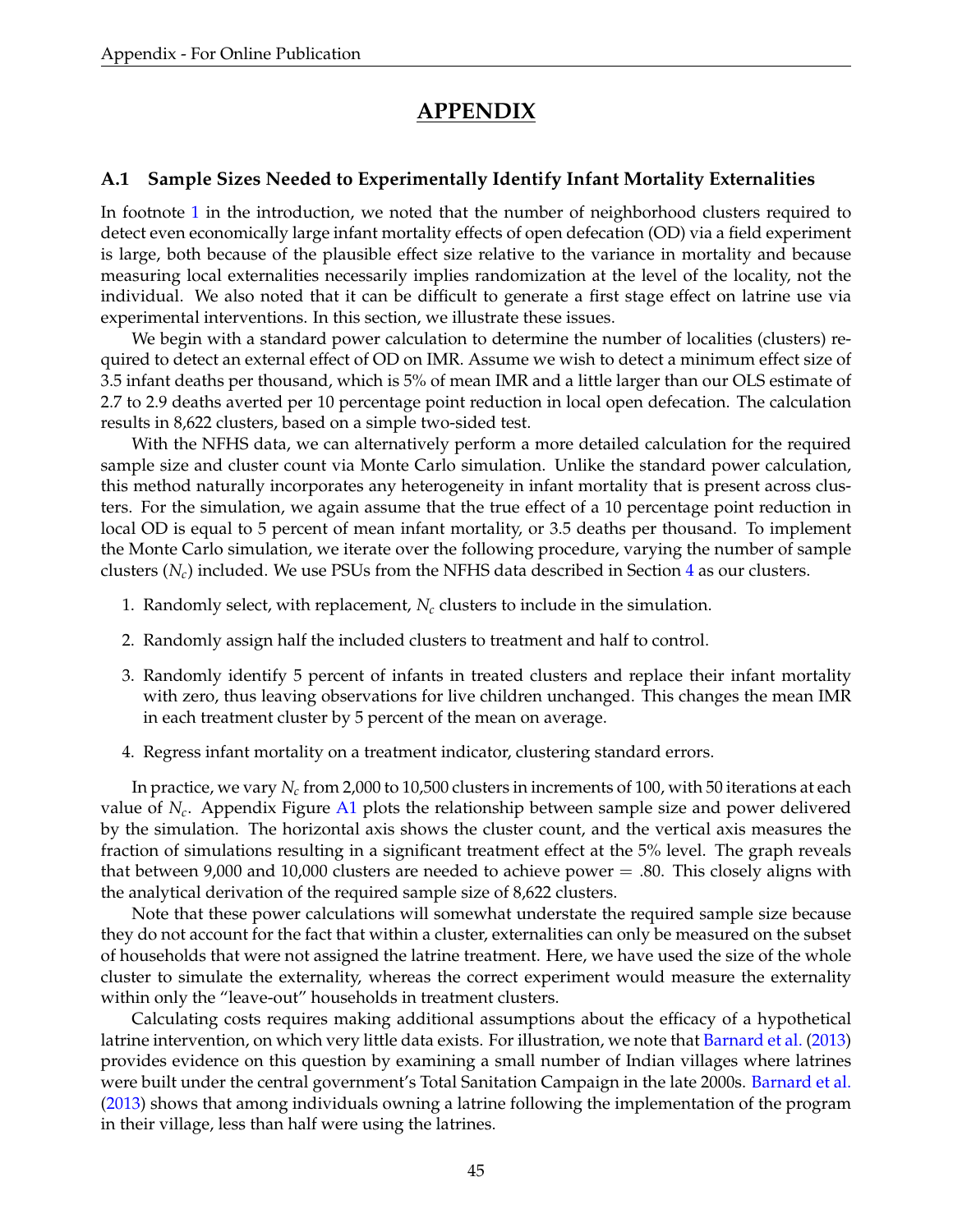To calculate a lower-bound estimate of the cost of an experiment that detected the mortality externalities of a latrine intervention, consider an intervention that converts non-latrine users to latrine users at a success rate of 50% by constructing a latrine and providing some information about its ben-efits and use at a cost of \$[50](#page-47-1)0 USD per household.<sup>50</sup> With approximately 9,000 clusters and average cluster sizes of 200 households, this implies 40 interventions in each of the 4,500 treatment localities in order to generate the 10 percentage point first stage effect on latrine use. The cost of implementing the treatment alone (leaving out surveying and other costs) would equal \$90 million.

### <span id="page-47-0"></span>**A.2 Details of Non-Parametric Decomposition**

As an alternative approach to statistically explaining the mortality gaps, we estimate counterfactual Hindu mortality rates after non-parametrically reweighting the sample of Hindu children to match the characteristics of Muslim children. Compared to the linear regressions in Section [5,](#page-15-0) this nonparametric approach has the advantage of more flexibly allowing correlation between open defecation and other controls.

Following [DiNardo, Fortin and Lemieux](#page-32-16) [\(1996\)](#page-32-16), we first reweight the Hindu sample according to a partition based on variables other than open defecation and report counterfactual outcomes. We then reweight according to a finer partition that interacts groupings of these variables with our sanitation variable. Here, sanitation (exposure to open defecation) is defined flexibly as an interaction between own and neighbors' latrine use. In particular, we divide both samples into 20 bins *b* of exposure to open defecation: 10 bands of local (PSU) open defecation interacted with household open defecation. Other variables are binned as follows: 3 survey rounds, 2 urban statuses, 8 bins of asset ownership, 3 terciles of household size, and 4 quartiles of birth order.<sup>[51](#page-47-2)</sup> For each reweight on some combination these of characteristics, we follow three steps:

- 1. Within each sample  $s \in \{Hindu, Muslim\}$  and each bin *b*, compute  $\omega_b^s$ , the fraction of sample *s* in bin *b*, using survey design weights.
- 2. For each observation in the Hindu sample, create new counterfactual weights by multiplying the observation's survey sampling weight by the ratio  $\frac{\omega_b^{Muslim}}{\omega_b^{Hindu}}$  for the bin *b* of which it is a member.
- 3. Compute a counterfactual mean Hindu mortality rate under the Muslim distribution of characteristics using these new weights.

Table [A5](#page-55-0) reports counterfactual Hindu infant mortality rates with the new weights. The first row displays the unweighted difference in means and the reweight on the marginal distribution of open defecation alone. The rest of the table explores the explanatory power of local open defecation when added sequentially after reweighting with respect to other factors. Row 1 shows that matching on open defecation alone completely accounts for, and even reverses, the direction of the gap. Sanitation non-parametrically accounting for 108 percent of the IMR gap is consistent with the fact that Hindu children come from richer families, on average, and would therefore be expected to have lower mortality. In the remaining rows, reweighting on various sets of covariates that do not include OD continues to generate a large mortality gap. Then, adding sanitation to the set of reweighting variables has a large incremental effect and explains the entire gap in most cases. The single case in

<span id="page-47-1"></span> $50$ The \$500 figure follows [Duflo et al.](#page-32-2) [\(2015\)](#page-32-2) who report an approximate construction cost of \$440 per latrine plus annual maintenance.

<span id="page-47-2"></span> $51$ The requirement in any reweighting exercise to create joint distributions that include full support in both subsamples limits the number of dimensions over which we can jointly reweight in a fixed sample size. See [Geruso](#page-32-7) [\(2012\)](#page-32-7) for a fuller discussion of this limitation.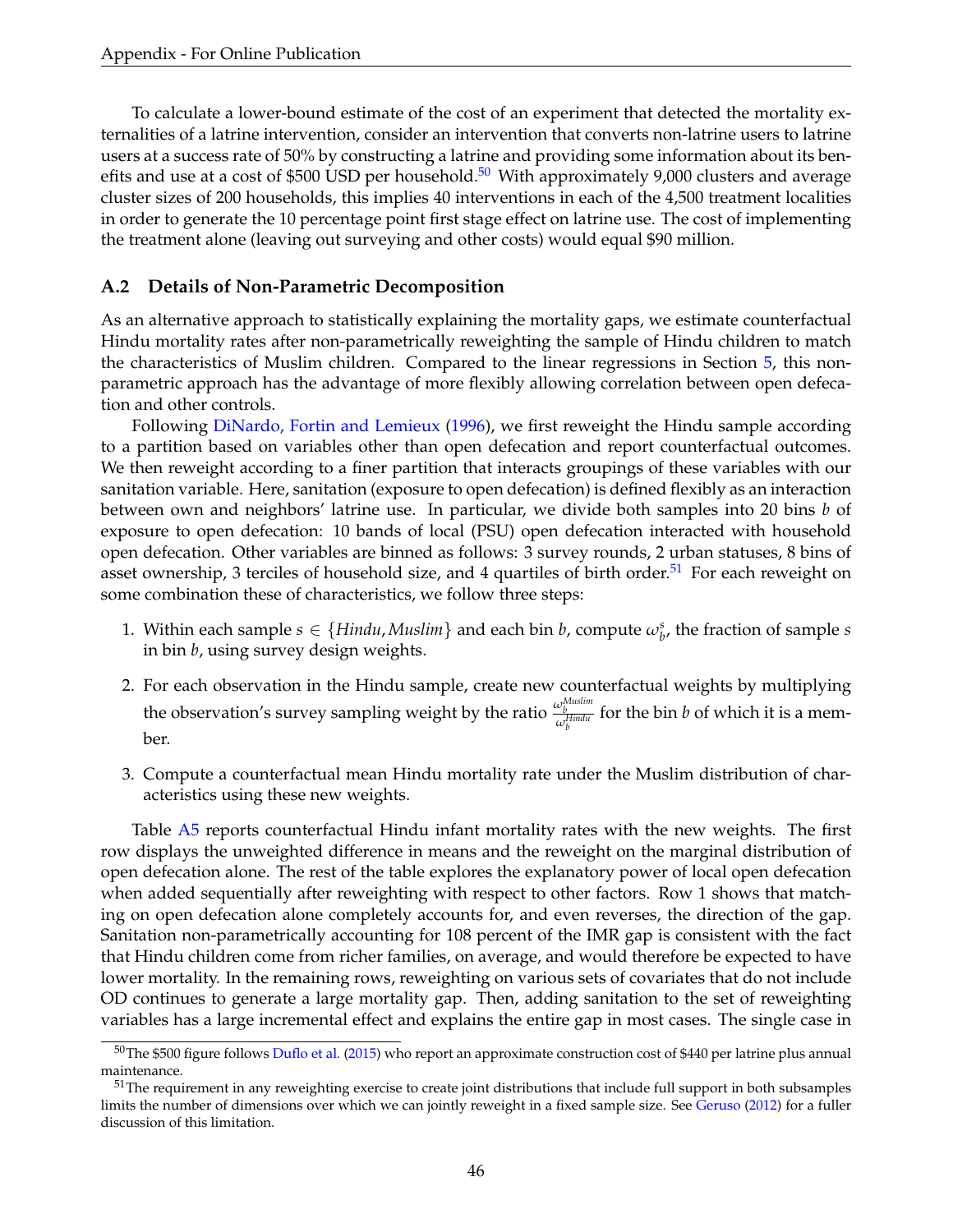which it fails to do so is the specification that includes a count of joint household assets, but does not control for the fact the Muslims live in larger households.

### <span id="page-48-0"></span>**A.3 Problems with Survey-Reported Diarrhea**

The NFHS contains information on mothers' reports of diarrhea in their children. This type of survey measure is likely to contain significant biases that may be correlated with our regressors of interest. For example, because the reporting of diarrhea depends on whether the reporting mother recognizes a loose stool as diarrhea, differences in reporting across children is correlated with the education level of their mothers. Appendix Table [A10](#page-60-0) illustrates this fact, regressing reported diarrhea on mother's education, where the omitted category is no education. The table also includes regressions where weight-for-age is the dependent variable. The table shows that reported diarrhea is only weakly correlated with education, even though children of higher educated mothers tend to show fewer measurable symptoms of the problem: Point estimates indicate that mothers with some education are weakly *more* likely to report diarrhea than those with no education (columns 1 and 2). This is despite the fact that weight moves in the predicted pattern, increasing with education. Columns 3 and 4 show that the weight of children is strongly correlated with mother's education.

We also note that in the NFHS data, the reported incidence of diarrhea fluctuates significantly across survey rounds: In our sample it is 11% in the 1992/1993 round, up to 19% in the 1998/1999 round, and then back down to 11% in the 2005/2006 round. This non-monotonicity over time stands in stark contrast to the wide evidence from elsewhere, including the Census of India, that infant mortality—which is largely accounted for by diarrheal disease [\(Million Death Study Collaborators,](#page-33-1) [2010\)](#page-33-1)—was steadily declining in India over this time period. For these reasons, we focus our analysis on surveyor-measured weight-for-age, following the standard practice [\(Schmidt et al.,](#page-33-14) [2011\)](#page-33-14). For more detail on the problems with survey-reported diarrhea, see [Schmidt et al.](#page-33-14) [\(2011\)](#page-33-14).

### <span id="page-48-1"></span>**A.4 Acute Malnutrition Channel: Non-Parametric Estimates**

To examine the robustness of the Table [7](#page-44-0) results to alternative parameterizations, in Figure [A2](#page-50-0) we plot local polynomial regressions of weight-for-age on local open defecation separately for Hindu and Muslim children. The left panels include all observations. The right panels include only the mixed-religion PSUs that are used in the IV analysis. The top panels include no controls, and the bottom panels add controls by first separately regressing weight-for-age and  $OD^{-i}_{ij}$  on the controls, and then performing the local polynomial regression on the residuals from those regressions.<sup>[52](#page-48-2)</sup> In the figure, higher values of the dependent variables indicate higher child weight, so these plots are strongly decreasing in *OD*−*<sup>i</sup>* .

In Panels A and B, Hindu infants appear to have a nutrition advantage after conditioning on local sanitation, but not other controls. In other words, controlling for *OD*−*<sup>i</sup>* reverses the Muslim advantage seen in columns 1 and 4 of Table [7.](#page-44-0) This may reflect that within a PSU, Hindu families are richer on average and can better compensate for acute malnutrition—at least among infants who will ultimately survive and generate a weight measurement in our data. This advantage disappears once the standard set of controls are added in the bottom two panels of Figure [A2.](#page-50-0) These plots show that the effects of *OD*−*<sup>i</sup>* on child weight (i.e., the non-parametric slopes) are large and essentially identical across Hindus and Muslims.

<span id="page-48-2"></span> $52$ The control set used to generate residuals is the same as the extended controls in Tables [3](#page-40-0) and [7,](#page-44-0) including own household open defecation.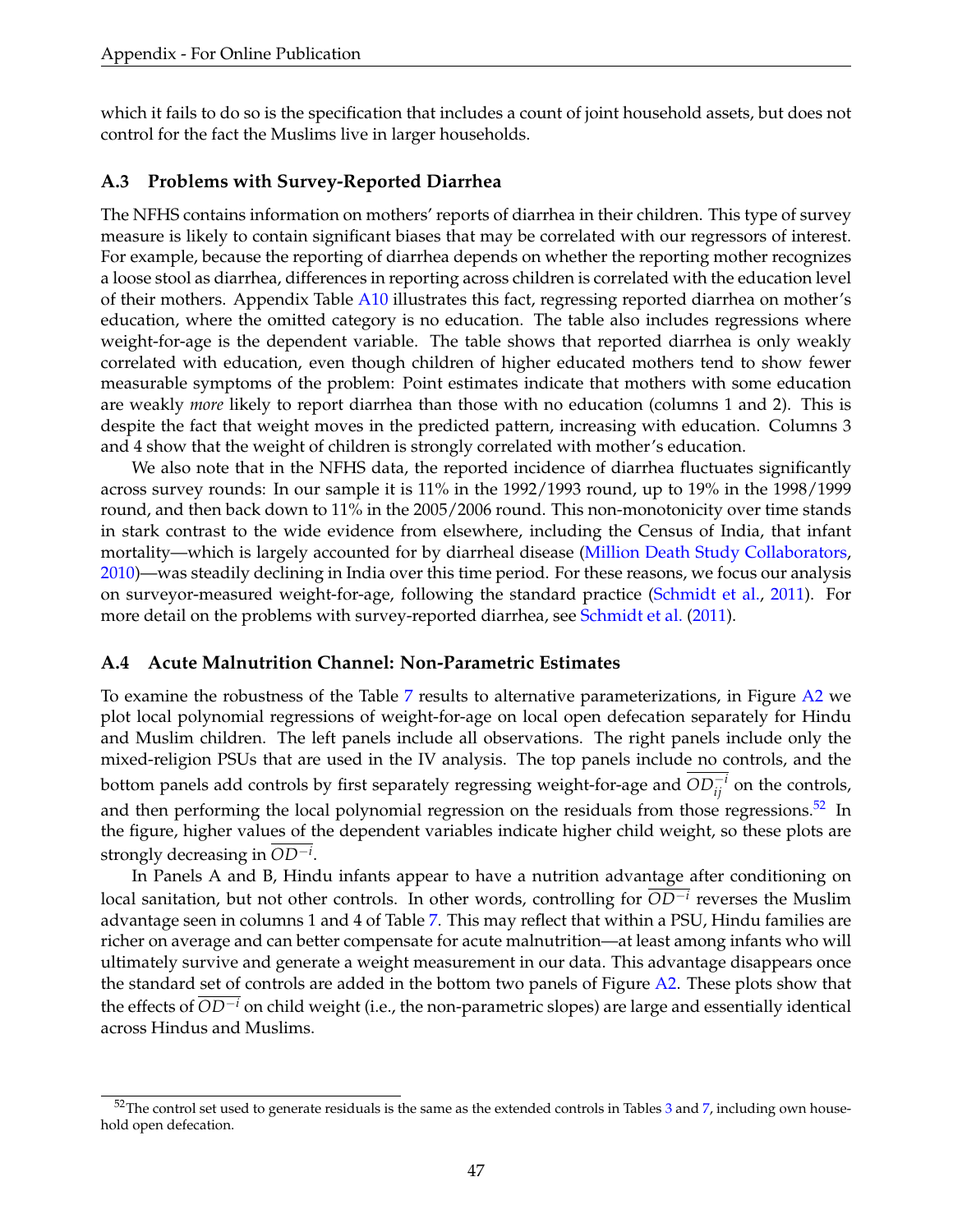

<span id="page-49-0"></span>**Figure A1:** Experimental Sample Size Needed to Identify the Mortality Externalities of OD

**Note:** Figure plots statistical power against the number of clusters for a hypothetical experiment that generates infant mortality reductions equal to 5 percent of the mean infant mortality rate via a cluster-level externality. Observations are generated by sampling NFHS survey data, following a Monte Carlo procedure described in Appendix [A.1.](#page-46-0) The line in the figure is a local polynomial regression of the simulation result on the cluster count.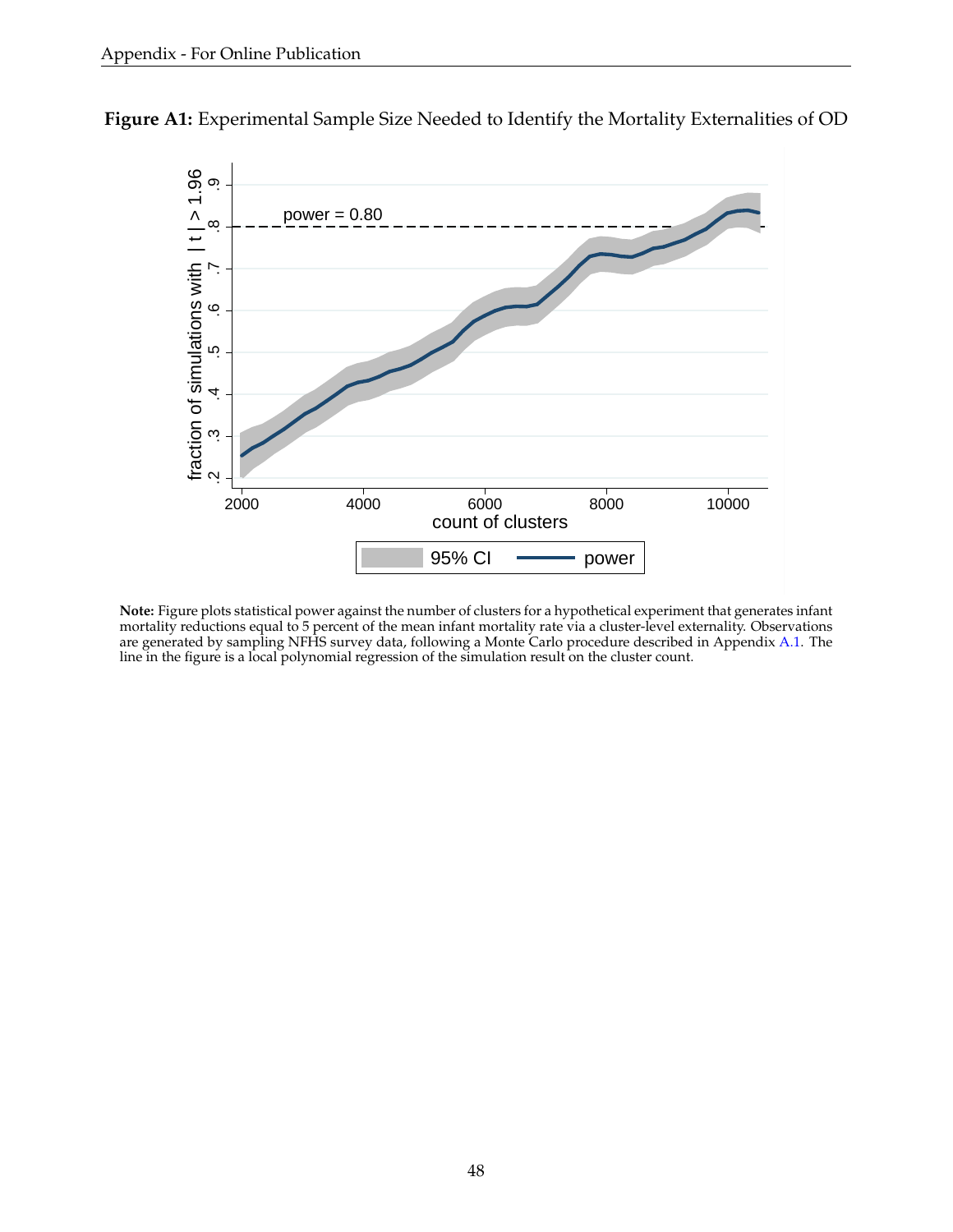<span id="page-50-0"></span>

## **Figure A2:** Test of Mechanism: *OD* and Acute Net Malnutrition

**Note:** Figure plots local linear regressions of weight on local area open defecation. Weight is an outcome reflecting acute malnutrition, which is an important mechanism by which poor sanitation causes infant mortality. The dependent variables are the weight-for-age z-score, scaled to the World Health Organization's child growth standards, or its residual. The top panels (A and B) display plots with no controls. The bottom panels (C and D) display semiparametric regressions using residuals generated by first regressing the independent and dependent variables on the extended controls defined in the Table  $\tilde{3}$  $\tilde{3}$  $\tilde{3}$  notes. The left panels (A and C) include the full sample, and the right panels (B and D) include only mixed-religion PSUs ( $0 < \overline{M} < 1$ ). Observations are live births.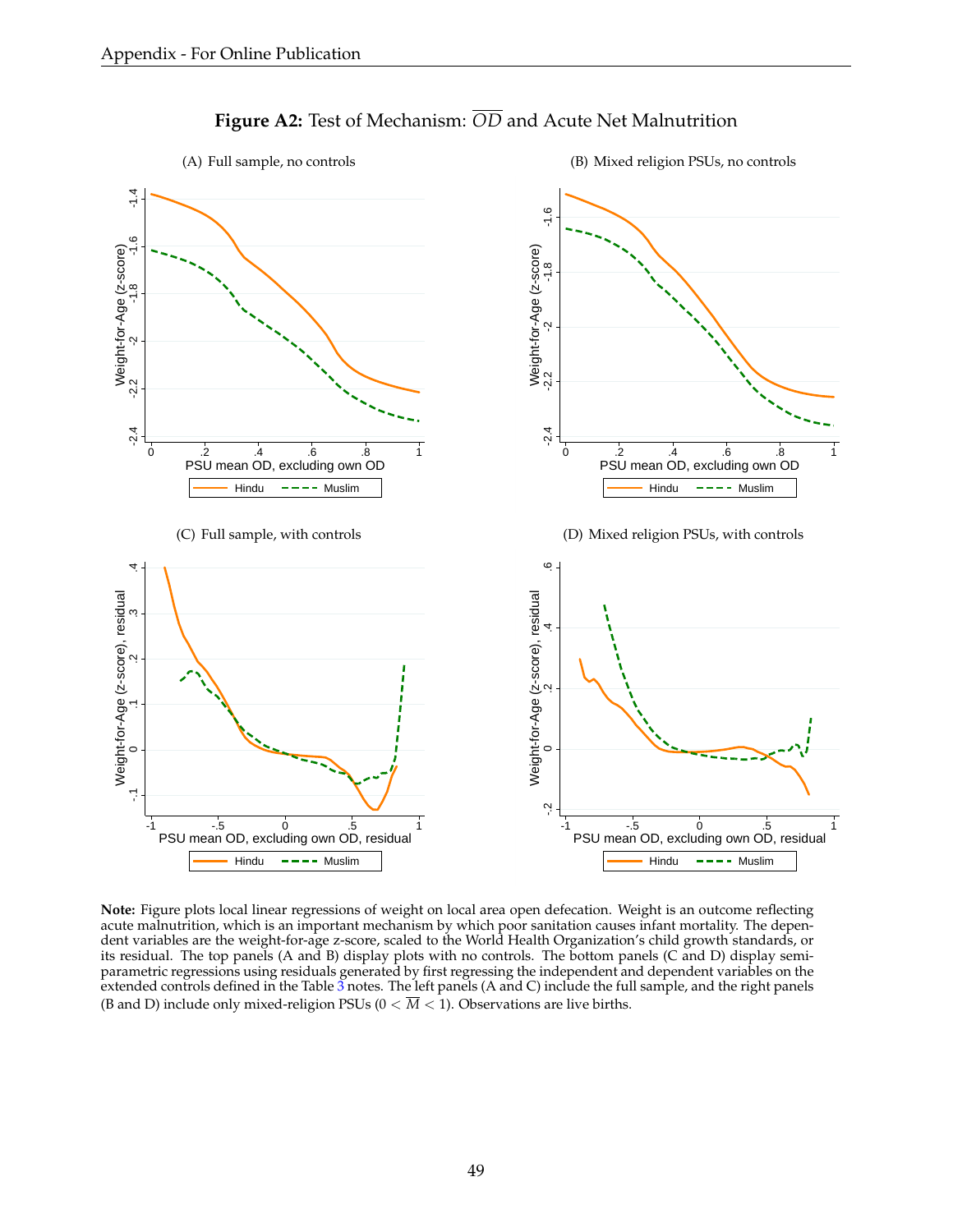<span id="page-51-0"></span>

| dependent varible:                              |                           | assets (fraction of 7)       |                     | electricity            |                       | piped water                  |                       | urban                  |  |
|-------------------------------------------------|---------------------------|------------------------------|---------------------|------------------------|-----------------------|------------------------------|-----------------------|------------------------|--|
|                                                 | (1)                       | (2)                          | (3)                 | (4)                    | (5)                   | (6)                          | (7)                   | (8)                    |  |
| <b>Fraction PSU Muslim</b>                      | $-0.039***$<br>(0.010)    | $-0.076***$<br>(0.008)       | $-0.041$<br>(0.029) | $-0.155***$<br>(0.023) | $-0.091**$<br>(0.029) | $-0.169***$<br>(0.026)       | $0.077*$<br>(0.035)   | $-0.032$<br>(0.029)    |  |
| HH Muslim & HH OD                               |                           | x                            |                     | x                      |                       | X                            |                       | X                      |  |
| mean of dep. var.<br>observations (live births) | 0.275<br>104,090          | 0.275<br>104,090             | 0.569<br>104,090    | 0.569<br>104,090       | 0.368<br>104,090      | 0.368<br>104,090             | 0.357<br>104,090      | 0.357<br>104,090       |  |
| dependent Varible:                              |                           | mother education in<br>years |                     | mother literate        |                       | household size               |                       | birth order            |  |
|                                                 | (9)                       | (10)                         | (11)                | (12)                   | (13)                  | (14)                         | (15)                  | (16)                   |  |
| <b>Fraction PSU Muslim</b>                      | $-0.392*$<br>(0.181)      | $-0.258$<br>(0.141)          | 0.005<br>(0.022)    | $-0.003$<br>(0.018)    | $0.756***$<br>(0.141) | 0.173<br>(0.145)             | $0.580***$<br>(0.054) | $0.255***$<br>(0.054)  |  |
| HH Muslim & HH OD                               |                           | x                            |                     | X                      |                       | X                            |                       | X                      |  |
| mean of dep. var.<br>observations (live births) | 3.014<br>104,090          | 3.014<br>104,090             | 0.400<br>104,090    | 0.400<br>104,090       | 7.553<br>104,090      | 7.553<br>104,090             | 3.054<br>104,090      | 3.054<br>104,090       |  |
| dependent Varible:                              | father education in years |                              |                     | child ever vaccinated  |                       | family has healthcard        |                       | institutional delivery |  |
|                                                 | (17)                      | (18)                         | (19)                | (20)                   | (21)                  | (22)                         | (23)                  | (24)                   |  |
| <b>Fraction PSU Muslim</b>                      | $-0.542***$<br>(0.079)    | $-0.386***$<br>(0.080)       | $-0.027$<br>(0.021) | $-0.006$<br>(0.021)    | $-0.061**$<br>(0.023) | $-0.038$<br>(0.022)          | $-0.011$<br>(0.025)   | $-0.047*$<br>(0.021)   |  |
| HH Muslim & HH OD                               |                           | X                            |                     | X                      |                       | X                            |                       | X                      |  |
| mean of dep. var.<br>observations (live births) | 3.313<br>77,122           | 3.313<br>77,122              | 0.790<br>30,078     | 0.790<br>30,078        | 0.568<br>30,182       | 0.568<br>30,182              | 0.357<br>31,252       | 0.357<br>31,252        |  |
| dependent Varible:                              |                           | birth assistance             |                     | mother has own money   |                       | mother has healthcare<br>say |                       | clean cooking fuel     |  |
|                                                 | (25)                      | (26)                         | (27)                | (28)                   | (29)                  | (30)                         | (31)                  | (32)                   |  |
| <b>Fraction PSU Muslim</b>                      | $-0.047$<br>(0.025)       | $-0.089***$<br>(0.021)       | 0.004<br>(0.040)    | 0.035<br>(0.042)       | 0.032<br>(0.024)      | 0.016<br>(0.026)             | $-0.116**$<br>(0.043) | $-0.147***$<br>(0.032) |  |
| HH Muslim & HH OD                               |                           | x                            |                     | x                      |                       | X                            |                       | x                      |  |
| mean of dep. var.<br>observations (live births) | 0.433<br>31,271           | 0.433<br>31,271              | 0.441<br>27,123     | 0.441<br>27,123        | 0.275<br>26,474       | 0.275<br>26,474              | 0.328<br>27,111       | 0.328<br>27,111        |  |

### **Table A1:** Correlates of Muslim Concentration Across PSUs

**Note:** Table reports results from a series of OLS regressions in which the dependent variable is a characteristic of a household, parent, or child, and the single regressor is the fraction of the PSU in which the child resides that is Muslim ( $\overline{M}$ ). The sample is limited to mixed religion PSUs ( $0 < \overline{M} < 1$ ) over which the IV analysis is defined. Observations are children (live births), and sample size varies across regressions because some survey questions were asked to only subsets of respondents. Standard errors are clustered at the PSU level. +  $p < 0.1$ , \*  $p < 0.05$ , \*\*  $p < 0.01$ .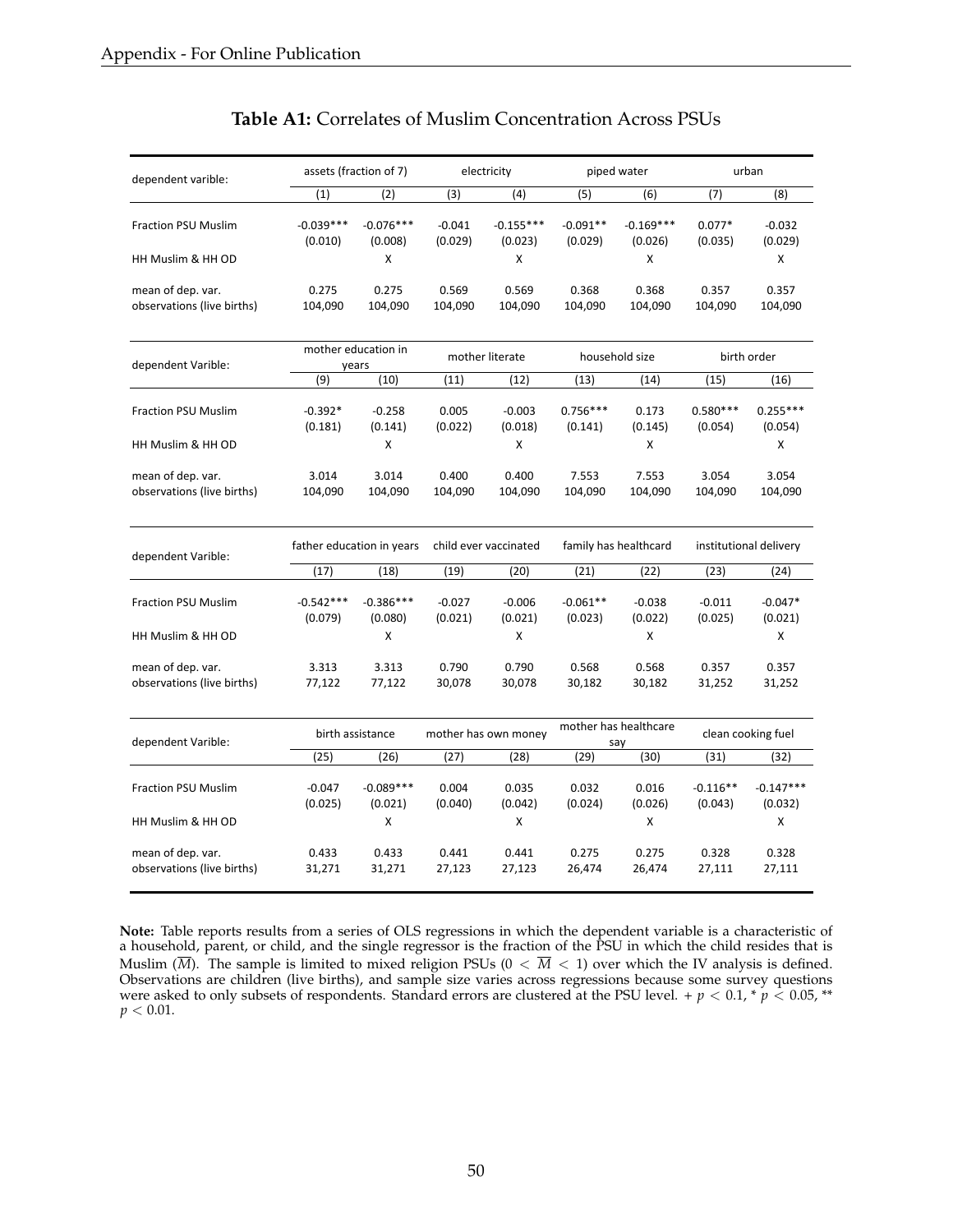<span id="page-52-0"></span>

| dependent variable:           |                              | Infant Mortality (IMR)  |                              |                     |
|-------------------------------|------------------------------|-------------------------|------------------------------|---------------------|
|                               | assets                       | electricity             | piped water                  | urban               |
| Regressor:                    | (fraction of 7)              |                         |                              |                     |
|                               | (1)                          | (2)                     | (3)                          | (4)                 |
| coefficient in IMR regression | $-76.9***$                   | $-35.6***$              | $-22.7***$                   | $-27.0***$          |
|                               | (3.9)                        | (2.1)                   | (2.1)                        | (2.1)               |
| observations (live births)    | 104,090                      | 104,090                 | 104,090                      | 104,090             |
| Regressor:                    | mother education<br>in years | mother literate         | household size               | birth order         |
|                               | (5)                          | (6)                     | (7)                          | (8)                 |
| coefficient in IMR regression | $-4.8***$                    | $-37.9***$              | $-2.9***$                    | $4.3***$            |
|                               | (0.2)                        | (1.9)                   | (0.2)                        | (0.5)               |
| observations (live births)    | 104,090                      | 104,090                 | 104,090                      | 104,090             |
|                               | father education             | child ever              | family has                   | institutional       |
| Regressor:                    | in years                     | vaccinated              | healthcard                   | delivery            |
|                               | (9)                          | (10)                    | (11)                         | (12)                |
| coefficient in IMR regression | $-2.4***$                    | $-116.7***$             | $-57.8***$                   | $-26.5***$          |
|                               | (0.5)                        | (4.8)                   | (2.8)                        | (2.7)               |
| observations (live births)    | 77,122                       | 30,078                  | 30,182                       | 31,252              |
| Regressor:                    | birth assistance             | mother has own<br>money | mother has<br>healthcare say | clean cooking fuel  |
|                               | (13)                         | (14)                    | (15)                         | (16)                |
| coefficient in IMR regression | $-29.2***$<br>(2.7)          | 2.600<br>(3.3)          | 0.900<br>(3.6)               | $-29.4***$<br>(3.5) |
| observations (live births)    | 31,271                       | 27,123                  | 26,474                       | 27,111              |

### **Table A2:** Correlates of IMR: Signing the Potential Biases (see Table [A1\)](#page-51-0)

**Note:** Table reports results from a series of OLS regressions in which the dependent variable is IMR. Each column reports a separate regression of IMR on a single regressor, which is listed in the column header. Mortality variables are scaled as described in the text to generate coefficients that indicate impacts on rates  $\times$  1000 (deaths per 1000) children). The sample is limited to mixed religion PSUs ( $0 < \overline{M} < 1$ ) to correspond to Table [A1.](#page-51-0) Observations are children (live births), and sample size varies across regressions because of the design of the DHS questionnaire, which asked some questions to only subsets of respondents. Standard errors are clustered at the PSU level.  $+p < 0.1$ , \*  $p < 0.05$ , \*\*  $p < 0.01$ .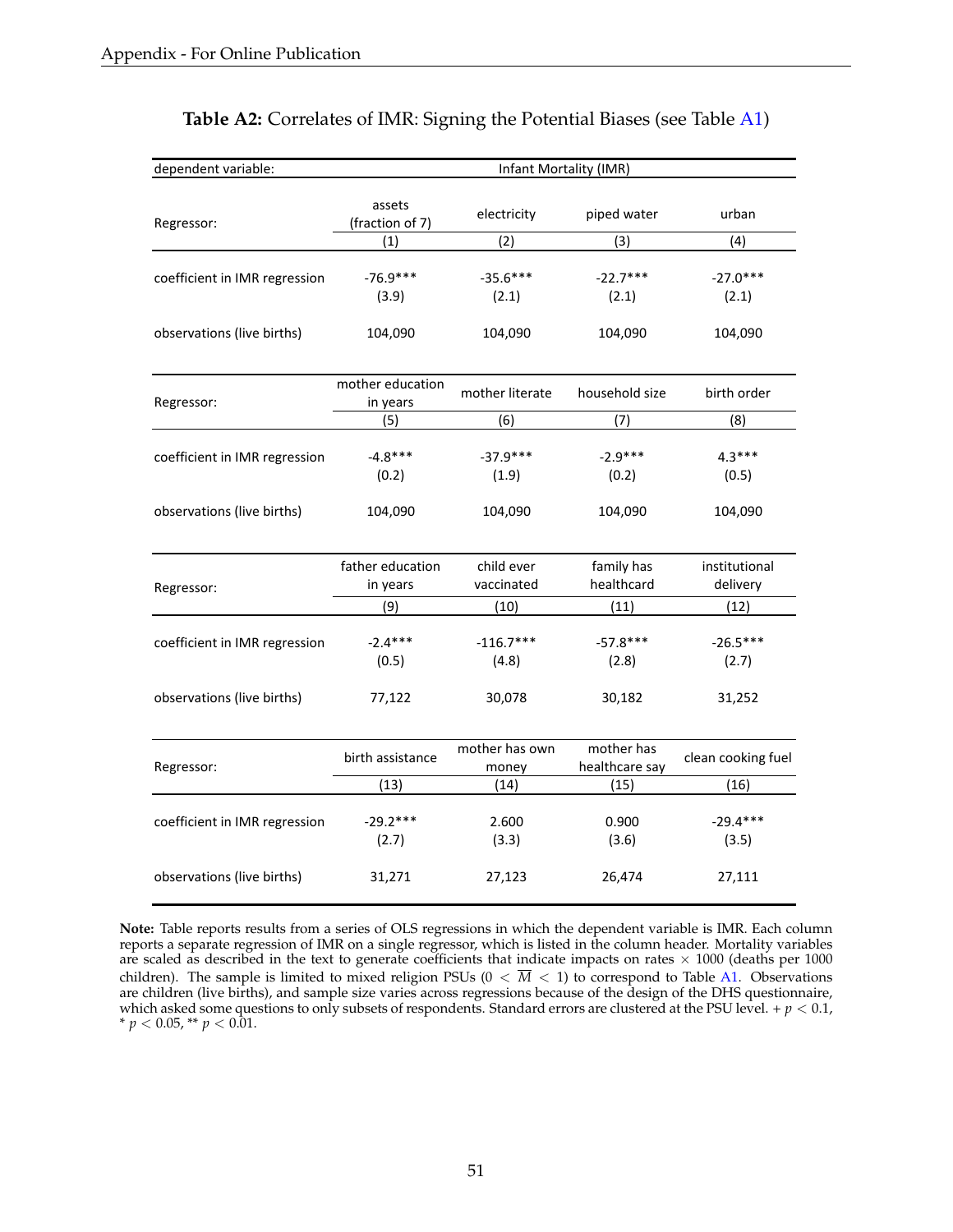<span id="page-53-0"></span>

| dependent variable:        | PSU mean OD (except own)       |                    |                                     |                                |            |                        |  |  |  |
|----------------------------|--------------------------------|--------------------|-------------------------------------|--------------------------------|------------|------------------------|--|--|--|
|                            | (1)                            | (2)                | (3)                                 | (4)                            | (5)        | (6)                    |  |  |  |
|                            |                                |                    |                                     | Panel A: split by child sex    |            |                        |  |  |  |
|                            |                                | <b>Full Sample</b> |                                     | Boys                           |            | Girls                  |  |  |  |
|                            |                                |                    |                                     |                                |            |                        |  |  |  |
| <b>PSU fraction Muslim</b> | $-0.121**$                     | $-0.174**$         | $-0.119**$                          | $-0.174**$                     | $-0.124**$ | $-0.174**$             |  |  |  |
|                            | (0.013)                        | (0.012)            | (0.013)                             | (0.012)                        | (0.014)    | (0.013)                |  |  |  |
| own religion and OD        | X                              | X                  | X                                   | X                              | X          | X                      |  |  |  |
| extended controls          |                                | $\mathsf{x}$       |                                     | $\mathsf{x}$                   |            | $\mathsf{x}$           |  |  |  |
| observations (live births) | 104,090                        | 104,090            | 53,779                              | 53,779                         | 50,311     | 50,311                 |  |  |  |
|                            |                                |                    | Panel B: split by child birth order |                                |            |                        |  |  |  |
|                            |                                | <b>Full Sample</b> |                                     | First Birth                    |            | Second or Higher Birth |  |  |  |
| <b>PSU fraction Muslim</b> | $-0.121**$                     | $-0.174**$         | $-0.107**$                          | $-0.161**$                     | $-0.127**$ | $-0.178**$             |  |  |  |
|                            | (0.013)                        | (0.012)            | (0.013)                             | (0.012)                        | (0.014)    | (0.013)                |  |  |  |
| own religion and OD        | X                              | X                  | X                                   | X                              | X          | X                      |  |  |  |
| extended controls          |                                | $\mathsf{x}$       |                                     | $\mathsf{x}$                   |            | X                      |  |  |  |
| observations (live births) | 104,090                        | 104,090            | 27,020                              | 27,020                         | 77,070     | 77,070                 |  |  |  |
|                            | Panel C: split by own religion |                    |                                     |                                |            |                        |  |  |  |
|                            |                                | <b>Full Sample</b> |                                     | <b>Muslims</b>                 |            | <b>Hindus</b>          |  |  |  |
|                            |                                |                    |                                     |                                |            |                        |  |  |  |
| <b>PSU fraction Muslim</b> | $-0.121**$                     | $-0.174**$         | $-0.113**$                          | $-0.179**$                     | $-0.135**$ | $-0.166**$             |  |  |  |
|                            | (0.013)                        | (0.012)            | (0.018)                             | (0.016)                        | (0.015)    | (0.014)                |  |  |  |
| own religion and OD        | X                              | X                  | X                                   | X                              | X          | X                      |  |  |  |
| extended controls          |                                | $\pmb{\mathsf{X}}$ |                                     | X                              |            | $\mathsf X$            |  |  |  |
| observations (live births) | 104,090                        | 104,090            | 34,052                              | 34,052                         | 70,038     | 70,038                 |  |  |  |
|                            |                                |                    |                                     | Panel D: split by PSU location |            |                        |  |  |  |
|                            |                                | <b>Full Sample</b> |                                     | Urban                          |            | Rural                  |  |  |  |
|                            |                                |                    |                                     |                                |            |                        |  |  |  |
| <b>PSU fraction Muslim</b> | $-0.121**$                     | $-0.174**$         | $-0.054**$                          | $-0.103**$                     | $-0.177**$ | $-0.202**$             |  |  |  |
|                            | (0.013)                        | (0.012)            | (0.019)                             | (0.017)                        | (0.018)    | (0.016)                |  |  |  |
| own religion and OD        | X                              | X                  | X                                   | X                              | X          | X                      |  |  |  |
| extended controls          |                                | X                  |                                     | X                              |            | X                      |  |  |  |
| observations (live births) | 104,090                        | 104,090            | 37,209                              | 37,209                         | 66,881     | 66,881                 |  |  |  |

## **Table A3:** Robustness of First Stage Result: Splits by Subsamples

**Note:** Table reports results from a series of OLS regressions in which the dependent variable is the mean of neighbors' open defecation in the PSU ( $OD_{ij}^{-i}$ ). The regressor of interest is the fraction of the PSU that is Muslim ( $\overline{M}$ ). Column 1 reports results from the full sample. Columns 2 and 3 and Columns 4 and 5 estimate the identical OLS regression for each of the subsamples defined in the panel headers. All regressions control for own religion and own OD.

Regressions in columns 4 and 6 include the extended controls as described in the Table [3](#page-40-0) notes. All regressions include only the mixed-religion PSU sample over which the IV is defined  $(0 < \overline{M} < 1)$ . All regressions include survey round fixed effects. Observations are children (live births). Standard errors are clustered at the PSU level. +  $p < 0.1$ , \*  $p < 0.05$ , \*\*  $p < 0.01$ .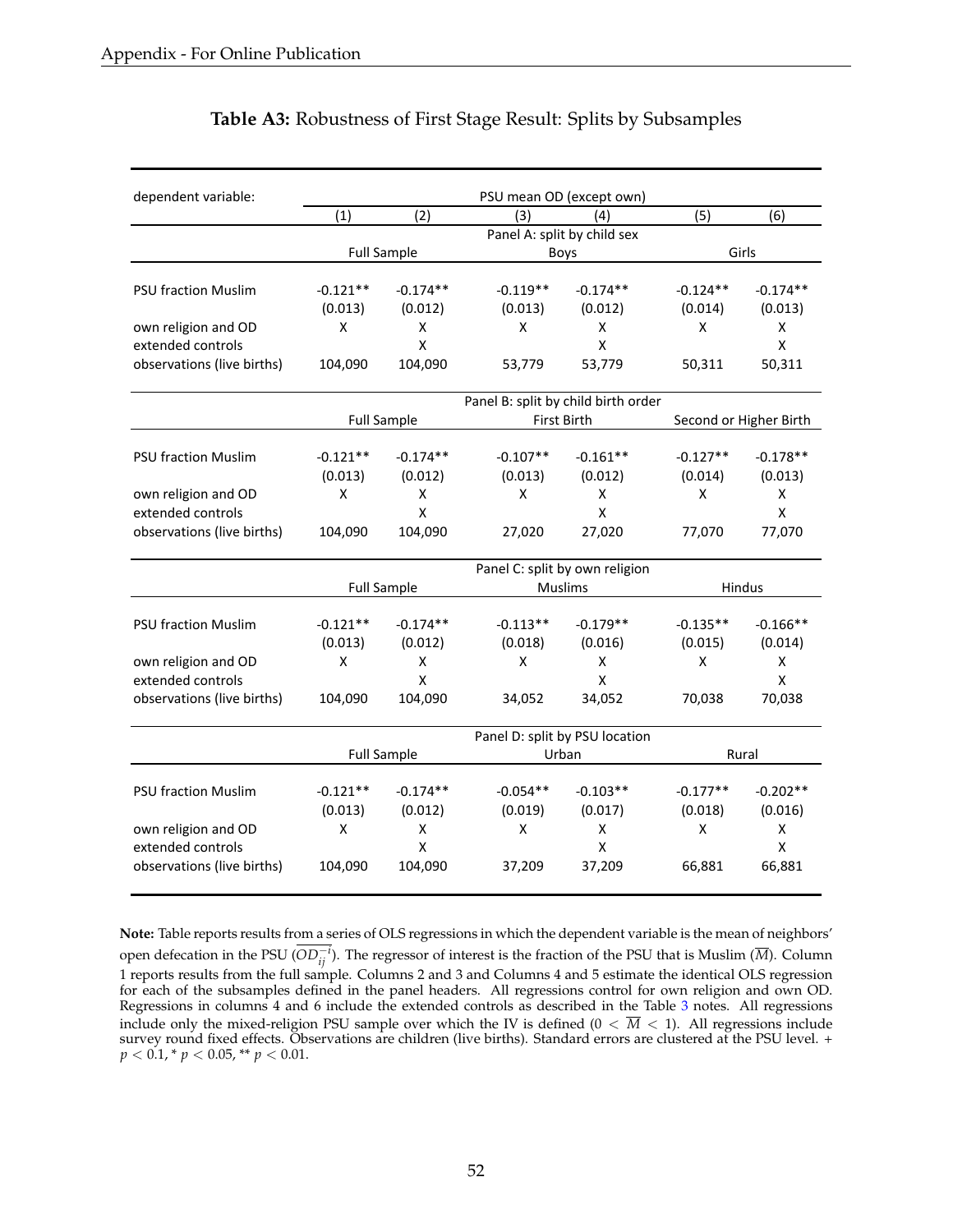|                            | Panel A: split by child sex |                    |          |             |            |           |  |  |  |  |
|----------------------------|-----------------------------|--------------------|----------|-------------|------------|-----------|--|--|--|--|
| dependent variable:        |                             | <b>IMR</b>         |          |             |            |           |  |  |  |  |
| sample restriction:        |                             | <b>Full Sample</b> |          | <b>Boys</b> |            | Girls     |  |  |  |  |
|                            | $\left( 1\right)$           | (2)                | (3)      | (4)         | (5)        | (6)       |  |  |  |  |
| Muslim                     | $-9.8**$                    | $-2.5$             | $-9.0**$ | $-1.3$      | $-10.6$ ** | $-3.9$    |  |  |  |  |
|                            | (1.5)                       | (2.3)              | (2.0)    | (3.2)       | (2.0)      | (3.1)     |  |  |  |  |
| own household OD           |                             | $19.7**$           |          | $20.2**$    |            | $19.2**$  |  |  |  |  |
|                            |                             | (1.7)              |          | (2.3)       |            | (2.4)     |  |  |  |  |
| PSU mean OD (except own)   |                             | $26.5***$          |          | $22.3**$    |            | $31.1***$ |  |  |  |  |
|                            |                             | (2.3)              |          | (3.0)       |            | (3.1)     |  |  |  |  |
| mean of dep. var.          | 72.2                        | 72.2               | 73.7     | 73.7        | 70.6       | 70.6      |  |  |  |  |
| observations (live births) | 278,423                     | 278,423            | 144,269  | 144,269     | 134,154    | 134,154   |  |  |  |  |
|                            |                             |                    |          |             |            |           |  |  |  |  |

## <span id="page-54-0"></span>**Table A4:** Robustness of Table [3:](#page-40-0) Splits by Child Sex, Birth Order, and Urban/Rural

|                                                 | Panel B: split by child birth order |                 |                |                |                 |                        |  |
|-------------------------------------------------|-------------------------------------|-----------------|----------------|----------------|-----------------|------------------------|--|
| dependent variable:                             |                                     |                 |                | IMR.           |                 |                        |  |
| sample restriction:                             | <b>Full Sample</b>                  |                 |                | First Birth    |                 | Second or Higher Birth |  |
|                                                 | (1)                                 | (2)             | (3)            | (4)            | (5)             | (6)                    |  |
| Muslim                                          | $-9.8**$                            | $-2.5$          | $-6.7*$        | $-1.4$         | $-10.5**$       | $-2.6$                 |  |
|                                                 | (1.5)                               | (2.3)           | (2.7)          | (4.2)          | (1.7)           | (2.7)                  |  |
| own household OD                                |                                     | $19.7**$        |                | $22.1**$       |                 | $19.3**$               |  |
|                                                 |                                     | (1.7)           |                | (2.9)          |                 | (2.0)                  |  |
| PSU mean OD (except own)                        |                                     | $26.5***$       |                | $39.2**$       |                 | $21.8**$               |  |
|                                                 |                                     | (2.3)           |                | (3.8)          |                 | (2.6)                  |  |
| mean of dep. var.<br>observations (live births) | 72.2<br>278,423                     | 72.2<br>278,423 | 74.4<br>76,253 | 74.4<br>76,253 | 71.4<br>202,170 | 71.4<br>202,170        |  |

|                                                 | Panel C: split by PSU location |                    |                |                |                 |                 |  |  |
|-------------------------------------------------|--------------------------------|--------------------|----------------|----------------|-----------------|-----------------|--|--|
| dependent variable:                             | <b>IMR</b>                     |                    |                |                |                 |                 |  |  |
| sample restriction:                             |                                | <b>Full Sample</b> |                | Urban          |                 | Rural           |  |  |
|                                                 | $\left( 1\right)$              | (2)                | (3)            | (4)            | (5)             | (6)             |  |  |
| <b>Muslim</b>                                   | $-9.8**$                       | $-2.5$             | $-3.7+$        | -4.6           | $-8.8**$        | $-1.4$          |  |  |
|                                                 | (1.5)                          | (2.3)              | (2.1)          | (3.4)          | (2.0)           | (3.1)           |  |  |
| own household OD                                |                                | $19.7**$           |                | $21.6***$      |                 | $18.9**$        |  |  |
|                                                 |                                | (1.7)              |                | (3.1)          |                 | (2.0)           |  |  |
| PSU mean OD (except own)                        |                                | $26.5***$          |                | $21.8**$       |                 | $27.4**$        |  |  |
|                                                 |                                | (2.3)              |                | (4.7)          |                 | (3.4)           |  |  |
| mean of dep. var.<br>observations (live births) | 72.2<br>278,423                | 72.2<br>278,423    | 52.0<br>83,344 | 52.0<br>83,344 | 80.9<br>195,079 | 80.9<br>195,079 |  |  |

**Note:** Table reports results from a series of OLS regressions. The dependent variable is IMR, scaled as described in the text to generate coefficients that indicate impacts on rates  $\times$  1000 (deaths per 1000 children). Columns 1 and 2 repeat the main results from Table [3](#page-40-0) for reference. Columns 3 through 6 replicate the regressions in the subsamples defined in the column headers. All regressions include survey round fixed effects. Observations are children (live births). Standard errors are clustered at the PSU level. +  $p < 0.1$ , \*  $p < 0.05$ , \*\*  $p < 0.01$ .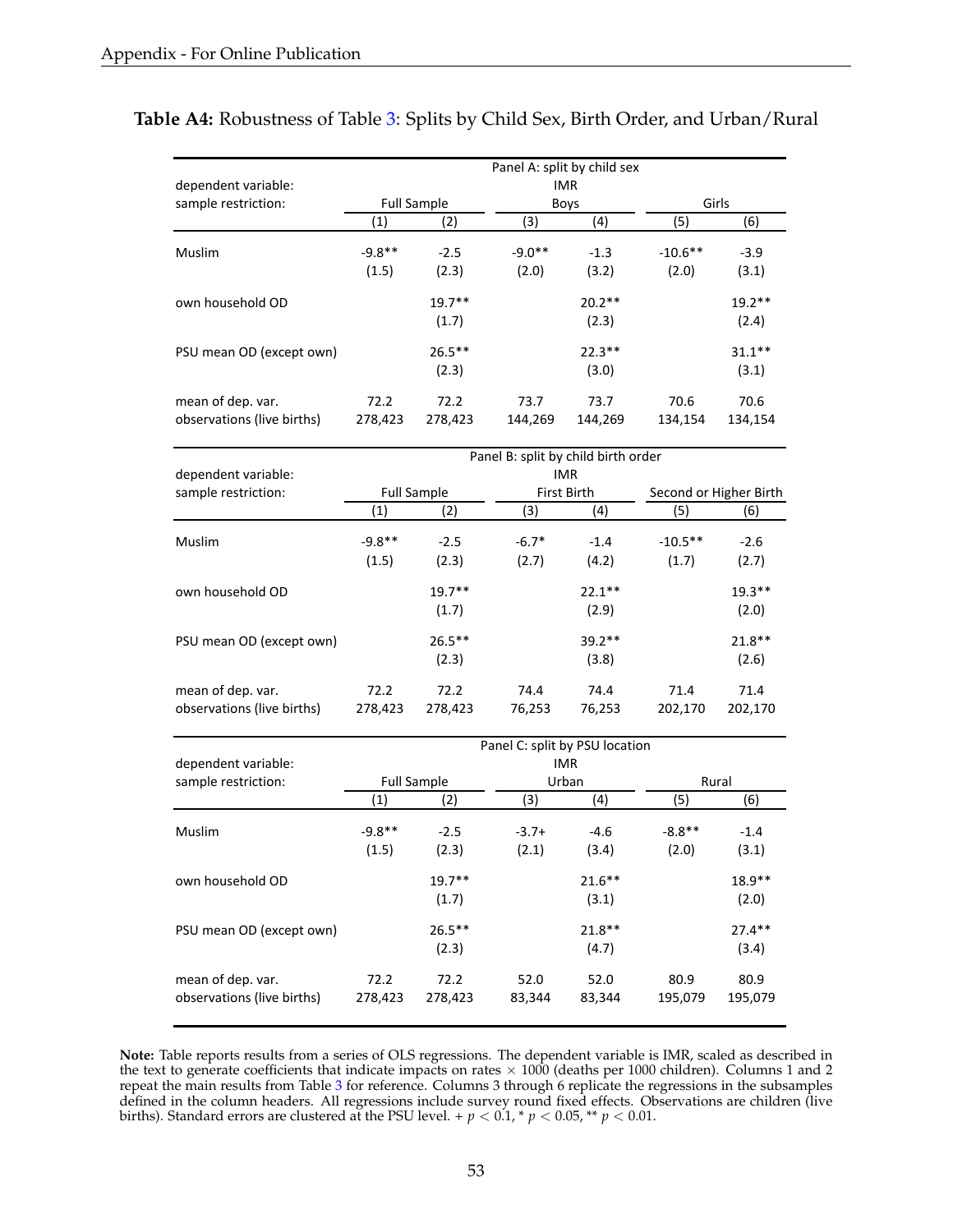|       |       |                       |           |              |            | Hindu Raw | Muslim Raw              | Raw Gap to   |           |
|-------|-------|-----------------------|-----------|--------------|------------|-----------|-------------------------|--------------|-----------|
|       |       |                       |           |              |            | Mean:     | Mean:                   | Explain:     |           |
|       |       |                       |           |              |            | 73.93     | 63.17                   | 10.76        |           |
|       |       | Reweighting variables |           |              |            |           | <b>Reweight Results</b> |              |           |
|       |       |                       |           |              |            |           |                         |              |           |
|       |       | House-                |           |              |            | Residual  |                         | Incremental  |           |
|       |       | hold                  | House-    | <b>Birth</b> | Reweight   | Gap to    | Reweight                | Effect of OD | Percent   |
| Round | Urban | Assets                | hold Size | Order        | without OD | Explain   | with OD                 | Reweight     | Explained |
|       |       |                       |           |              | (1)        | (2)       | (3)                     | (4)          | (5)       |
|       |       |                       |           |              |            |           |                         |              |           |
|       |       |                       |           |              | 73.93      | 10.76     | 62.31                   | 11.62        | 108%      |
| X     |       |                       |           |              | 72.63      | 9.46      | 62.29                   | 10.34        | 109%      |
| X     | X     |                       |           |              | 70.52      | 7.35      | 61.95                   | 8.57         | 117%      |
| X     | X     | X                     |           |              | 72.72      | 9.55      | 65.58                   | 7.14         | 75%       |
| X     | X     | X                     | X         |              | 69.58      | 6.41      | 61.76                   | 7.82         | 122%      |
| X     | X     | X                     | X         | X            | 70.32      | 7.15      | 62.68                   | 7.64         | 107%      |
|       |       |                       |           |              |            |           |                         |              |           |

<span id="page-55-0"></span>**Table A5:** Nonparametric Reweight: Counterfactual Hindu Mortality Under Muslim Exposure to Open Defecation

**Note:** Table presents a nonparametric decomposition of the extent to which sanitation differences can account for infant mortality differences between Hindus and Muslims. Xs in the left of the table indicate the characteristics over which the reweight of the joint distribution is performed. Column 1 presents counterfactual mortality rates for Hindu children ( $\times$ 1000), using the empirical Hindu distribution of exposure to OD and the Muslim distribution of other characteristics. Column 3 presents counterfactual mortality rates for Hindu children after matching the Muslim joint distribution of exposure to OD and the indicated characteristics. The distribution of open defecation is defined over 20 bins of exposure: 10 bands of local (PSU) open defecation interacted with household open defecation. Other characteristics are binned as follows: 3 survey rounds, 2 urban statuses, 8 bins of asset ownership, 3 terciles of household size, and 4 quartiles of birth order. The final row matches the distribution of characteristics across 11,520 (= $20 \times 3 \times 2 \times 8 \times 3 \times 4$ ) cells.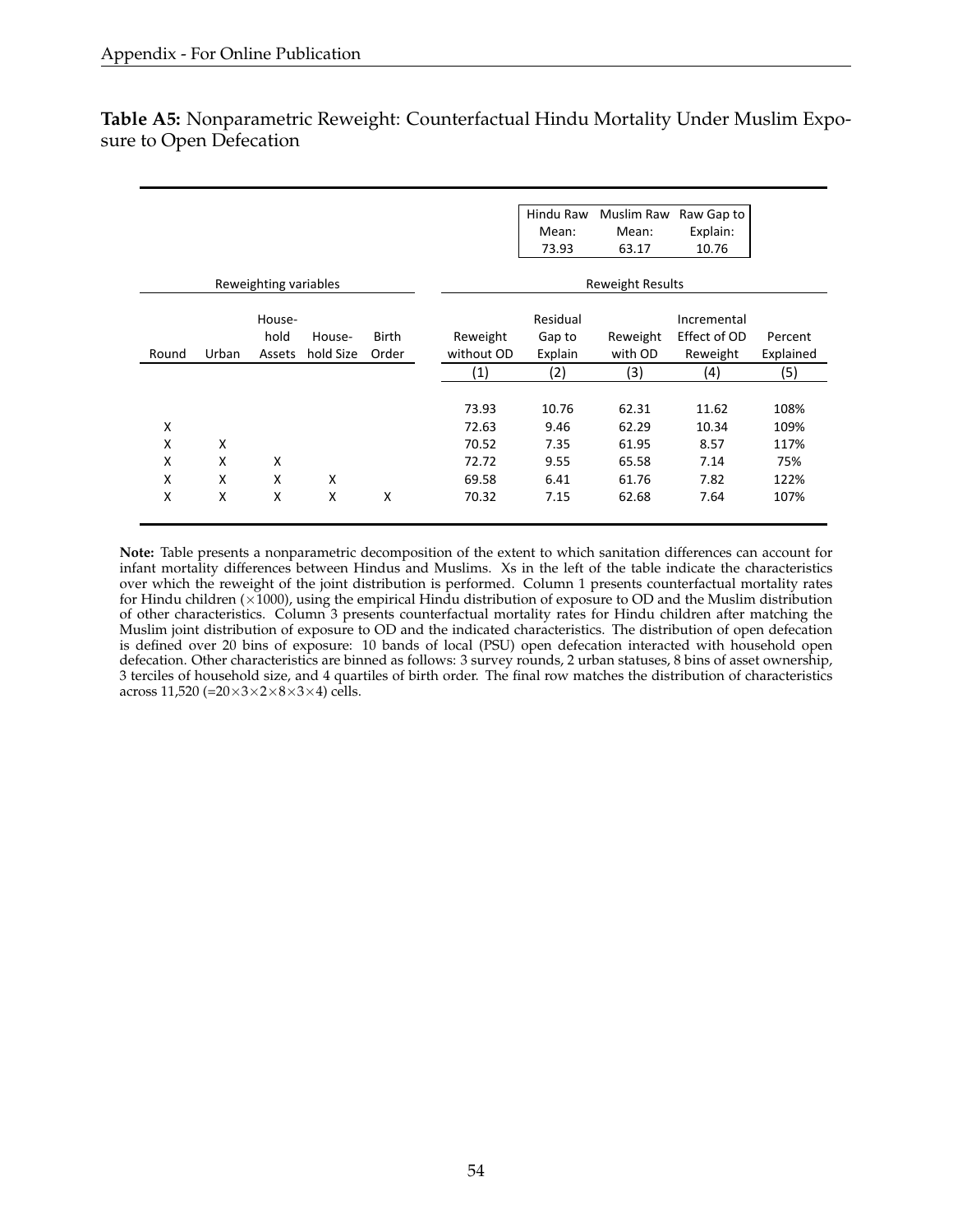<span id="page-56-0"></span>

| dependent variable:        |                             | Infant Mortality (IMR)              |                        |  |  |  |  |
|----------------------------|-----------------------------|-------------------------------------|------------------------|--|--|--|--|
|                            | (1)                         | (2)                                 | (3)                    |  |  |  |  |
|                            | Panel A: split by child sex |                                     |                        |  |  |  |  |
|                            | <b>Full Sample</b>          | <b>Boys</b>                         | Girls                  |  |  |  |  |
|                            | 64.9**                      | $58.5*$                             | $72.0*$                |  |  |  |  |
| PSU mean OD (except own)   |                             |                                     |                        |  |  |  |  |
| own religion and own OD    | (22.8)<br>X                 | (29.7)<br>X                         | (30.5)<br>x            |  |  |  |  |
| extended controls          | X                           | X                                   | X                      |  |  |  |  |
|                            |                             | 53,779                              |                        |  |  |  |  |
| observations (live births) | 104,090                     |                                     | 50,311                 |  |  |  |  |
|                            |                             | Panel B: split by child birth order |                        |  |  |  |  |
|                            | <b>Full Sample</b>          | First Birth                         | Second or Higher Birth |  |  |  |  |
| PSU mean OD (except own)   | 64.9**                      | 69.2                                | $62.7*$                |  |  |  |  |
|                            | (22.8)                      | (42.4)                              | (25.4)                 |  |  |  |  |
| own religion and own OD    | X                           | X                                   | x                      |  |  |  |  |
| extended controls          | X                           | X                                   | x                      |  |  |  |  |
|                            | 104,090                     | 27,020                              | 77,070                 |  |  |  |  |
| observations (live births) |                             |                                     |                        |  |  |  |  |
|                            |                             | Panel C: split by own religion      |                        |  |  |  |  |
|                            | <b>Full Sample</b>          | Muslim                              | Hindu                  |  |  |  |  |
|                            |                             |                                     |                        |  |  |  |  |
| PSU mean OD (except own)   | 64.9**                      | 35.1                                | $91.9**$               |  |  |  |  |
|                            | (22.8)                      | (28.3)                              | (35.3)                 |  |  |  |  |
| own religion and own OD    | X                           | X                                   | $\pmb{\mathsf{X}}$     |  |  |  |  |
| extended controls          | X                           | X                                   | X                      |  |  |  |  |
| observations (live births) | 104,090                     | 34,052                              | 70,038                 |  |  |  |  |
|                            |                             | Panel D: split by PSU location      |                        |  |  |  |  |
|                            | <b>Full Sample</b>          | Urban                               | Rural                  |  |  |  |  |
|                            |                             |                                     |                        |  |  |  |  |
| PSU mean OD (except own)   | $64.9**$                    | 74.9                                | 68.8**                 |  |  |  |  |
|                            | (22.8)                      | (55.6)                              | (26.4)                 |  |  |  |  |
| own religion and own OD    | χ                           | X                                   | Χ                      |  |  |  |  |
| extended controls          | $\mathsf{X}$                | X                                   | X                      |  |  |  |  |
| observations (live births) | 104,090                     | 37,209                              | 66,881                 |  |  |  |  |
|                            |                             |                                     |                        |  |  |  |  |

## **Table A6:** Robustness of IV Results in Table [4:](#page-41-0) Splits by Subsamples

(*OD*<sub>*ij</sub><sup>-i</sup>*). Mortality variables are scaled as described in the text to generate coefficients that indicate impacts on rates</sub>  $\times$  1000 (deaths per 1000 children). Column 1 reports results from the full sample IV regression in column 4 of Table [4](#page-41-0) for comparison. Columns 2 and 3 estimate the identical IV regression over each of the subsamples defined in the panel headers. All regressions include only the mixed-religion PSU sample over which the IV is defined  $(0 < \overline{M} < 1)$ . All regressions control for survey round fixed effects, own religion, own OD and the extended controls as described in the Table [3](#page-40-0) notes, except for the single variable on which the sample is split in each panel (sex, birth order, etc.). Observations are children (live births). Standard errors are clustered at the PSU level.  $p < 0.1$ , \*  $p < 0.05$ , \*\*  $p < 0.01$ .

**Note:** Table reports results from a series of IV regressions of mortality on neighbors' open defecation in the PSU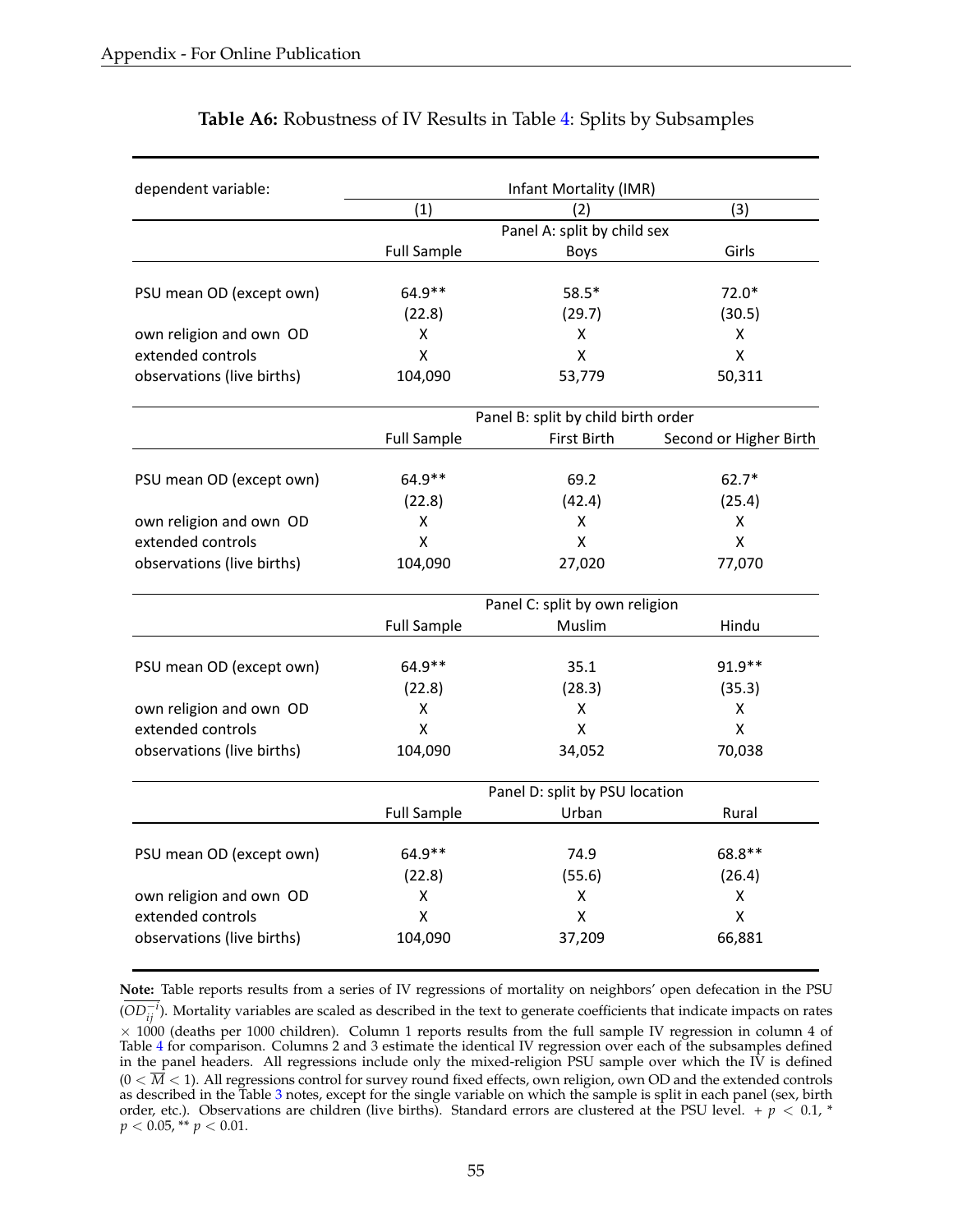| dependent variable:        |                    | Infant Mortality (IMR) |                |  |  |  |
|----------------------------|--------------------|------------------------|----------------|--|--|--|
|                            | Household          |                        |                |  |  |  |
|                            |                    | Defecates in the       | Household Uses |  |  |  |
|                            | <b>Full Sample</b> | Open                   | Latrine        |  |  |  |
|                            | (1)                | (2)                    | (3)            |  |  |  |
|                            |                    |                        |                |  |  |  |
| PSU mean OD (except own)   | $64.9**$           | $79.0*$                | $63.1+$        |  |  |  |
|                            | (22.8)             | (31.5)                 | (32.8)         |  |  |  |
| own religion               | x                  | X                      | x              |  |  |  |
| extended controls          | x                  | X                      | x              |  |  |  |
| observations (live births) | 104,090            | 60,959                 | 43,131         |  |  |  |

<span id="page-57-0"></span>**Table A7:** No Evidence of Interaction Between Neighbors' OD and Own Household OD

**Note:** Table reports results from a series of IV regressions of mortality on neighbors' open defecation in the PSU (*OD*<sup> $-i$ </sup>). Mortality variables are scaled as described in the text to generate coefficients that indicate impacts on rates  $\times$  1000 (deaths per 1000 children). Column 1 reports results from the full sample IV regression in column 4 of Table [4](#page-41-0) for comparison. Columns 2 and 3 estimate the identical IV regression over each of the subsamples defined in the panel headers. All regressions include only the mixed-religion PSU sample over which the IV is defined  $(0 < \overline{M} < 1)$ . All regressions control for survey round fixed effects, own religion, and the extended controls as described in the Table [3](#page-40-0) notes. Observations are children (live births). Standard errors are clustered at the PSU level.  $+p < 0.1, \pm p < 0.05, \pm \pm p < 0.01.$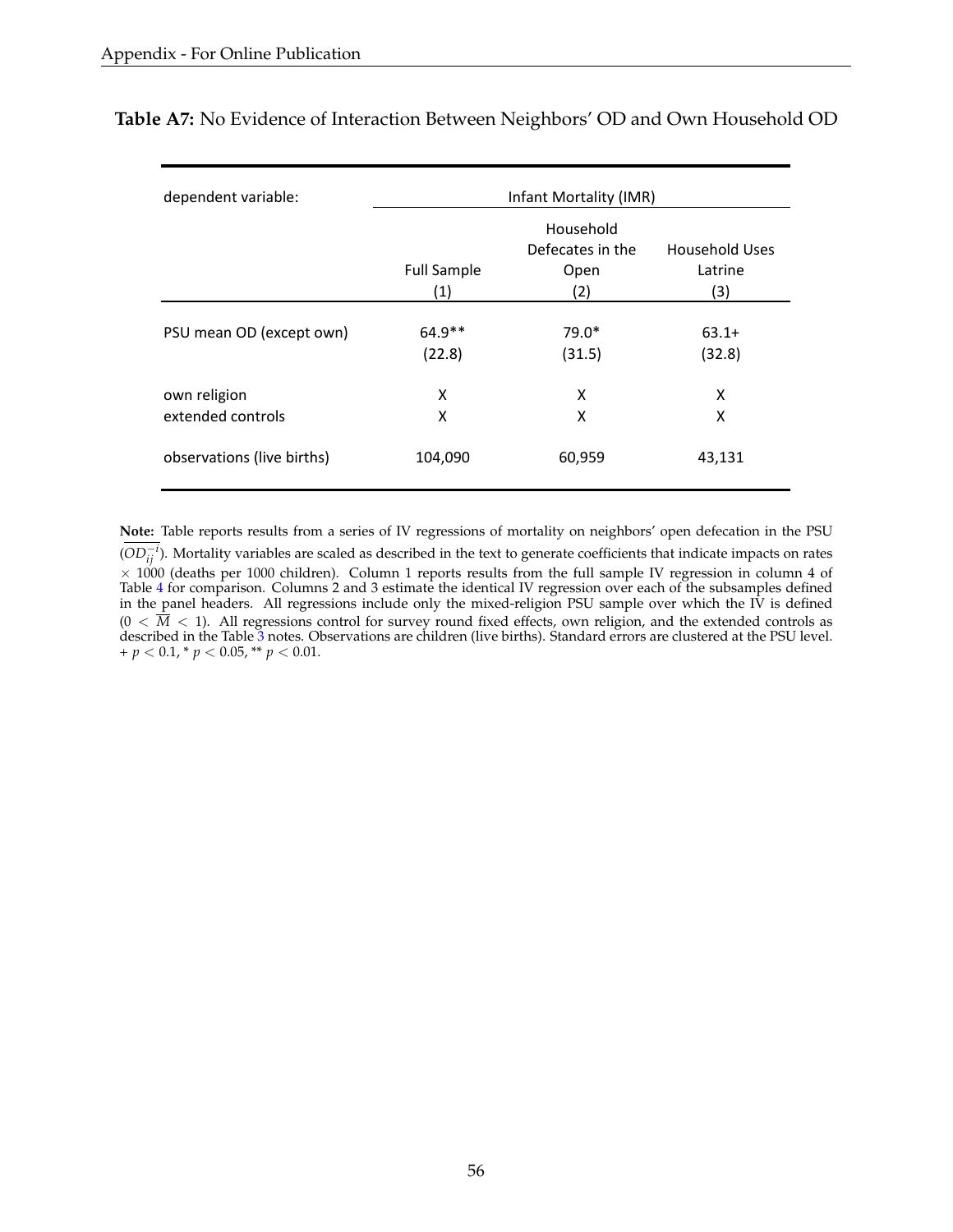<span id="page-58-0"></span>**Table A8:** Summary Statistics from Supplementary Dataset: The India Human Development Survey

|                                                            | Hindu Subsample |        | Muslim Subsample |           |
|------------------------------------------------------------|-----------------|--------|------------------|-----------|
|                                                            | Mean            | SD     | Mean             | <b>SD</b> |
|                                                            | (1)             | (2)    | (3)              | (4)       |
|                                                            |                 |        |                  |           |
| household open defecation                                  | 0.51            | 0.50   | 0.31             | 0.46      |
| local (PSU) open defecation                                | 0.50            | 0.35   | 0.33             | 0.34      |
| local (PSU) fraction Muslim                                | 0.05            | 0.12   | 0.66             | 0.33      |
| household has piped water                                  | 0.30            | 0.46   | 0.28             | 0.45      |
| household is urban                                         | 0.30            | 0.46   | 0.44             | 0.50      |
| In(per capita consumption)                                 | 9.90            | 0.68   | 9.83             | 0.61      |
| non-vegetarian household                                   | 0.23            | 0.42   | 0.40             | 0.49      |
| meat, household kg per month conditional on any            | 3.15            | 3.65   | 4.14             | 3.92      |
| eggs, household dozen per month                            | 4.17            | 10.98  | 9.73             | 18.64     |
| milk, household liters per month                           | 18.64           | 29.27  | 15.41            | 24.16     |
| always wash hands after defecating <sup>a</sup>            | 0.72            | 0.45   | 0.70             | 0.46      |
| usually or always wash hands after defecating <sup>d</sup> | 0.96            | 0.18   | 0.96             | 0.20      |
| always purify water <sup>a</sup>                           | 0.11            | 0.32   | 0.12             | 0.33      |
| usually or always purify water <sup>a</sup>                | 0.20            | 0.40   | 0.21             | 0.41      |
|                                                            |                 |        |                  |           |
| observations                                               |                 | 32,572 | 4,623            |           |

**Note:** Table displays summary statistics for the supplemental dataset used in Section [6.2,](#page-22-0) the 2012 round of the India Human Development Survey (IHDS). Observations are households.

*<sup>a</sup>* The sample sizes for the wash and water variables are slightly smaller than for the rest of the table because these were observed in the female questionnaire, rather than the main household questionnaire. These sample sizes are 32,254 and 4,550 for Hindus and Muslims, respectively.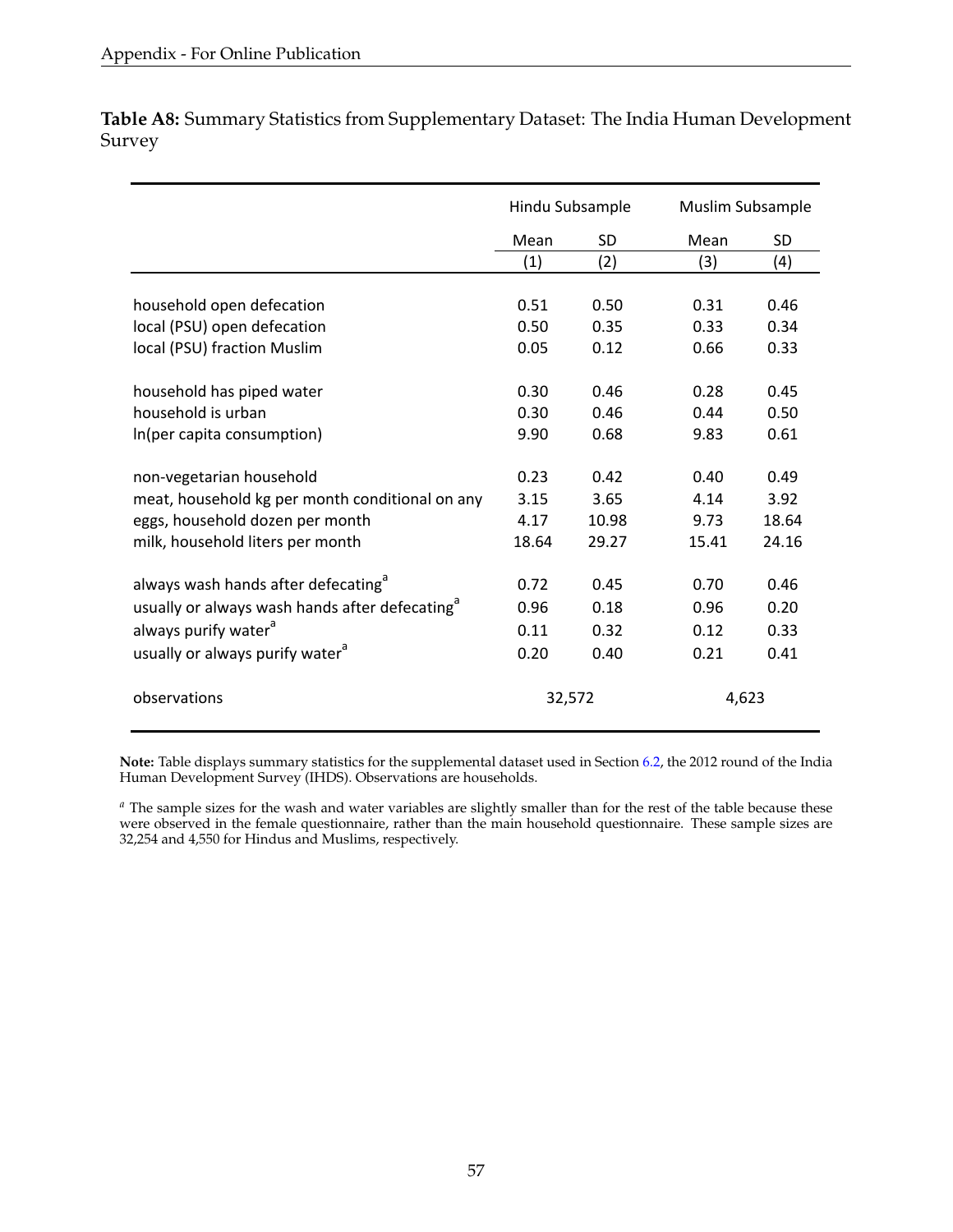<span id="page-59-0"></span>

|                                                         | Table A9: Robustness of IV Results: Mortality is Uncorrelated with Residing in a PSU that |
|---------------------------------------------------------|-------------------------------------------------------------------------------------------|
| is Religiously Dissimilar from the Respondent Household |                                                                                           |

| dependent variable:                    | Infant Mortality (IMR) |                    | <b>Neonatal Mortality (NMR)</b> |                    |  |  |
|----------------------------------------|------------------------|--------------------|---------------------------------|--------------------|--|--|
| sample restriction:                    |                        | Mixed Religion PSU |                                 | Mixed Religion PSU |  |  |
| specification:                         | IV                     | IV                 | IV                              | IV                 |  |  |
|                                        | T4 - Col 4             |                    | T4 - Col 8                      |                    |  |  |
|                                        | (1)                    | (2)                | (3)                             | (4)                |  |  |
| PSU mean OD (except own)               | $64.9**$               | $65.3**$           | $46.6*$                         | $46.7*$            |  |  |
|                                        | (22.8)                 | (22.8)             | (18.4)                          | (18.5)             |  |  |
| own household OD                       | $-14.8+$               | $-14.8+$           | $-8.3$                          | $-8.3$             |  |  |
|                                        | (8.1)                  | (8.1)              | (6.6)                           | (6.6)              |  |  |
| fraction of PSU religiously dissimilar |                        | $-4.5$             |                                 | $-1.0$             |  |  |
|                                        |                        | (3.9)              |                                 | (3.2)              |  |  |
| extended controls                      | X                      | Χ                  | X                               | Χ                  |  |  |
| mean of dep. var.                      | 72.2                   | 72.2               | 46.2                            | 46.2               |  |  |
| first stage F-stat                     | 204.9                  | 205.4              | 204.9                           | 205.4              |  |  |
| observations (live births)             | 104,090                | 104,090            | 104,090                         | 104,090            |  |  |

**Note:** Table reports results from a series of IV regressions of mortality on neighbors' open defecation in the PSU  $(OD^{-i}_{ij})$ , instrumented with  $\overline{M}_j$ . The sample is restricted to the mixed-religion PSU sample over which the IV is defined  $(0 < \overline{M} < 1)$ . Columns 1 and 3 repeat results from Table [4](#page-41-0) for comparison. Columns 2 and 4 add a control for the fraction of the responden'ts neighborhood that is religiously dissimilar, which equals *M<sup>j</sup>* for Hindu households and 1 − *M<sup>j</sup>* for Muslim households. Extended controls are as described in the Table [3](#page-40-0) notes. All regressions control for survey round fixed effects. Observations are children (live births). Standard errors are clustered at the PSU level.  $+p < 0.1$ , \*  $p < 0.05$ , \*\*  $p < 0.01$ .